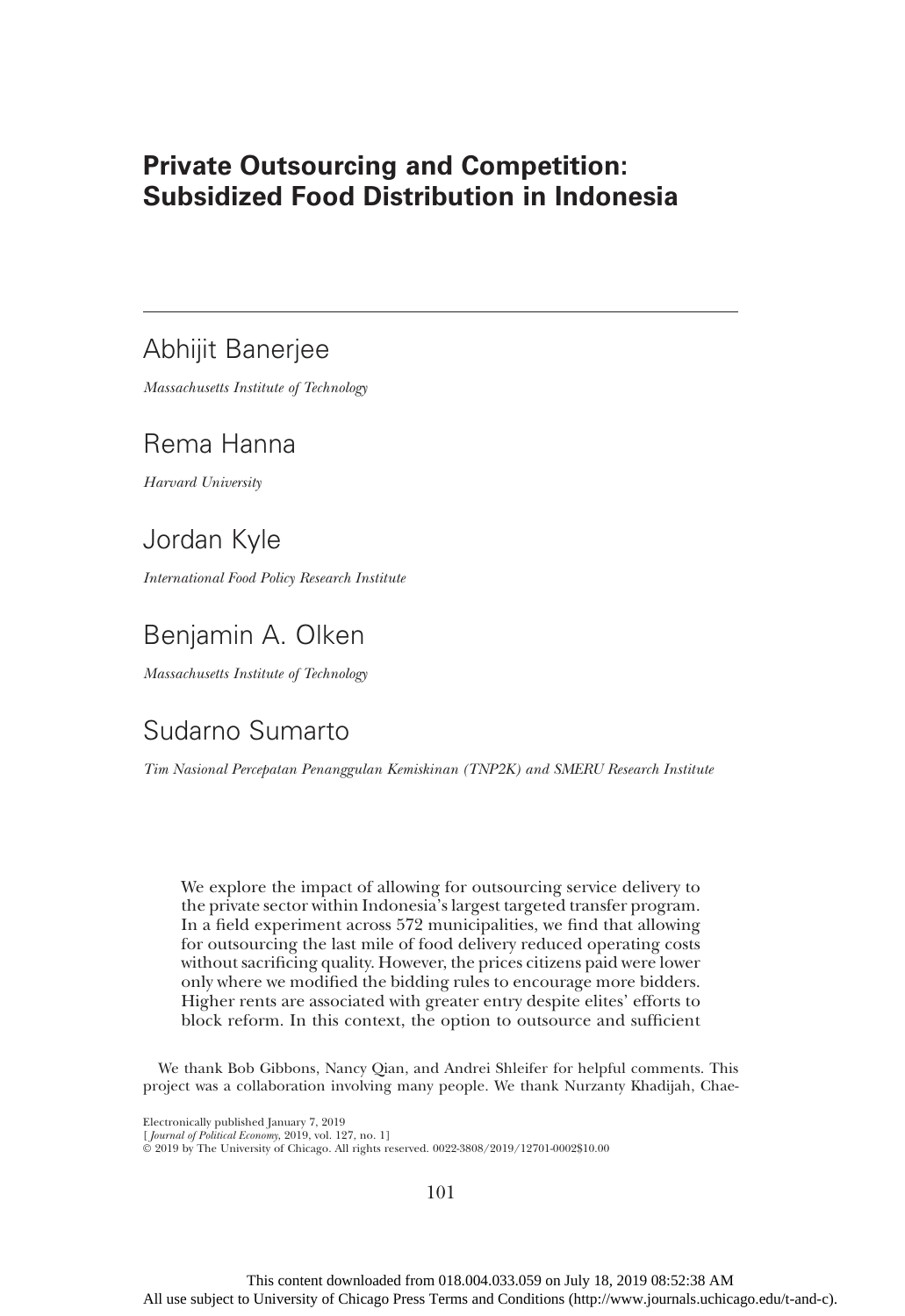competition generated significant benefits relative to public distribution.

## I. Introduction

The economics literature has highlighted trade-offs between governments providing services directly and outsourcing service delivery to private providers. For example, Hart, Shleifer, and Vishny (1997) show that private contractors may deliver better services because governments can provide stronger incentives to private contractors than to their own employees. This can lead to efficiency improvements but also comes with a risk that a contractor may cut costs by reducing quality along noncontractible dimensions.

Even if contracting out can improve efficiency in principle, it may fail to do so in practice. If there is limited competition for the contract, the gains may accrue entirely to the contractor rather than to the public. Frictions in the procurement process such as adverse selection (Spulber 1990) and moral hazard (Bajari and Tadelis 2001) may limit the gains even from outsourcing that is ex ante competitive. Vested interests may also seek to undermine or prevent an outsourcing process, especially since part of the point of outsourcing is to transfer rents from government insiders to consumers. This resistance may be particularly strong in places where the rents were initially large (Krusell and Rios-Rull 1996; Acemoglu and Robinson 2000).

This paper experimentally assesses the prospects for successful outsourcing in the context of local government in Indonesia, where there is limited on-the-ground expertise in how to do procurement and where corruption is high. We carried out a randomized control trial across 572 localities in which the central government offered localities the option to outsource a service previously provided by the village government. We first test whether offering localities the option to contract out leads

rudin Kodir, Lina Marliani, Purwanto Nugroho, Hector Salazar Salame, and Freida Siregar for their outstanding work implementing the project and Aaron Berman, Yuanita Christayanie, Gabriel Kreindler, Alyssa Lawther, and Wayne Sandholtz for their excellent research assistance. We thank Mitra Samya, the Indonesian National Team for the Acceleration of Poverty Reduction (particularly Bambang Widianto, Suahasil Nazara, Sri Kusumastuti Rahayu, and Fiona Howell), and SurveyMeter (particularly Bondan Sikoki and Cecep Sumantri) for their cooperation implementing the project and data collection. This project was financially supported by the Australian government through the Poverty Reduction Support Facility. Jordan Kyle acknowledges support from the National Science Foundation Graduate Research Fellowship under grant 2009082932. This randomized control trial was registered in the American Economic Association Registry for randomized control trials under trial number AEARCTR-0000096. All views expressed in the paper are those of the authors and do not necessarily reflect the views of any of the many institutions or individuals acknowledged here. Data are provided as supplementary material online.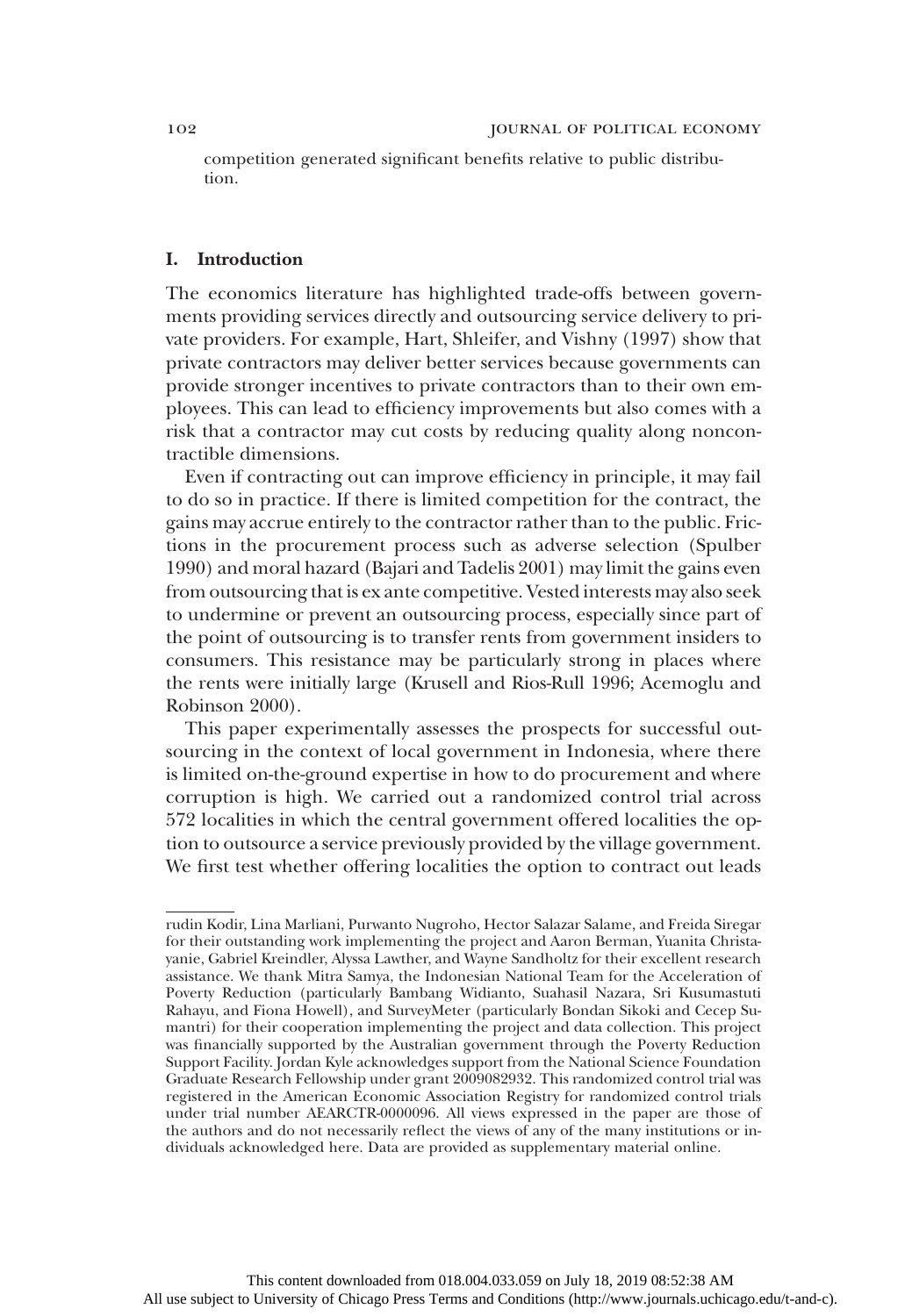to lower costs and whether these gains come at a cost of lower quality. We then explore whether modifying the bidding rules in a subset of these villages to encourage more bids further improves outcomes. Finally, we examine how the process differs across areas with high and low levels of rents.

We study these questions in the context of the last-mile delivery of rice in Raskin, Indonesia's largest targeted transfer program. Under Raskin, eligible households receive a monthly allocation of subsidized rice. Even though Raskin is a central government program, the process of transferring rice from central government warehouses to beneficiaries—the "last mile"—is administered locally by either the locality head or someone he designates. While this task is currently run by local governments in Indonesia, it is a function that is sometimes outsourced in other countries; in India, for example, the last mile of delivery of government-subsidized food is handled by privately owned "fair price shops."<sup>1</sup> More generally, this task is similar to other low-capital, high-labor activities, such as trash pickup, which are sometimes run by municipal governments and sometimes outsourced.

The last-mile Raskin distribution faces several challenges: while the local distributors report paying the central government logistics agency Rp. 1,617 per kilogram (kg) of rice—a markup of only 1 percent over the mandated copay of Rp. 1,600/kg—the average household pays a 41 percent markup to the distributor, or Rp. 652/kg above the official copay. While some of the markup may cover real local transport costs, Raskin is also an opportunity for rent extraction. Large amounts of rice disappear (Olken 2006; World Bank 2012). Moreover, citizens complain about the poor rice quality and inefficient distribution process. However, it is not clear that outsourcing would necessarily improve Raskin. Many elements of the service delivery, such as rice quality, are difficult to contract on (a common complaint is that the rice "smells bad," but this is subjective). And when problems do arise, it is hard for villagers to know if they are the fault of the local distributor (e.g., who substituted inferior rice) or the central government (e.g., which gave out bad rice to begin with). Moreover, procurement challenges exist: there may be inadequate competition for a job of this size from people competent to do it, those administering the procurement procedures may have limited experience or understanding of how to do so, or local leaders may try to sabotage the process.

To examine these questions, in 191 randomly selected localities out of the 572, the central government introduced a procedure that allowed

<sup>&</sup>lt;sup>1</sup> India and China also outsource the last mile of other major social transfer programs. For example, India's work program (NREGA) is centrally dictated and funded but locally run, as is China's urban Di Bao program (Gustafsson and Quheng 2011), which is among the world's largest transfer programs.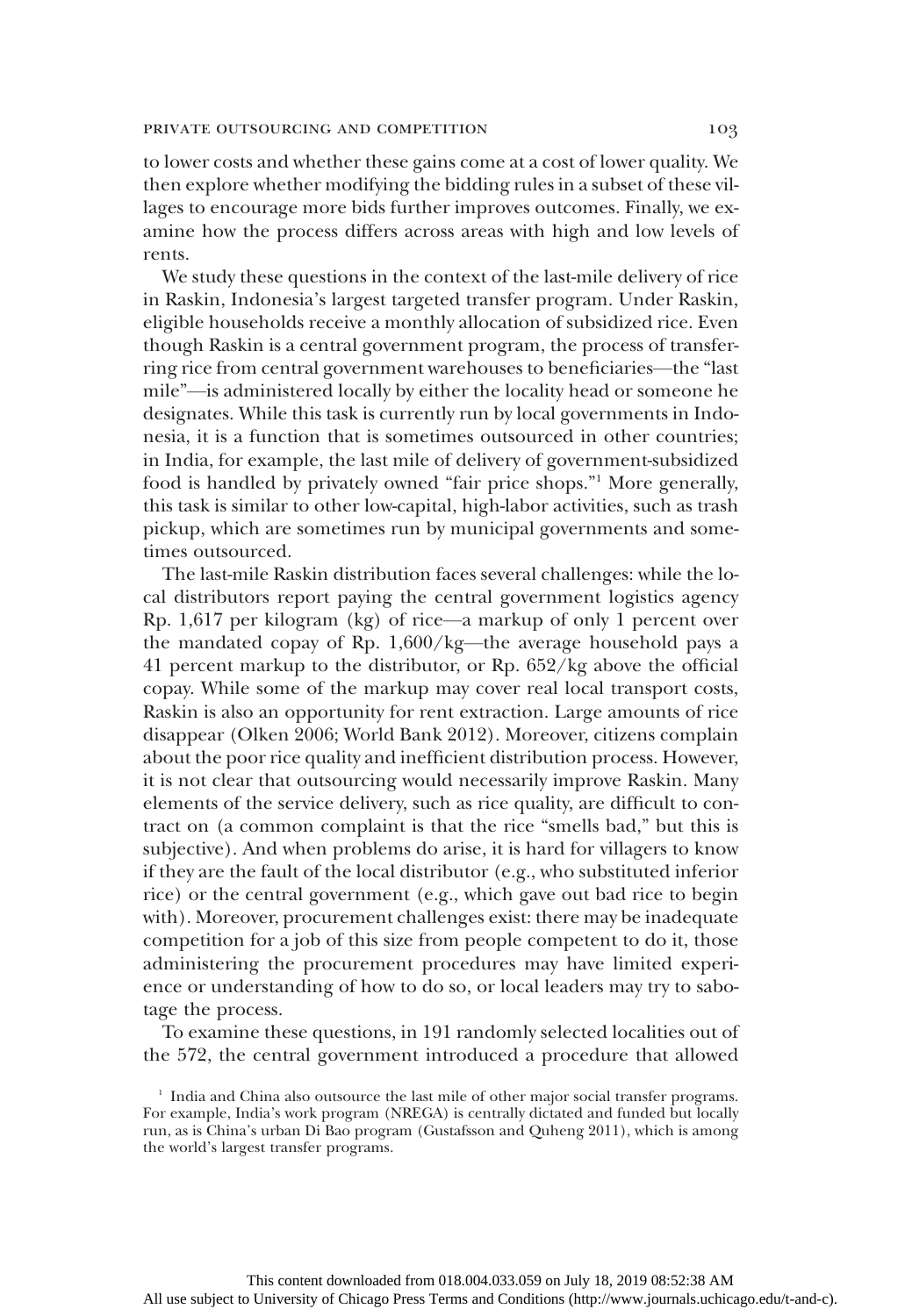for competitive bidding for the right to distribute Raskin locally. Bids specified the markup to be charged, as well as other key aspects of the distribution process. A small, local committee examined the bids and selected the winner, who then held the contract for 6 months, at which point the committee could decide to renew the contract or return to the status quo. The incumbent local government distributor was also given the option to bid, providing the committee with the option to keep the status quo. Since the bidding process by its very nature increases transparency (since prospective bidders need information on the current process to prepare bids), we also randomly assigned an additional 96 localities (out of the 572) to have the same set of meetings to describe the current processes, but not the actual bidding. This information-only treatment allows us to net out the effects of allowing bidding from the effects of increased transparency.

To probe the role of ex ante competition in the outsourcing process, in 96 randomly selected localities of the 191 that were assigned to the bidding process, we instituted an "extended bidding" treatment in which if at least three bids were not received by the end of the tendering process, the process was extended by 10 days. This treatment increased the number of bidders by about 30 percent, from 2.14 in localities without the extended bidding treatment to 2.74 in those with extended bidding. While this treatment changes the bidding treatment in multiple ways beyond just increasing the number of bidders (i.e., by changing the time that providers have to prepare bids), its large effect on ex ante competition makes it a useful treatment for studying the role of competition in the bidding process.

Overall, offering localities the opportunity to privatize increased efficiency with no detectable quality declines. However, only the extended bidding procedure led to substantially lower markups paid by households. Specifically, in areas without the extended bidding treatment, we find distributors reporting transportation costs 37 percent lower than in the information placebo; yet we find no statistically significant declines in the overall costs of distribution or in markups, as measured by the actual prices households pay for the rice relative to the wholesale price charged by the government. In contrast, in the areas with the extended bidding treatment, markups fall by 11 percent. Consistent with this, we find not only a reduction in reported transport costs but also a substantial reduction in "compensation" paid by the distributors. Neither bidding treatment induced a detectable decline in the quantity of rice received or in the quality of the distribution process, and rice quality may have even improved. One interpretation consistent with these results is that outsourcing has the potential to improve outcomes, but only with sufficient competition in procurement does the public share in its gains.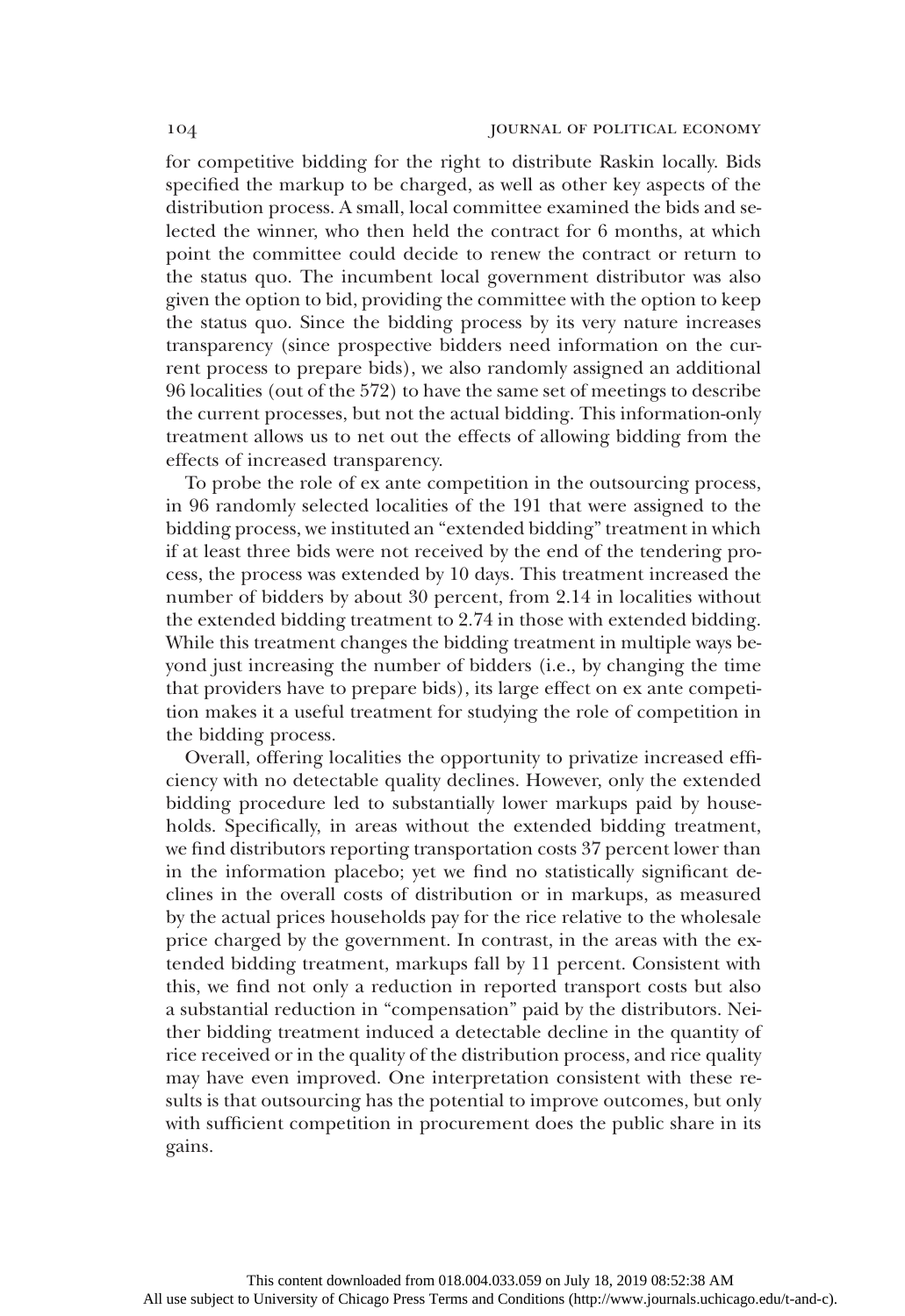#### PRIVATE OUTSOURCING AND COMPETITION 105

We then investigate whether elite capture limited the impacts of offering the option to outsource. As the municipal head (or someone he designates) is the incumbent supplier, he may put roadblocks in the contracting if he obtains substantial rents from the process. We test whether this type of blocking behavior is higher in areas with higher baseline Raskin prices, after partialing out the factors that predict actual distribution costs. We find that, in fact, areas with high baseline prices see more entry from private-sector bidders and fewer incumbents winning. Consistent with this, we also show that the outsourcing gains also came about primarily by eliminating the very highest prices. Thus, in our context, despite blocking by powerful elites, on net, high rents attract more bidders and lead to more outsourcing.

This paper builds on several literatures. First, it adds empirical evidence to the literature on outsourcing, building on papers such as Levin and Tadelis (2010), which focuses on which services are likely to be privatized and where.

Second, to the extent that the effects from the extended bidding treatment come through the increase in competition, our paper adds to the literature on the role of competition in procurement. There is an extensive theoretical literature on what happens in auctions when the number of potential or actual bidders goes up. There are standard arguments in the literature (e.g., Milgrom and Weber 1982; Bulow and Klemperer 1996) for why increased competition in this sense can increase efficiency and reduce rents going to the suppliers. That said, the literature emphasizes that improvements coming from more bidders are by no means inevitable,<sup>2</sup> and the theoretical reasons for caution, such as the presence of common values and endogenous and costly entry decisions, seem potentially relevant to our setting.<sup>3</sup>

Our paper is also related to the literature on ex ante versus ex post competition. As emphasized by Bajari, Houghton, and Tadelis (2014), while bidding generates ex ante competition, ex post the winner ends up in a

<sup>2</sup> For example, Bulow and Klemperer (2002) and Hong and Shum (2002) observe that in common-value auctions the presence of more bidders can worsen the winner's curse and lead to more defensive bidding. Compte and Jehiel (2002) make a similar point about affiliated value auctions, and more recently, Li and Zheng (2009) show that even in firstprice private-value auctions the presence of a higher number of potential bidders can increase the rents going to the suppliers when there is endogenous costly entry because a higher number of potential bidders can reduce the probability that any given bidder will enter by so much that the total number of actual bidders goes down.

<sup>3</sup> For example, it is plausible that our setting has both private values and common values. Each potential supplier knows more about his or her own cost of time and ability to transport rice than the rest of the population. On the other hand, the incumbent probably knows more about just how much work it is to distribute rice than the potential entrants, and this information is relevant for all of them in assessing their costs. Moreover, entry was clearly endogenous and somewhat costly; there was in fact a great deal of uncertainty about whether potential suppliers other than the incumbent would show up for the job since most people who have the equipment to deliver rice (e.g., a truck) are also busy.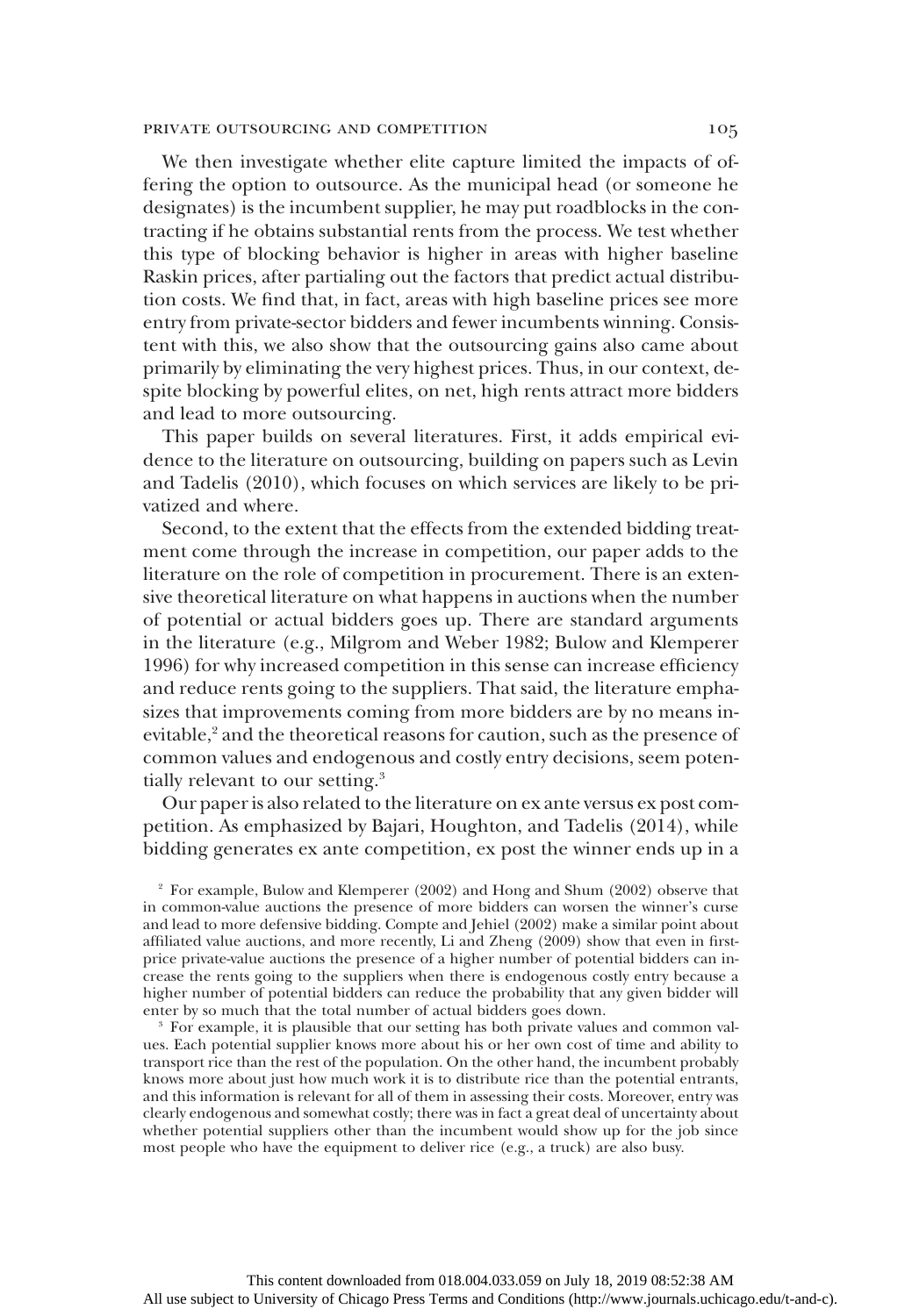bilateral bargaining situation vis-à-vis the agency doing the procurement. This generates potential for ex post renegotiation, which might undermine the benefits of the bidding process. In this context, one advantage of attracting more bidders ex ante is that it creates a form of ex post competition: holdup is harder when the village knows that there are other suppliers who are willing to supply at relatively similar prices, since the contract could then be offered to someone else. Another advantage of having more bidders is that it allows the village to choose somebody they trust more—and therefore reduce the scope for ex post renegotiation. Consistent with these ideas, we show that the price eventually charged by the winner was not the price he or she bid, and most of the price reductions we see come from lower prices charged ex post rather than from lower bids ex ante.

Finally, our approach to assessing the benefits of increased ex ante competition in an auction setting (which may result in increased ex post competition as well) is based on a field experiment, in which we randomly change the bidding rules, observe changes in the level of competition, and trace out how this affects price, quality, quantity, and so on. To the best of our knowledge, this is the first time that a field experiment was carried out to answer this very basic question; the closest to our work in the experimental literature is the paper by Busso and Galiani (2014), who study the impact on prices of randomly selecting villages to open an additional retail store. By contrast, Hong and Shum (2002) and Li and Zheng (2009), who also empirically examine the effect of competition in an auction setting, use the observational variation in competition across different auctions combined with a structural model and the assumption of equilibrium behavior to identify the effect. Interestingly, our results suggest that the increase from mostly two bidders to mostly three bidders reduces the markup. By contrast, Hong and Shum find that going from two to three bidders actually increases rents going to bidders in many of the auctions they study; Li and Zheng, on the other hand, find negative effects of competition only when there are more than three bidders.

The remainder of the paper proceeds as follows. Section II describes the setting and research design. Section III explores the bidding process impact under both regular and extended bidding. Section IV explores the degree to which capture by vested interests reduced the impact of outsourcing. Section V presents conclusions.

## II. Setting, Experimental Design, and Data

## A. Setting

We examine Indonesia's subsidized rice program, known as "Raskin" (Rice for the Poor). First introduced in 1998, the program entitles 17.5 million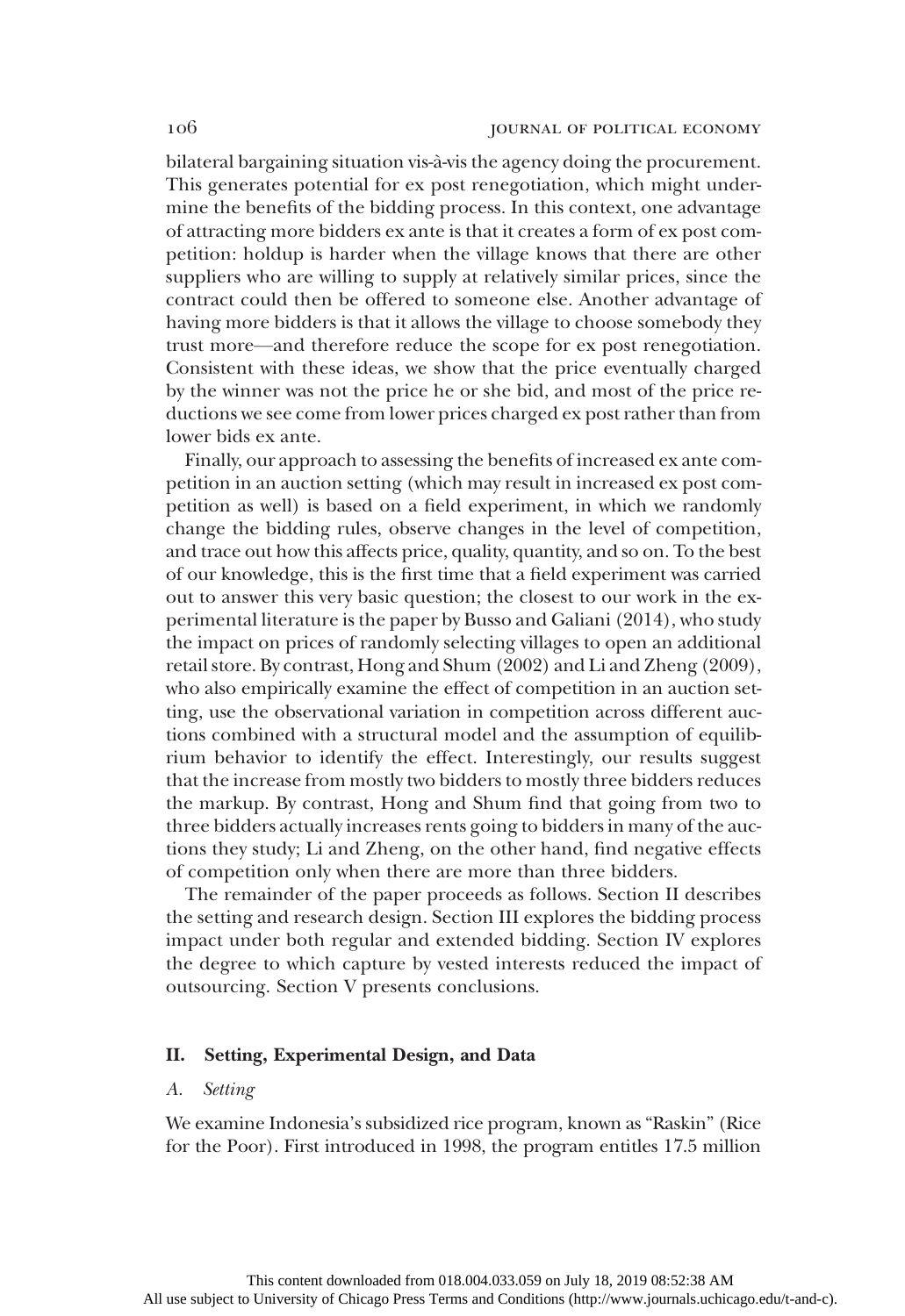low-income households to purchase 15 kg of rice per month at a copay of Rp. 1,600 per kg (US\$0.15), or about one-fifth of the market price. The intended subsidy is substantial, about 4 percent of a beneficiary household's monthly consumption (Banerjee et al. 2018). It is Indonesia's largest permanent, targeted social assistance program, with an annual budget of over US\$1.5 billion intended to distribute 3.41 million tons of rice each year (Government of Indonesia 2012).

Although it is a national program, much of the day-to-day logistics for the "last-mile" delivery to beneficiaries are handled at the local level, by local governments known as kelurahan in urban areas and desa (village) in rural areas (we refer to both as "localities"). The central governmental logistics agency procures the rice and delivers it to its warehouses located (typically) in district capitals. Locality governments are responsible for picking up their allotment of rice—on average, 5,550 kg of rice each month to be distributed to about 375 households—from a central distribution point (either the warehouse itself or a central point located in the subdistrict capital), located, on average, about 7 kilometers away. The locality head, known as the lurah in kelurahan and as the kepala desa in desa (hereafter, "village head" for simplicity), typically appoints someone in the local government to run the distribution, usually either himself or someone he designates as social welfare coordinator.<sup>4</sup>

When picking up the rice at the warehouse, the local leaders have to remit the copayment for the rice to the central government. Once they transport the rice back to their locality, there is substantial heterogeneity in where they distribute it: at the village head's office, at the homes of hamlet or neighborhood heads, or even directly to beneficiaries' houses. Local governments not only are responsible for the time and effort required to distribute the rice but also assume the transportation costs, which in control areas in our data cost an average of Rp. 244,161 (US\$21) each month.<sup>5</sup>

In practice, Raskin faces a number of challenges. Rice may go missing at all stages in the distribution chain—from the central government to the subdistrict distribution point to within hamlets. However, many of the issues with missing rice crop up in the last mile of service delivery: while only 1 percent of Raskin distributors in the sample report receiving less than the full village quota in the last month from the govern-

<sup>&</sup>lt;sup>4</sup> The village head is an appointed civil servant in urban kelurahan with a civil servant salary and is an elected private citizen in rural desa. During the period of our study, kepala desa were largely compensated in the form of usufruct rights over village lands (in Java: tanah bengkok).

 $5$ <sup>5</sup> There is regional heterogeneity in these costs. In some areas, district governments help subsidize these transport costs; in other areas, the Indonesian Bureau of Logistics (BULOG) may deliver the rice directly to the village. Even when BULOG delivers directly to the village, the local government is still responsible for distributing the rice to households, collecting their copayments, and remitting them back to BULOG.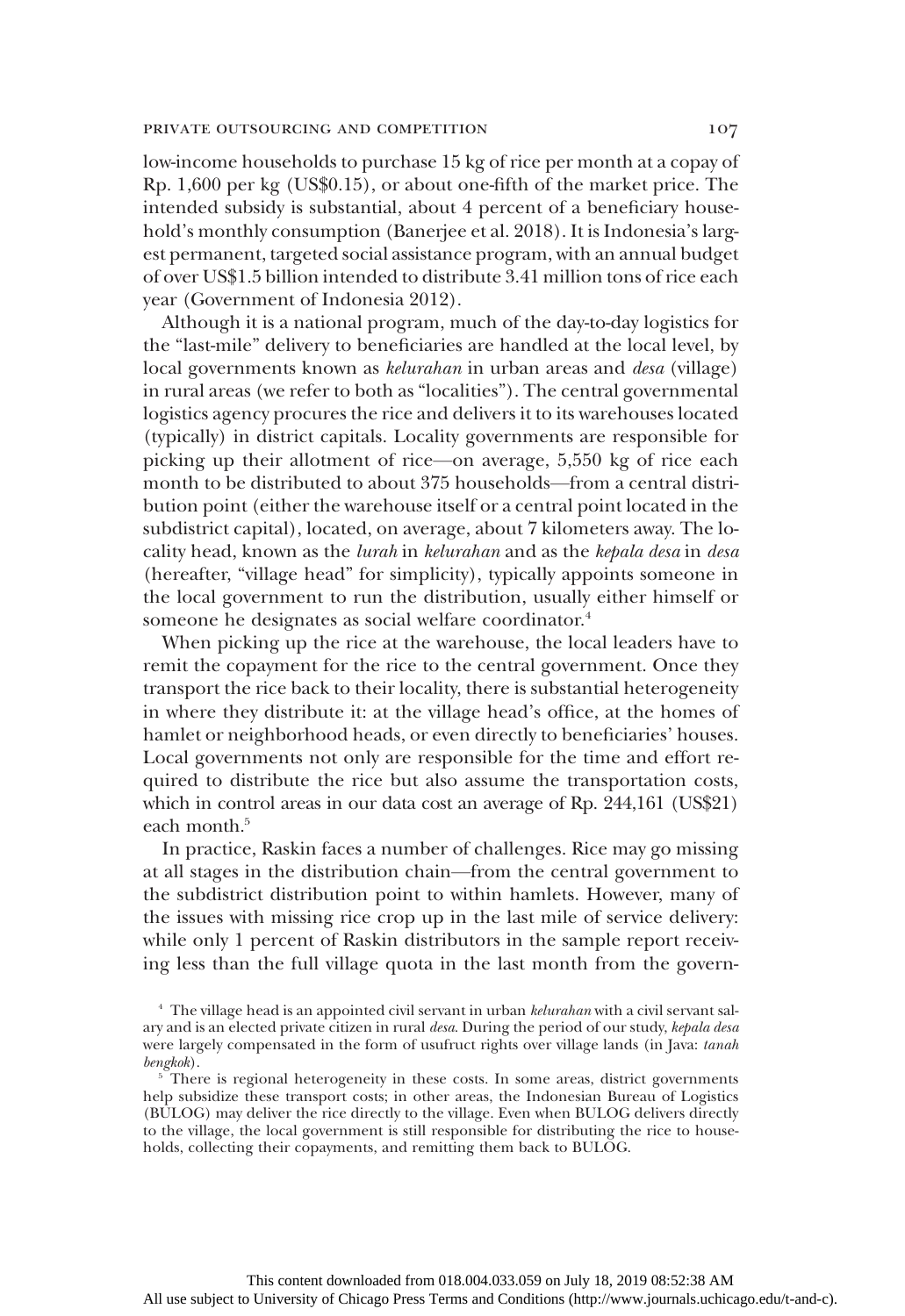ment logistics agency, household purchases reveal that a substantial share never reaches households (Olken [2006] estimates that at least 18 percent of rice goes missing; the World Bank [2012] estimates around 50 percent). Moreover, the rice that does arrive may be given to ineligible households rather than to eligible ones. On top of this, as shown in appendix table 1 (appendix is available online), households often pay a higher copay price (Rp. 660/kg, or about a 40 percent markup) than the central government intends.<sup>6</sup> All of these factors reduce the value of the intended transfer.

These facts do not necessarily imply malfeasance: local governments may be diverting rice to deserving but ineligible households, or they may charge a higher copay for legitimate reasons, for example, to cover distribution costs. However, the distributors in our control group report transport costs that account for only about 12.4 percent of the price markup reported by households. Thus, it is possible that much of the higher price and missing rice is lost through corruption.

Beneficiaries also complain that the quality of rice is low, with 93 percent of eligible households reporting that the quality of rice in the market is higher than that of Raskin rice. Quality problems, such as mold and pests, can render rice inedible.<sup>7</sup> These types of problems can reflect issues in the national procurement of rice or in warehouse storage, but they also likely reflect poor management and rent seeking at the local level.8 For example, poor-quality rice can indicate that local distributors accepted bad rice from the government warehouse without protest or that they waited too long before picking it up. Anecdotally, people complain that Raskin rice is often crushed and mixed with small stones, which is one way corrupt local officials disguise the weight of sold rice. Moreover, it is also suggested that officials may sell official Raskin rice to private traders and replace it with lower-quality rice.

#### B. Sample

This project was carried out in six districts in Indonesia (two each in the provinces of Lampung, South Sumatra, and Central Java). The districts are spread across Indonesia—specifically, on and off Java—in order to

 $6$  There is much heterogeneity in the markup (app. fig. 1), with few households buying at the official rate.

<sup>8</sup> Corresponding to the idea that many issues with rice quality stem from local distribution factors, 85 percent of the variation in rice quality reported by households in control villages is from within-subdistrict variation rather than from between-subdistrict variation. If the quality issues were caused solely by higher-level distribution problems, then we would expect quality problems to be similar across areas that receive rice from the same warehouse.

<sup>7</sup> Among households in the control group that purchased Raskin in the past 2 months, about 54 percent report issues with quality overall, including mold, pests, smell, discoloration, and brokenness.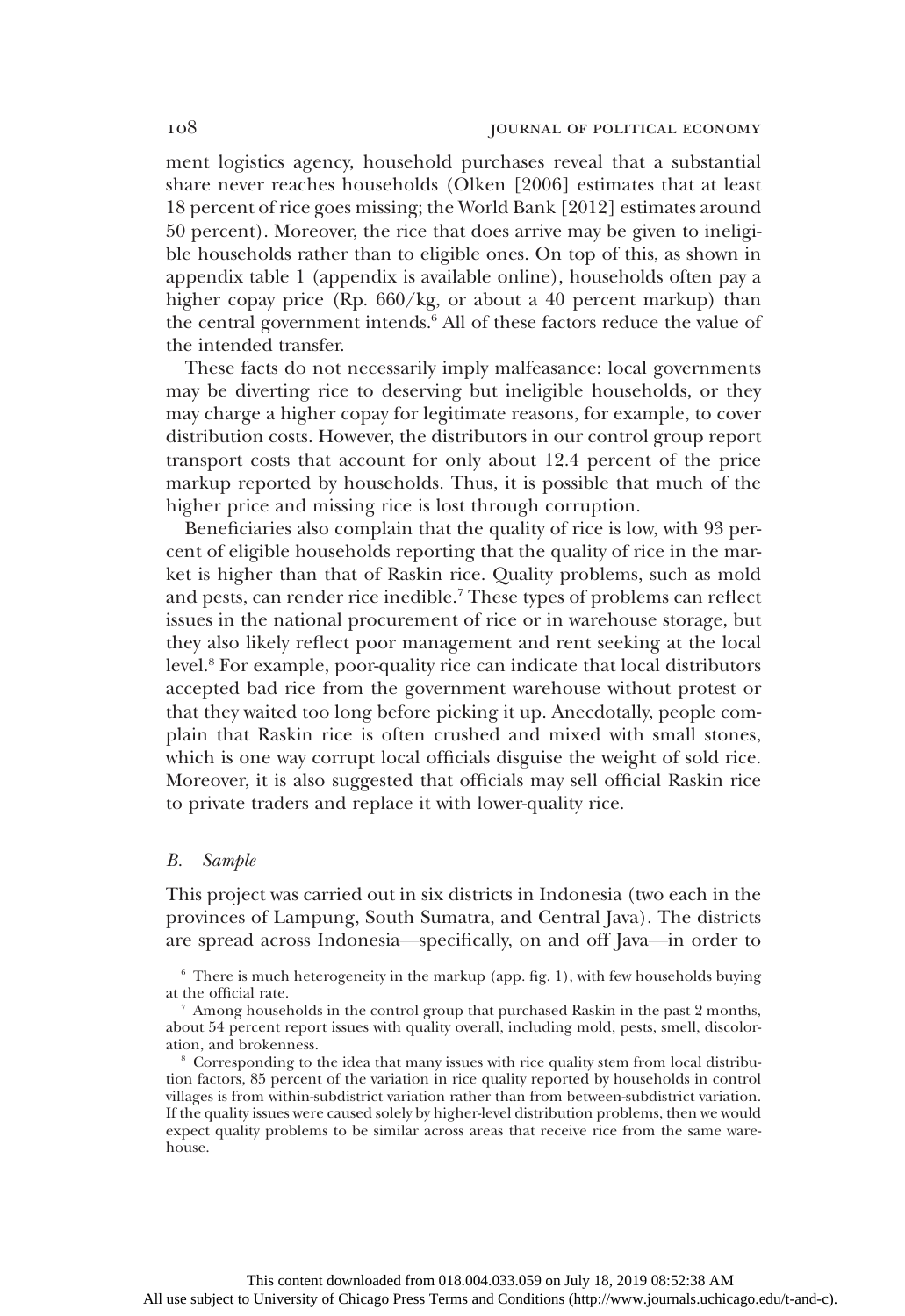capture important heterogeneity in culture and institutions (Dearden and Ravallion 1988). To further capture heterogeneity across institutions, we ensured that the sample consisted of about 40 percent urban and 60 percent rural locations. Within these districts, we had originally randomly sampled 600 locations. Prior to conducting the randomization, we dropped 28 localities that were deemed too unsafe to send survey teams. Thus, the final sample comprised 572 localities. Using data from the 2011 Census of Villages, appendix table 2 shows that our chosen localities are broadly similar to Indonesia as a whole.

Note that because of a constrained time line for providing feedback into policy, we conducted the experiment in an area where we had previously conducted an experiment on an unrelated cash transfer program that is run by a different government ministry (see Alatas et al. 2012, 2016). We also conducted a separate Raskin experiment on transparency (see Banerjee et al. 2018). As we discuss below, we stratified the treatment assignments in this project by the previous experiments in order to ensure balance across the previous interventions and control for strata dummies in all regressions.

### C. Experimental Design

Stratifying by geographic location and the previous experiments, we randomly assigned the 572 locations to the different treatment groups, as shown in appendix table 3. Specifically, we randomly assigned 285 locations to a pure control group in which the status quo of the government running the Raskin distribution continued unchanged; 191 locations to the bidding treatment, where localities were told that they had the potential to outsource the Raskin delivery to a private provider through a bidding process; and 96 localities to an information-only placebo treatment that increased information about the distribution but did not explicitly change any of the distribution processes. Details of each of the treatments are as follows.

Pure control.—We randomly assigned 285 locations to the control group (see app. table 3). These locations reflect the status quo distribution process detailed above, where the local government primarily assumes responsibility for local pickup and distribution.

Bidding.—We randomly assigned 191 localities to a process in which private individuals or firms could bid for the right to become the official Raskin distributor, that is, to purchase the rice from the national logistics agency at the distribution point, transport it to the locality, and sell the Raskin rice to households. The bidding process proceeded as follows: a facilitator from the district would arrive in the locality, accompanied by an official letter from the central government, to explain to the locality head that the location had been selected to have a procurement process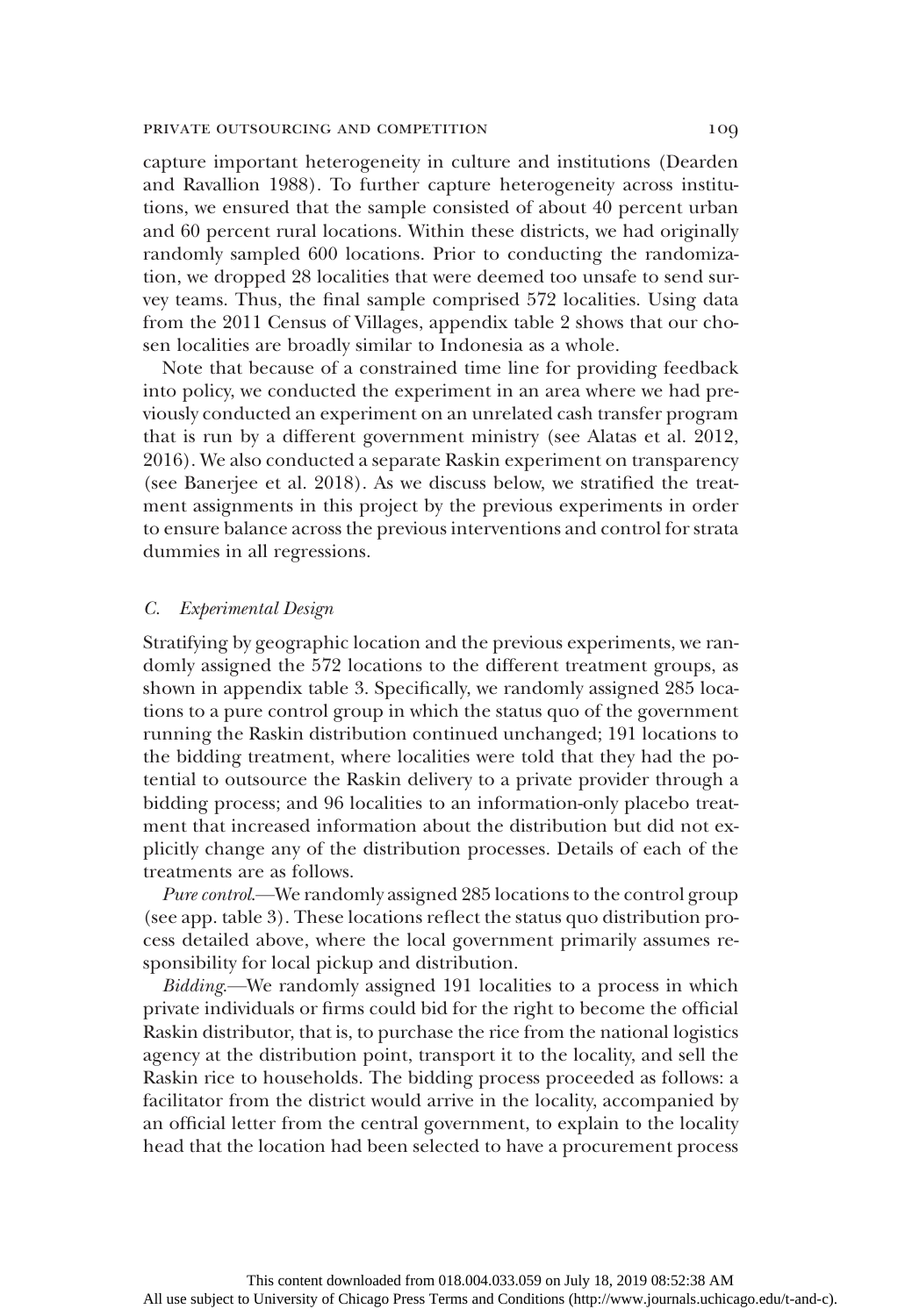for Raskin distribution. The locality head would then be asked to organize a meeting in which the current distributor would describe the current distribution process and then the procurement process would be announced. At this meeting, citizens were told that anyone who wanted to—from both within and outside the locality—could bid for the right to distribute Raskin by submitting a bidding form within 10 days. The bidding form was a standard one that was provided to the local government, which included, but was not limited to, the price that the prospective bidder would charge citizens, the process (e.g., where the rice would be distributed), and the bidder's qualifications (e.g., access to credit, owning a truck). The central government insisted that households should receive their full allotment of rice, so the quantity of rice was not included on the forms. Bidders did not necessarily know the number of other bidders when they submitted the forms, and the bids remained sealed until the bidding meeting. Individuals were told that the winner would have the right to distribute Raskin for 6 months, with another meeting held at that time in which the committee would decide whether to continue with him, revert to the previous distributor, or set up a new bidding process.

In addition, a small committee was formed during this organizational meeting to oversee the bidding process and to monitor its outcomes. The committee included members of the independent local monitoring committee (the Lembaga Pemberdayaan Masyarakat [LPM], Agency for Community Empowerment) charged with overseeing community development and improving the quality of local public services, neighborhood heads, informal community leaders, and Raskin beneficiaries. To avoid conflicts of interest, current distributors were excluded from being on this committee.

Note several important details. First, in addition to spreading information about the bidding process via word of mouth, informational posters were posted in the locality and the subdistrict capital in order to advertise both inside and outside the locality. Second, the current distributor generally, the village head or another local government staff member was also allowed to bid. In fact, the current distributor bid in 66 percent of the cases in which there was at least one bid.

After the window to submit bids, but before looking at the bids, the committee developed a set of criteria by which to select the winner. The committee was given some suggestions, including proposed Raskin retail prices, distribution methods, pickup locations for households, household payment methods, distributors' assets and capital ownership, projected costs of distribution, bidders' experience level, and bidders' overall character. However, the criteria were left open so that the committee could set its own priorities. At this point, the committee also had the option to reject nonserious proposals (11.8 percent of bids were rejected at this stage).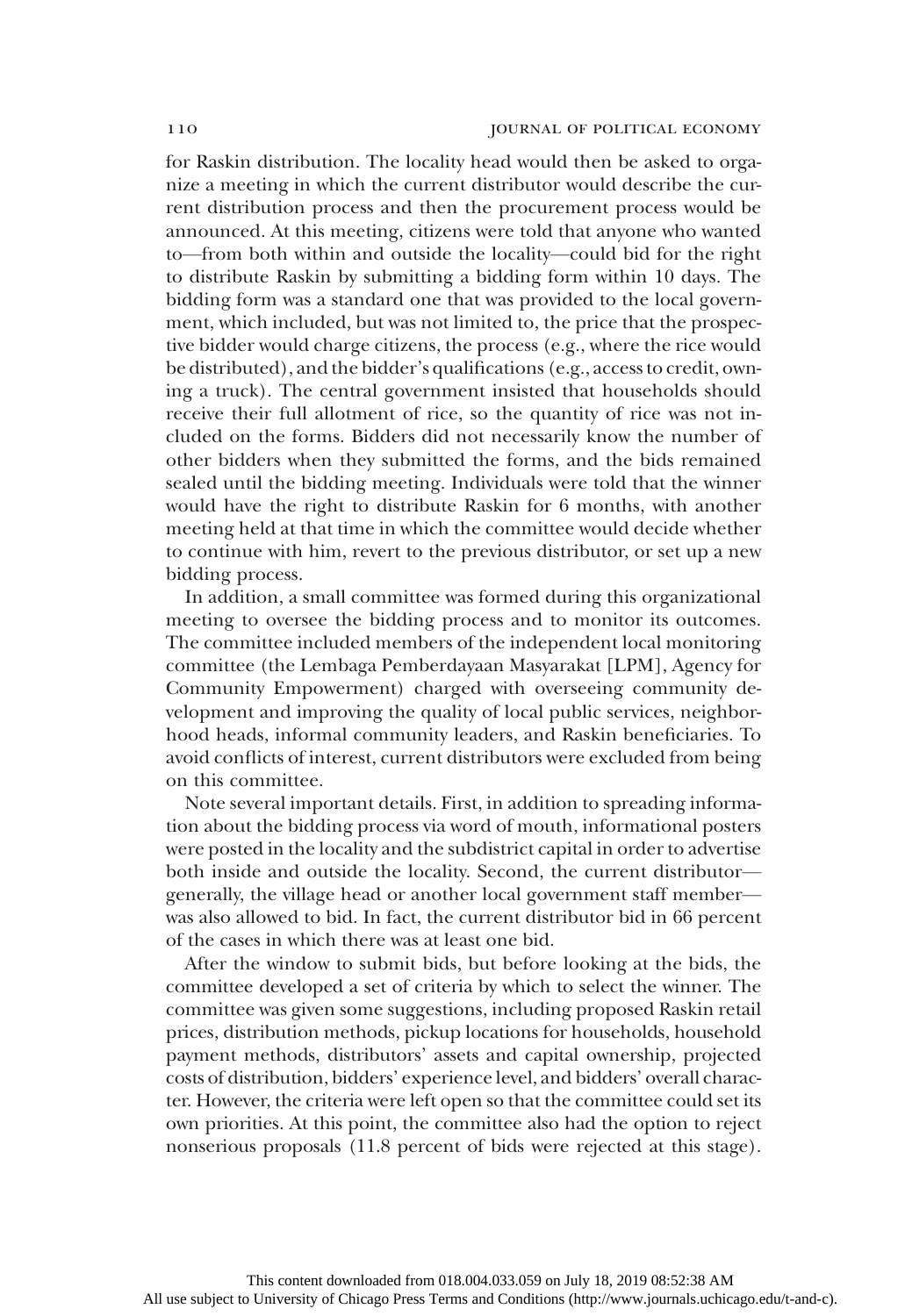Next, each bidder presented his proposal to the bidding committee at a public meeting.9 If more than five bids were submitted (which happened in only seven locations), only the best five were presented at the meeting to ensure sufficient time for discussion. Although the facilitator took notes at the meeting, the facilitator's participation was minimal and a committee representative led the meeting. Bidders were allowed to improve on their bids during the meeting in response to questions or in response to other bids.

After the presentations, the committee members privately scored each proposal according to their criteria and summed the scores to determine the winner. Each bid was scored with a 1–10 qualitative score on each dimension, so that committees de facto had substantial leeway in how they assessed various bids. The committees always had an odd number of members (three or five) to ensure no ties. They also had the option of rejecting all the bids and reverting to the status quo if they deemed that none were of high enough quality. At the end, the village head issued a letter establishing the winner as the official distributor for the next 6 months; this letter was also provided to relevant subdistrict and district officials so that the winner could pay for and pick up the Raskin rice at the warehouse.

The facilitators returned to the locality about 6 months later. At this time, the current distributor made a presentation about the Raskin distribution process as it operated at that time and the committee members discussed their views on the process. They also decided whether to extend the distributor's time as Raskin distributor (if the distributor was not the original status quo), to choose a new distributor using either the same bidding process or another method of their choosing, or to revert to the old process.

"Extended bidding."—In half the villages assigned to bidding, we introduced an additional rule designed to encourage additional competition in the bidding process. Specifically, it was announced at the start that at least three bids must be received before the bidding meeting took place. If three bids were not submitted by the deadline, the bidding period was extended by 10 days to continue advertising the procurement process. If, after the extension, there were still not enough bids, the process continued with the realized number of bidders. The extension of the bidding window allowed for more time for the information to reach possible Raskin distributors in the locality and to prepare bids.

<sup>9</sup> Note that we also randomized two aspects of the committee formation and function. First, we randomized whether we required that a third of the committee be female; this led to a 12 percentage point increase in female committee members. Appendix tables 4A and 4B provide results examining this treatment. Second, we randomized whether the facilitators suggested that the committee hold a follow-up meeting within 3 months to discuss the state of the distribution process. However, no follow-up or monitoring was done by the facilitators to ensure that the committee followed through with this meeting, and so this treatment was essentially never followed.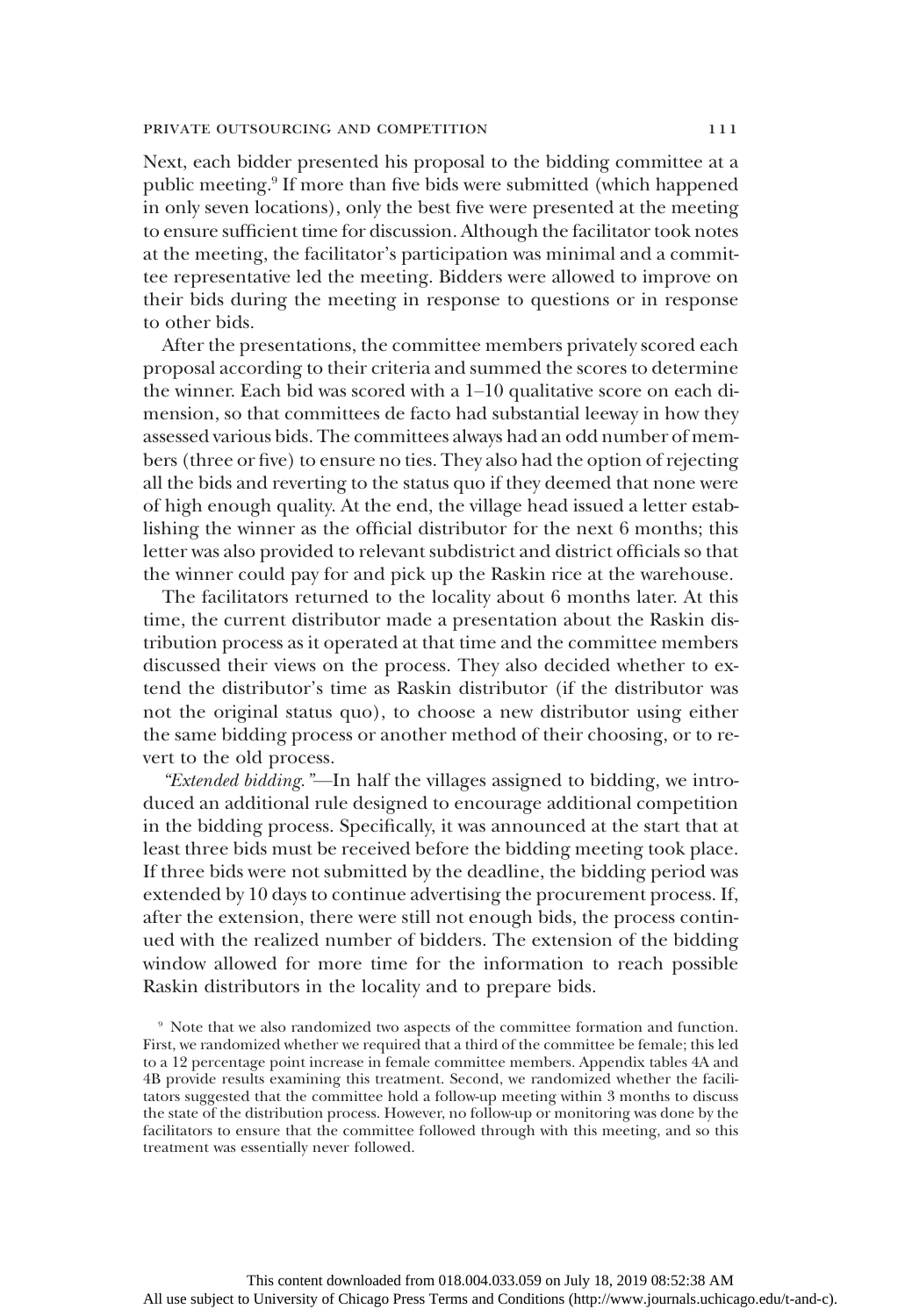In this context, three bidders versus two bidders can potentially change the overall composition of bidders in important ways. When there are only two bidders and one of the bidders is the potentially inefficient incumbent government distributor, then the challenger needs only to beat the government distributor's price. When there are three bidders, however, then the second-best bidder may be another nongovernment bidder, potentially putting greater pressure on lowering prices.

It is important to note that while the intended effect of this treatment was to increase the number of bidders, changing the bidding rules can have other effects. For example, this treatment extended the amount of time to bid, which may have changed the composition of bids. It could also potentially lead to complex strategic issues if, for example, the fact that bidding is extended signals to potential bidders that there was relatively little competition in the first round or that the process is a serious one and not a pro forma way of reappointing the existing distributor. Thus, while we treat the increase in the number of bidders as the primary effect of this treatment, it is important to keep these other effects in mind.

Information-only.—The bidding process naturally provides greater transparency: the government must provide information about the distribution process, so that potential bidders can decide whether to participate and, if so, prepare realistic bids. But the act of simply being forced to publicly itemize costs might lead distributors to lower markups if they could not provide adequate justification for their costs or if citizens notice a discrepancy between reported costs and price markups. Thus, any observed effects could be driven by greater transparency.

To control for the information effects of the bidding treatment, we also randomly selected 96 locations for an information-only treatment, where a community facilitator coordinated with the village head to set up the organizational meeting. This meeting exactly mimicked the meetings held in the bidding villages, following the same procedures for setting up a committee comprising LPM members, informal community leaders, neighborhood heads, and Raskin beneficiaries tasked with discussing and monitoring the distribution process. The Raskin distributor was asked to present the same specific information as in bidding villages, including distribution costs, distribution location and processes, and retail prices for households. A follow-up meeting was also carried out at the end of 6 months to again provide information on the distribution process (i.e., at the same time as the reevaluation meeting of the bidding treatment). This treatment was therefore identical to the bidding treatment in terms of information provision but did not include the bidding. $10$ We therefore use this treatment as a comparison group for the bidding

<sup>&</sup>lt;sup>10</sup> As in the bidding process, we also randomly allocated half of the villages in this treatment to have a third of the committee be female and for half to be encouraged to hold a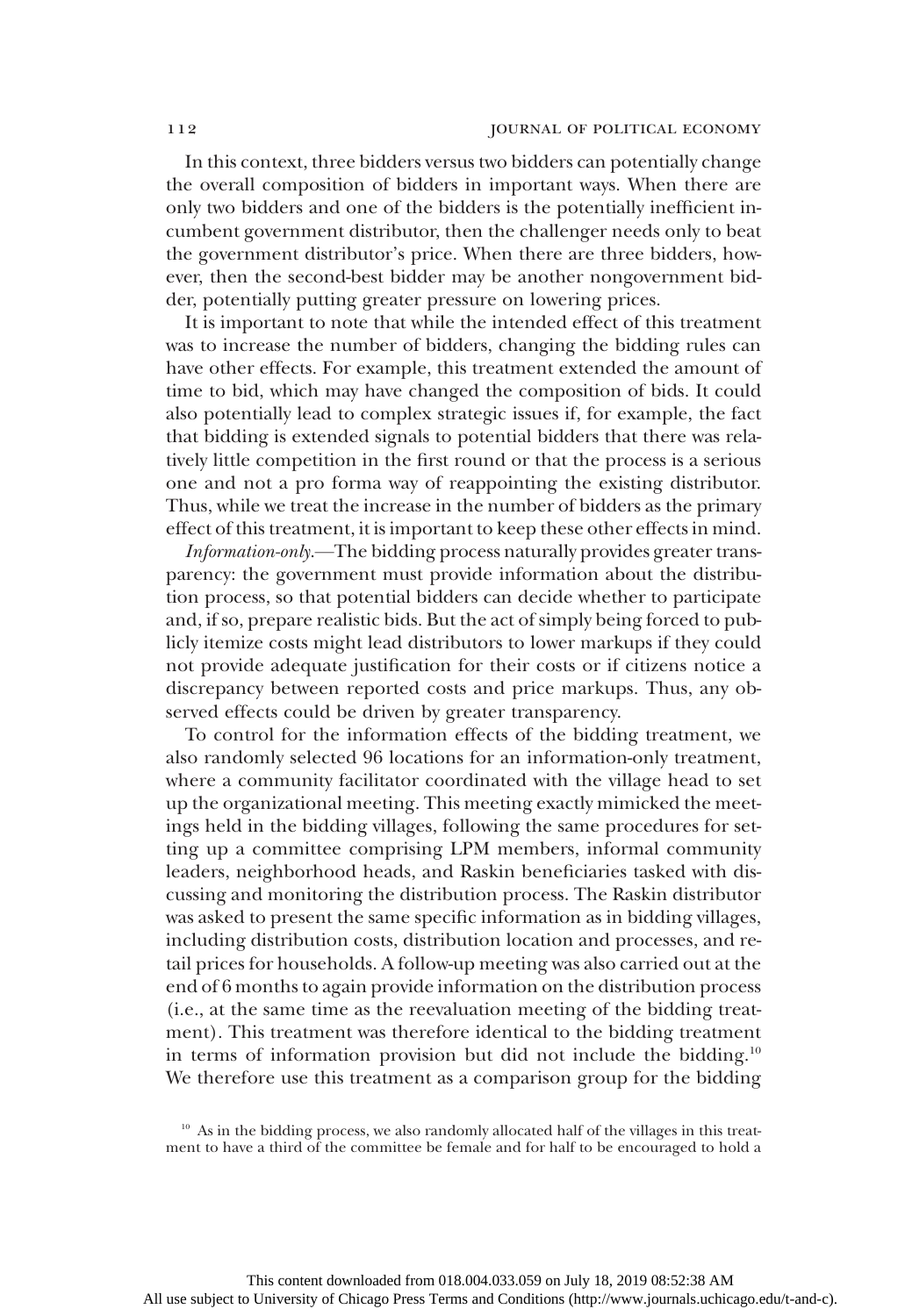treatment to isolate the pure effect of the option to outsource from increased transparency.

For the information-only meeting to be a real placebo, the meetings must be similar to the bidding meeting. A potential concern is that a bidding meeting might be more interesting, and hence draw more attention, than an information-only meeting. Appendix table 5 compares what happened at the information-only and bidding meetings and shows that while the meetings were not identical, they were broadly comparable in terms of intensity of activity, as measured by meeting length, number of people attending, and number of questions/comments. Specifically, information-only meetings were slightly shorter than bidding meetings (1.58 hours vs. 1.74 hours, so bidding meetings were 9.6 minutes longer on average) but had slightly more participants (28.5 vs. 21.7) and slightly more questions/comments (6.5 questions in information meetings vs. 4.3 in bidding meetings). In short, on the basis of these observable characteristics, the meetings appeared similar across treatments.

## D. Randomization Design, Timing, and Data

Appendix table 3 shows the number of locations randomly assigned to each treatment. We stratified by six geographic strata (districts) and the previous experimental treatments.

The time line was as follows (app. fig. 2): in April–July 2013, after the baseline survey was completed for the entire subdistrict, both treatments were conducted. During the following 6 months, facilitators maintained a call center to address any on-the-ground issues; only 17 calls were ever received. In January–February 2014, after the endline survey was completed in that subdistrict, the facilitators returned to hold the followup meetings.

#### E. Data Collection

An established, independent survey organization (SurveyMeter) conducted the surveys. Two household surveys serve as our baseline, one conducted in October and November 2012 and one in April and May 2013. Each survey was conducted in a separate randomly selected subunit within the locality. In total, across both survey waves, we randomly sampled between 15 and 19 households in each locality, for a total of 10,277 households. We oversampled households on the list of households eligible for the Raskin program to ensure adequate representation of these types of households in the survey. There are more households in

follow-up meeting at 3 months on their own (e.g., without any facilitators) to discuss the state of the distribution. Appendix tables 4A and 4B provide these results.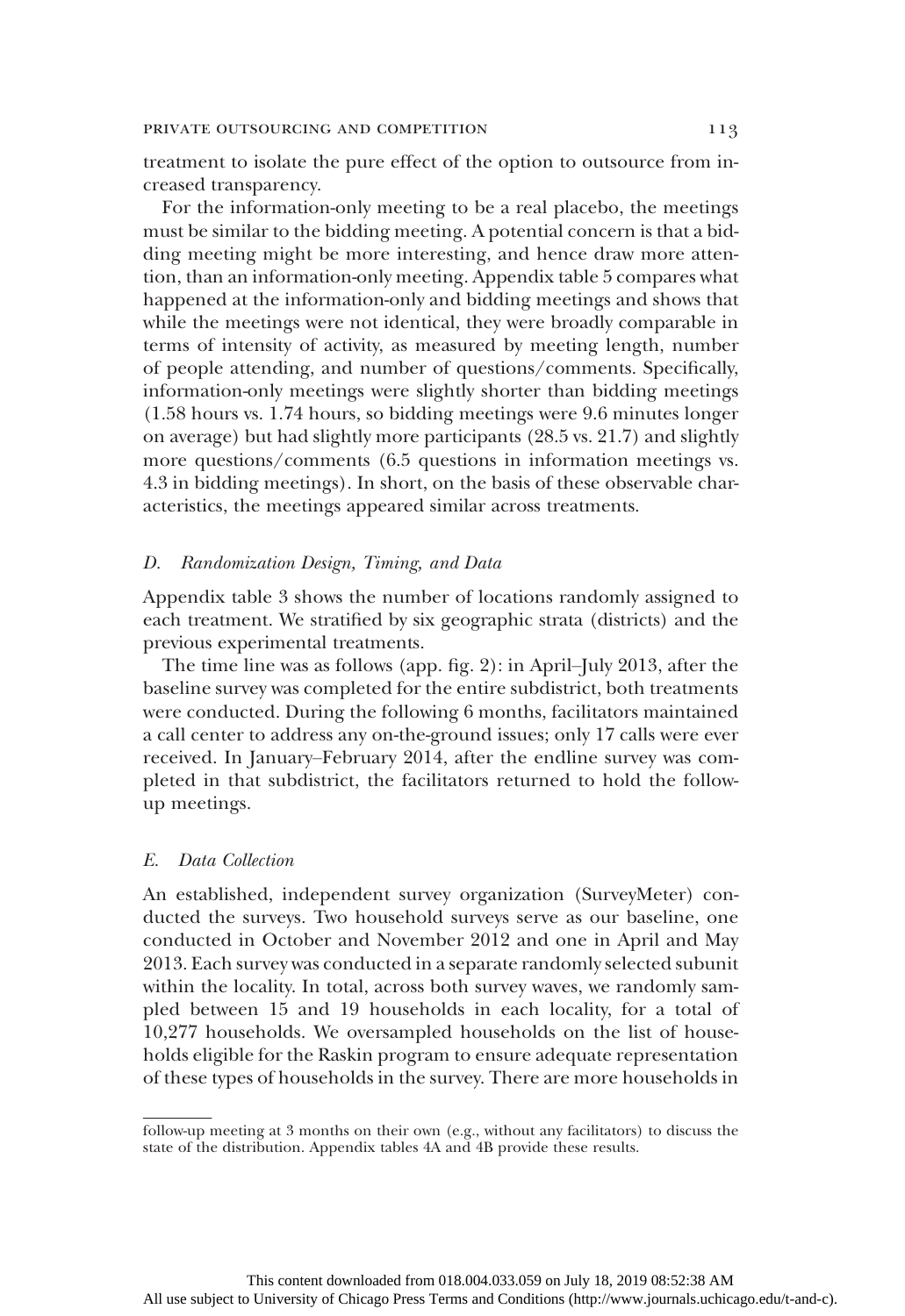the baseline than in the endline as the baseline was used for other purposes (Banerjee et al. 2018). We surveyed the households on their background and their Raskin experiences. At this time, we additionally interviewed the village head.

In December 2013 and January 2014, just before the 6-month followup meetings were held in the treatment locations, an endline survey took place in which we interviewed six randomly selected households from each of the two baseline surveys (12 households per location), for a total of 6,864 households. As in the baseline surveys, we also surveyed the village head.

During the endline, we also conducted a "distributor survey" in order to better understand the selection process. We interviewed all thencurrent Raskin distributors. In the bidding and information locations, we also interviewed the old distributor (if different from the currently active distributor) as well as the winner in the bidding locations (if different from the current, which could occur, e.g., if the winner quit or was denied permission to distribute). In the bidding locations, we also randomly selected and interviewed one losing candidate. In this survey, we gathered professional information (e.g., tested their ability, asked about their management experience) and information about the distribution process if they were involved in it.

Finally, we have access to administrative data from the bidding forms filled out by prospective bidders and facilitators of the bidding process.

#### F. Experimental Validity

Appendix table 6A provides a check on the randomization of locations to the control, bidding, and information treatments. We provide the difference, conditional on strata, between bidding and pure control (col. 5), information-only and pure control (col. 6), and bidding and informationonly (col. 7). Of the 45 differences that we estimate between the groups, only five (11 percent) are significant at the 10 percent level, which is consistent with chance. The joint  $p$ -value across all 15 variables is .27, .50, and .20 in columns 5–7, respectively. In appendix table 6B, we also conduct a randomization check on extended bidding versus the regular bidding process. Again, the two treatment groups appear balanced, with none of the individual differences statistically significant at the 10 percent level and with a  $p$ -value for a joint significance test of .68.

## G. Descriptive Statistics on the Bidding Process

In figure 1, we document the flow of the 191 bidding locations through the process. We also provide the average Raskin price markup reported in both the baseline and endline household surveys at each step.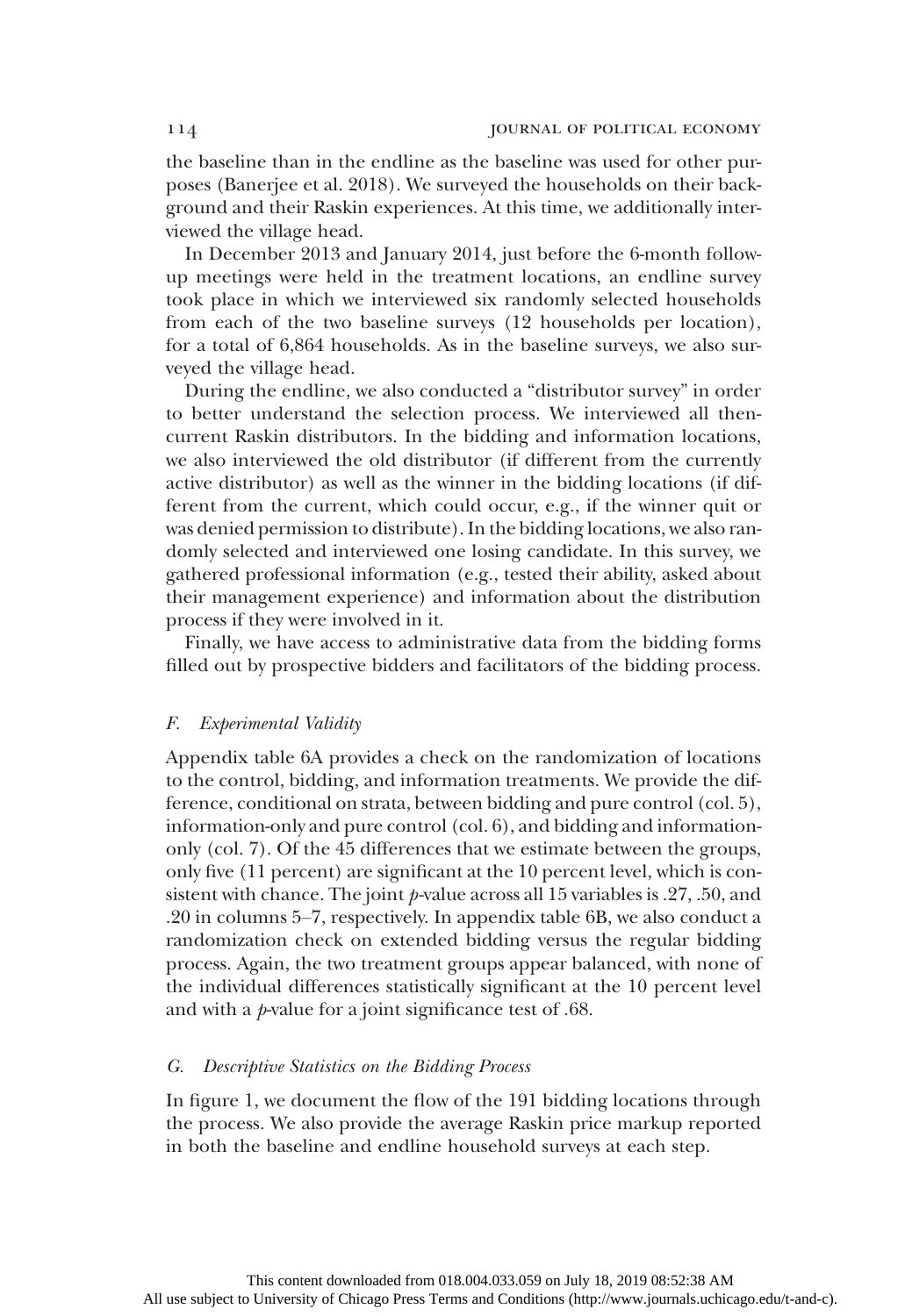

 $(N)$ , as well as the average  $\geq$ —Flow of localities through the bidding process. In each box, we list the number of villages that fall in this category ( baseline and endline markups in these villages as collected in the household surveys. baseline and endline markups in these villages as collected in the household surveys. FIG. 1.

This content downloaded from 018.004.033.059 on July 18, 2019 08:52:38 AM All use subject to University of Chicago Press Terms and Conditions (http://www.journals.uchicago.edu/t-and-c).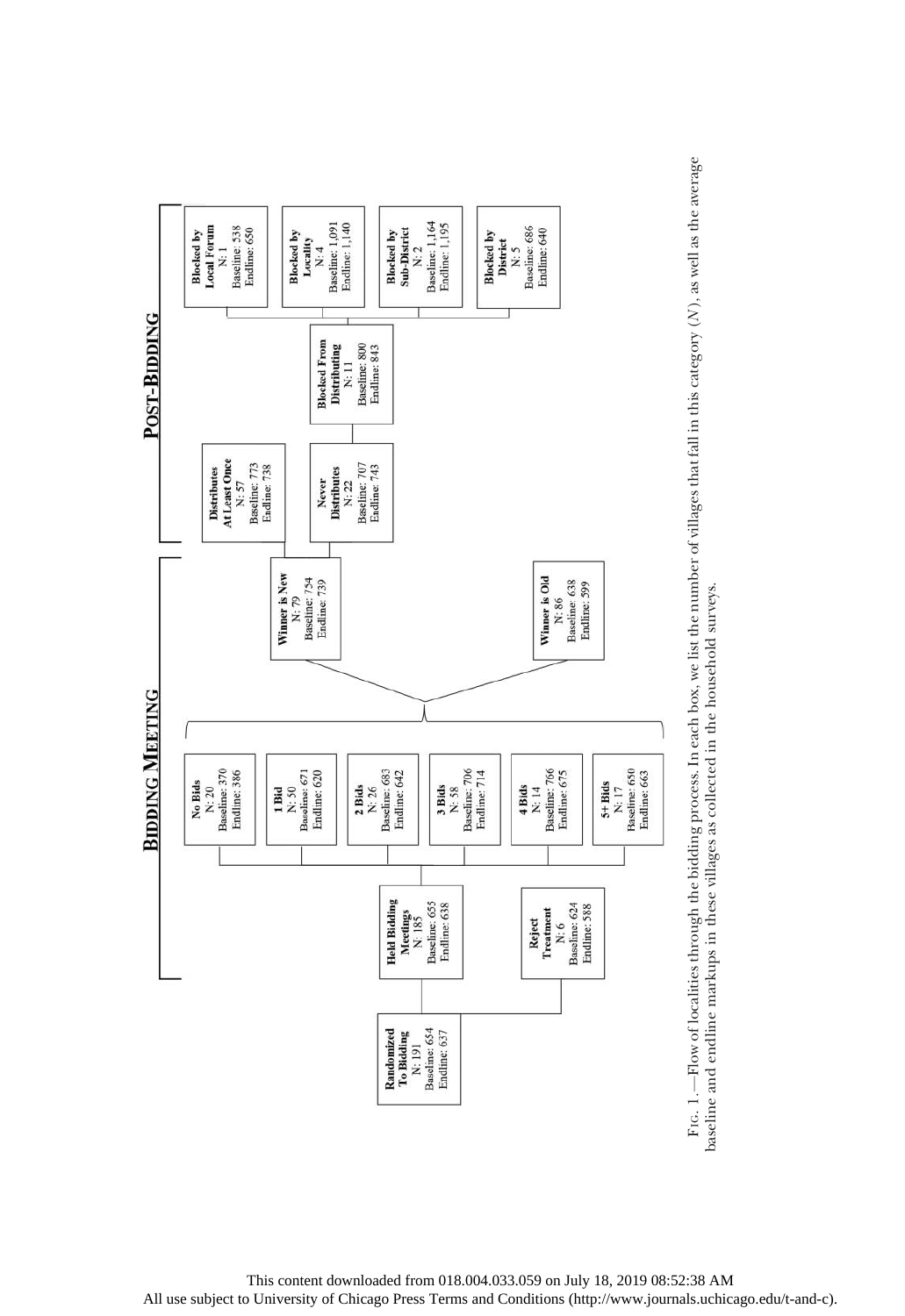The flowchart highlights two key descriptive facts: first, almost all— 185 out of 191—of the locations randomized to the bidding treatment conducted the procurement processes, though 20 received no bids and reverted to the status quo. However, of the 165 treatment locations that received at least one bid, 86 (52 percent) selected the original distributor. Of the 79 treatment locations that selected a new distributor, 60 of them (76 percent) elected to continue with the new distributor after the 6-month preliminary contract was over (not shown in fig. 1). Both the locations that chose a new distributor who actually takes effect ("Winner Is New—Distributes at Least Once") and those that elected to remain with the incumbent ("Winner Is Old") have similar reductions in price from baseline to endline of around Rp. 35–40/kg.

Second, the baseline markup seems to be an important predictor of the bidding process outcomes. There appears to be more competition in places with higher markups: in places where there were no bidders, the baseline price markup averaged only Rp. 370; the baseline price markup is then monotonically increasing in the number of bidders all the way to four bidders, where it averaged Rp. 766. New individuals won in places with an average baseline markup of Rp. 754, while incumbents won in places with an average of Rp. 638. Interestingly, the six locations where the winner was blocked from distributing by the locality head or subdistrict had a baseline price almost double the average. The fact that the baseline price predicts the number of bidders, rejecting the old bidder, and ex post blocking by local elites suggests that the price may be a good proxy for high rents. We explore these issues in more detail below.

Table 1 presents descriptive statistics on the bidding process. In column 1, we present the overall mean, while in columns 3 and 5, respectively, we present the means for locations randomly assigned either to the regular or to extended bidding process. In column 7, we present the  $p$ -value of the difference of means across the regular bidding process and extended bidding.

Citizens did bid for the distribution rights (panel A). On average, we observed 2.43 bids placed, with 2.16 passing the initial screening process by the local committee and thus considered at the meeting. However, the process may have been dominated by the opinions of a few, namely, the elites.<sup>11</sup> Panel B of table 1 shows that, on average, about 22 individuals attended the bidding meetings (the average locality size is 1,299 households). Local leaders made up a fair share of the participants, with about

 $11$  In app. fig. 3, we present the reasons reported by the winners and losers, respectively, why they believe they won or lost the bidding process. The three biggest reasons to which winners attributed their success were their reputation, support from village leaders, and their level of commitment (panel A). On the other hand, the top reasons for losses were high purchase price and lack of support from village leaders (panel B).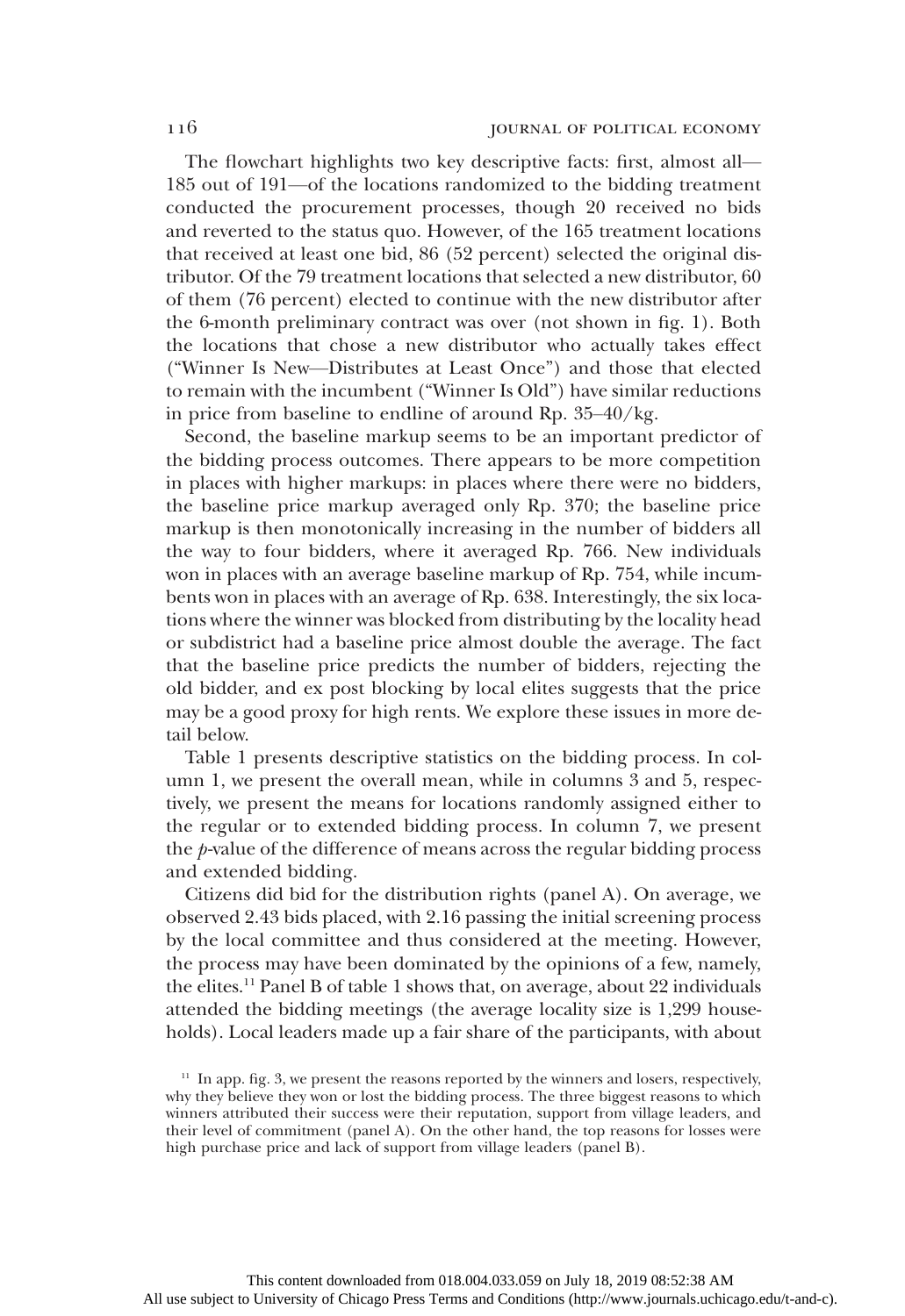|                              |       | OVERALL  |       | REGULAR<br><b>BIDDING</b>                    |       | <b>EXTENDED</b><br><b>BIDDING</b> | $p$ VALUE:<br>REGULAR |
|------------------------------|-------|----------|-------|----------------------------------------------|-------|-----------------------------------|-----------------------|
|                              |       | Standard |       | Standard                                     |       | Standard                          | $=$                   |
|                              |       |          |       | Mean Deviation Mean Deviation Mean Deviation |       |                                   | <b>EXTENDED</b>       |
|                              | (1)   | (2)      | (3)   | (4)                                          | (5)   | (6)                               | (7)                   |
|                              |       |          |       | A. Bids Submitted                            |       |                                   |                       |
| Number of bids               | 2.43  | 1.66     | 2.14  | 1.68                                         | 2.74  | 1.59                              | $.01**$               |
| Number of bids, after        |       |          |       |                                              |       |                                   |                       |
| initial screening            | 2.16  | 1.50     | 1.88  | 1.47                                         | 2.44  | 1.48                              | $.01**$               |
| Old distributor wins         | .52   | .50      | .49   | .50                                          | .55   | .50                               | .49                   |
|                              |       |          |       | <b>B.</b> Meeting Attendance                 |       |                                   |                       |
| Attendees                    | 21.69 | 9.13     | 21.09 | 10.31                                        | 22.31 | 7.75                              | .36                   |
| Raskin beneficiaries         | 8.28  | 8.32     | 8.78  | 8.95                                         | 7.77  | 7.63                              | .41                   |
| Local officials              | 9.42  | 5.83     | 8.80  | 5.95                                         | 10.06 | 5.66                              | .14                   |
|                              |       |          |       | C. Meeting Participation                     |       |                                   |                       |
| No discussion at             |       |          |       |                                              |       |                                   |                       |
| meeting                      | .09   | .29      | .03   | .18                                          | .15   | .36                               | $.01***$              |
| $\leq 10\%$ of people talk   | .43   | .50      | .46   | .50                                          | .41   | .49                               | .51                   |
| $10\% - 50\%$ of people talk | .45   | .50      | .50   | .50                                          | .40   | .49                               | .16                   |
| $>50\%$ of people talk       | .03   | .16      | .01   | .11                                          | .04   | .21                               | .18                   |

| TABLE 1                                                        |  |
|----------------------------------------------------------------|--|
| THE BIDDING PROCESS (Conditional on Bidding Meeting Occurring) |  |

NOTE.—This table provides summary statistics on the number of bids submitted, as well as the attendance and participation during the bidding meeting. All data come from the forms that the facilitators used to document the bidding process. We first present the sample statistics for the 185 localities where a bidding meeting was held, and then we disaggregate the data by whether the locality was randomly assigned to the minimum bid requirement (91 localities) or it was left open (94 localities).

$$
\begin{array}{c}\n * & p < .1. \\
 * & p < .05.\n \end{array}
$$

\*\*\*  $p < .01$ .

nine of them attending, on average. About eight of the meeting participants claimed to be Raskin beneficiaries. The facilitators reported that relatively few people spoke at the meetings, with no discussion from the crowd in 9 percent of the meetings and with less than 10 percent of attendees talking at 43 percent of them (panel C). In only 3 percent of the meetings did the facilitator report that more than half of the crowd participated.

The extended bidding treatment led to more legitimate bids considered at the meeting but did not change the probability of selecting a new distributor (panel A). There were 2.74 bids in locations randomized to the extended bidding treatment as opposed to 2.14 without the requirement, about a 30 percent increase; this difference is significant with a p-value of .01. One worry is that the extended bid requirement would encourage more "unrealistic" or "ghost" bids, but this was not the case: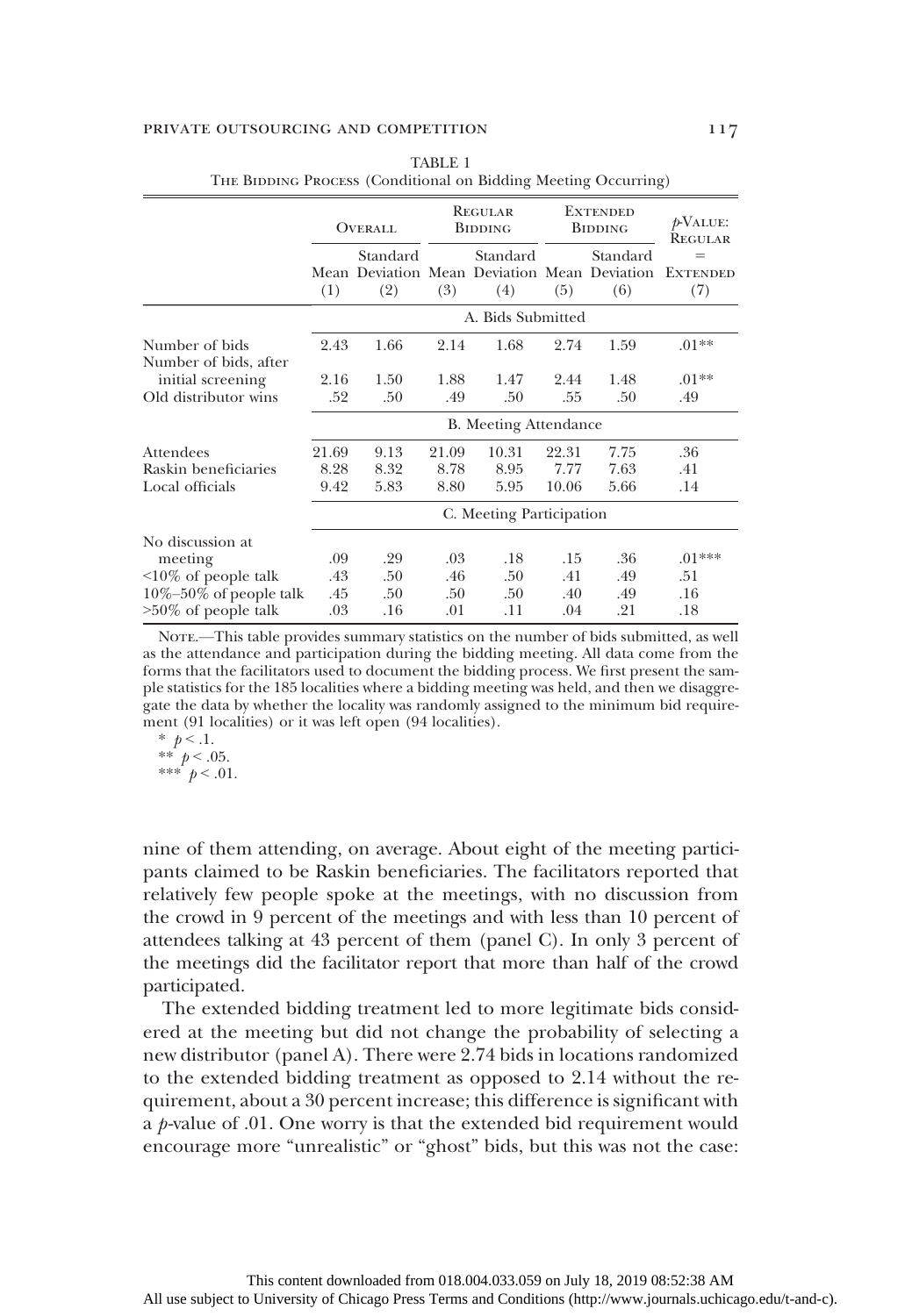in the extended bidding areas, we observe an increase in bids that pass the screen (2.44 relative to 1.88;  $p$ -value .01). There were more meetings with no discussion (15 percent in the extended bidding treatment vs. 3 percent otherwise), but this may have been due to the fact that there were more proposals to present. On net, a new distributor won in 45 percent of the extended bidding areas as opposed to 51 percent in the regular; this difference, however, is not statistically significant (p-value .49).

### III. Effects of Contracting Out and the Level of Competition

## A. Who Is in Charge of Distribution?

In table 2, we examine whether the Raskin distributor characteristics changed as a result of the bidding treatment. We estimate two regressions. First, to estimate the overall effect of bidding (pooling the regular treatment with the extended bidding treatment), we estimate

$$
y_{is} = \alpha_s + \beta
$$
(BIDDING or INFO)<sub>is</sub> +  $\gamma$ BIDDING<sub>is</sub> +  $\epsilon_{is}$ ,

where *i* represents a study location and *s* represents one of our districtby-previous-experiments strata (so  $\alpha$ , represents strata fixed effects). The dependent variable  $y_{is}$  in each column is a different characteristic of the distributor at endline (approximately 6 months after the intervention); this specification, thus, captures the net intent-to-treat effect of the treatment, including the fact that bidding may not always have occurred, that distributors may naturally change over time, and that the winning bidders may be blocked, resign, or be otherwise forced out. We include an indicator variable for whether there was either the bidding or informationonly treatment, (BIDDING or INFO) $_{is}$ , and an indicator variable for just the bidding treating, BIDDING<sub>is</sub>. Thus, the key coefficient of interest,  $\gamma$ , captures how the bidding locations differ from those that received the information-only (i.e., placebo) treatment. We also report the  $p$ -value of the difference of the bidding treatment against the pure control group (i.e., a test of  $\gamma + \beta = 0$ ) in the row labeled bidding = control. All p-values given in the tables are derived using randomization inference.

Second, we separately estimate the effect of bidding (regular vs. extended):

 $y_{is} = \alpha_s + \beta$ (BIDDING or INFO)<sub>is</sub> +  $\gamma$ REGULAR\_BIDDING<sub>is</sub> + $\omega$ ENHANCED\_BIDDING<sub>is</sub> +  $\epsilon_{is}$ .

In this regression,  $\gamma$  estimates the impact of the regular bidding procedure relative to the information placebo, and  $\omega$  estimates the impact of the bidding procedure with the extended bidding treatment (i.e., where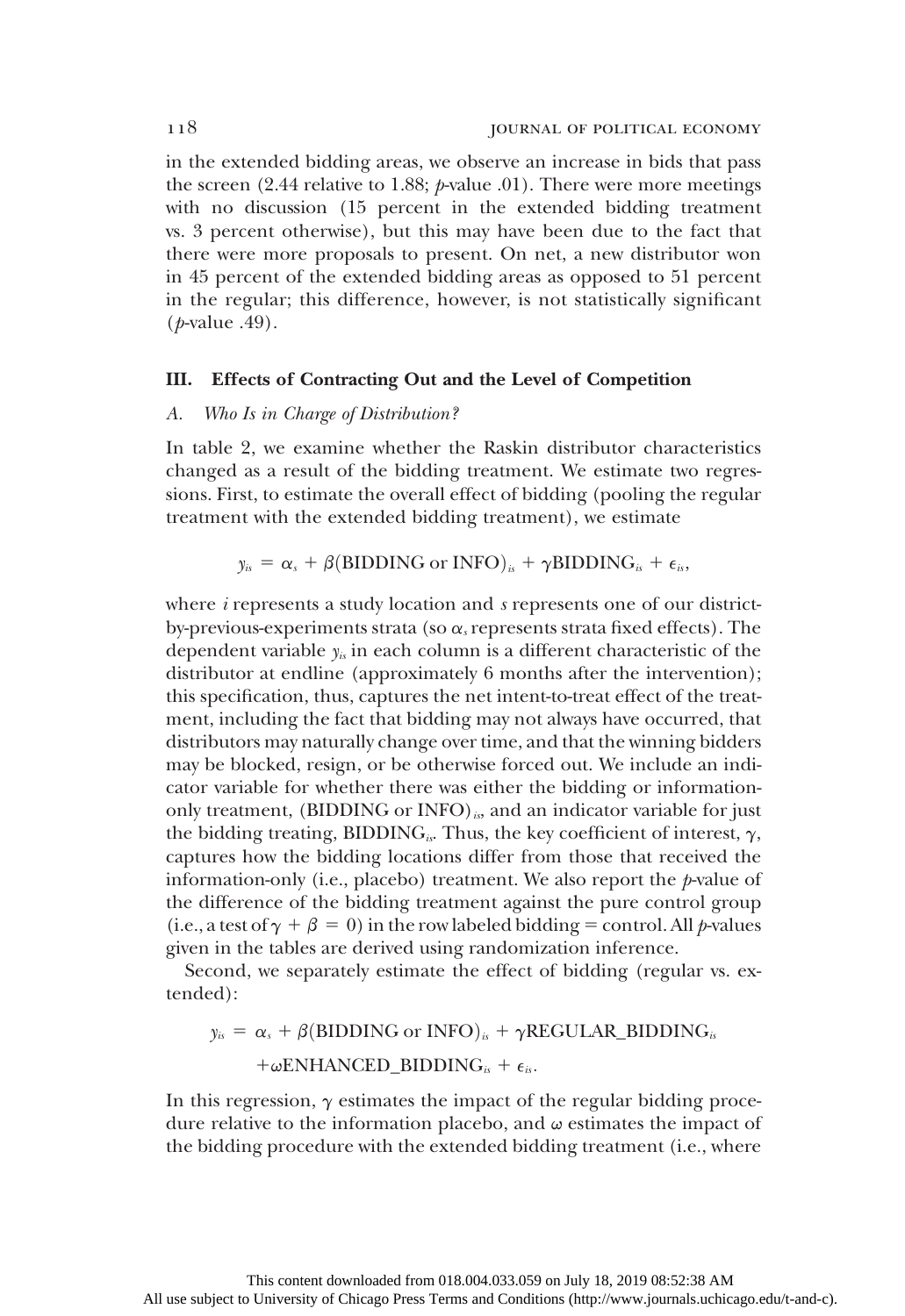a minimum of three bids were encouraged), relative to the information placebo. In this specification, we also report  $p$ -values of the difference between regular and extended bidding (i.e., a p-value of the test that  $\gamma = \omega$ ) and the p-value of bidding with extended bidding versus pure control (i.e., a *p*-value of the test of  $\omega + \beta = 0$ ).

Table 2 shows that 6 months after the bidding process, locations that were assigned to the bidding treatment were substantially more likely to have a new distributor relative to the other groups (table 2, panel A, col. 1). Specifically, the distributor in the bidding areas was 17 percentage points—or 21 percent—less likely to have had Raskin responsibilities prior to the intervention than the information-only group (col. 1) and about 20 percentage points more likely relative to the pure controls. A change was slightly more likely in the extended bidding treatment compared to the regular bidding treatment—20 compared with 14 percentage points, respectively (table 2, panel B, col. 1)—though this difference is not statistically significant ( $p$ -value .308).

The remaining columns explore the distributor's identity. In the pure control group, almost 85 percent of the distributors were a local official or hamlet official or were related to one (cols. 2, 3, and 4).<sup>12</sup> In the bidding group compared to the pure control group, local leaders were significantly less likely to be in charge (col. 2), but their spouses/relatives and hamlet-level leaders were then more likely to be in charge (cols. 3 and 4); thus, overall elite participation after the bidding process was not greatly different than in the pure control group. Interestingly, this same pattern was occurring in the information-only group as well, and while the effects are qualitatively bigger in the bidding group than in the information-only group, the differences are not statistically significant. This suggests that some of the change in leadership may have been due to greater information.

The more noticeable change was that there was a large increase in the probability that the distributor was a trader by occupation in the bidding areas, relative to both the information-only and pure control groups (col. 5). Traders are likely to have skills and assets relevant to distributing Raskin, though they are perhaps more likely to be a part of the "elites." In short, while the bidding treatment changed the identity of those distributing Raskin, it largely redistributed the role within the existing local government elite. Within the elite, it reallocated the job to people with the relevant experience as a trader. Both bidding treatments produced broadly similar results on these dimensions.

 $12$  In assessing whether the distributor is related to a local official or hamlet official, we count whether the distributor himself or his spouse considers a local or hamlet official to be a member of their household, their nuclear family (brother, sister, mother, father), or their "large" family (cousin, nephew, niece, uncle, or aunt).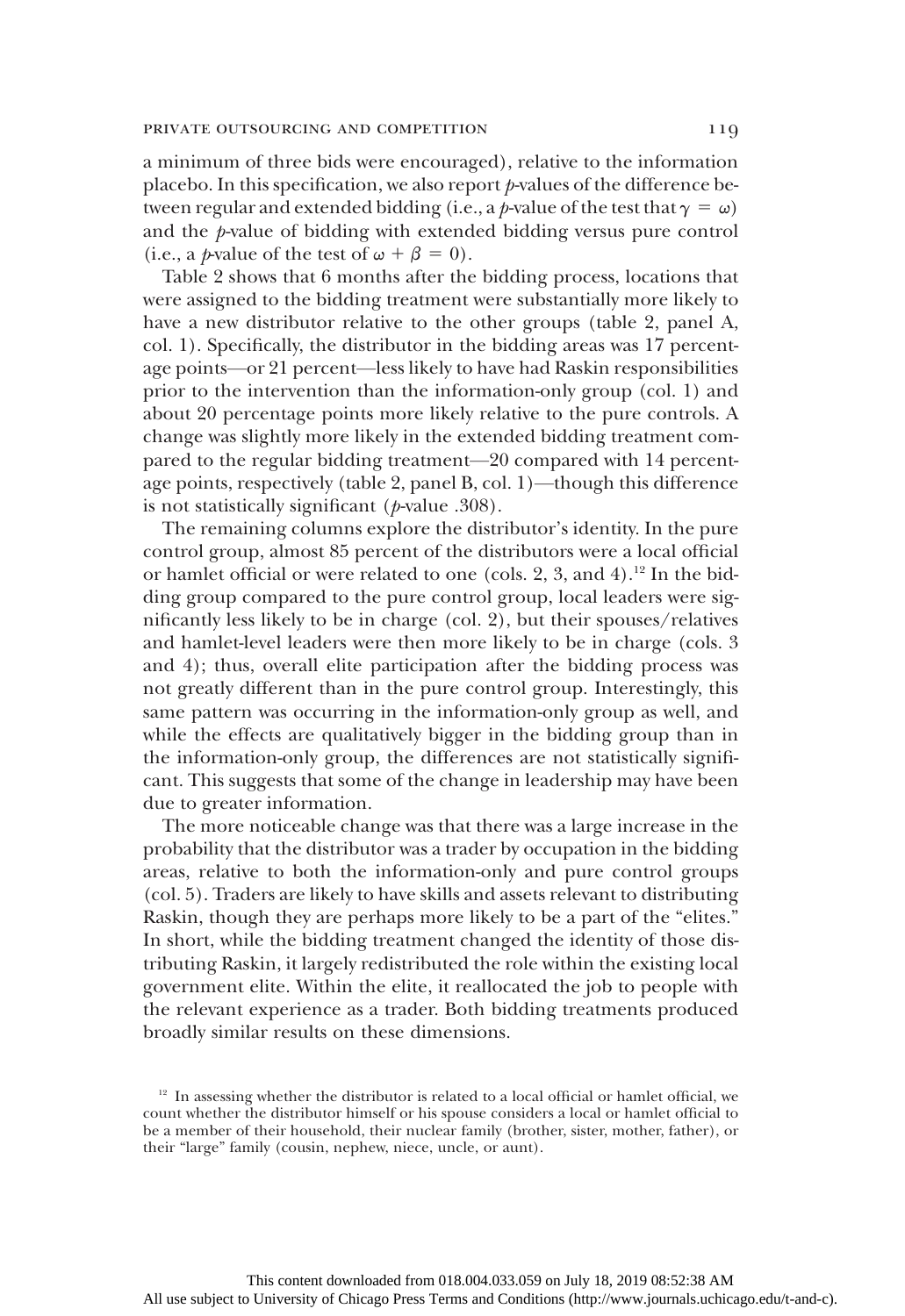|                                            |                                                                          | WHO DISTRIBUTES RASKIN SIX MONTHS AFTER INTERVENTION?                                               |                                                                           |                                                                                       |                                                                                                      |                                                                 |
|--------------------------------------------|--------------------------------------------------------------------------|-----------------------------------------------------------------------------------------------------|---------------------------------------------------------------------------|---------------------------------------------------------------------------------------|------------------------------------------------------------------------------------------------------|-----------------------------------------------------------------|
|                                            | In Charge of Any<br>before May 2013<br>Responsibilities<br>$\widehat{c}$ | Is/Was Local Official<br>Distributor/Spouse<br>$\circledcirc$                                       | Distributor/Spouse<br>a Local Official<br>Is Related to<br>$\binom{3}{2}$ | Is/Was or Is Related<br>Distributor/Spouse<br>to Hamlet Official<br>$\left( 4\right)$ | Is a Trader<br>$\widehat{5}$                                                                         | Lives in<br>Locality<br>$\left( 6\right)$                       |
|                                            |                                                                          |                                                                                                     | A. Combined Effect of Outsourcing                                         |                                                                                       |                                                                                                      |                                                                 |
| Info or bidding                            | $-.035$                                                                  | $-0.59$                                                                                             | .043                                                                      | $\overline{00}$                                                                       | .008                                                                                                 | $-0.027$                                                        |
|                                            | (.048)                                                                   |                                                                                                     | $\begin{array}{c} .044 \\ .391 \\ .046 \end{array}$                       |                                                                                       |                                                                                                      |                                                                 |
|                                            | $[.497]$<br>-.165***                                                     |                                                                                                     |                                                                           | $(054)$<br>[.990]                                                                     |                                                                                                      |                                                                 |
| Bidding                                    |                                                                          |                                                                                                     |                                                                           | $-.002$                                                                               |                                                                                                      |                                                                 |
|                                            |                                                                          |                                                                                                     |                                                                           |                                                                                       |                                                                                                      |                                                                 |
|                                            | $\begin{array}{c} (051) \\ (003) \\ 001 \end{array}$                     | $\begin{array}{c} (050) \\[-4pt] 0.243 \\[-4pt] -0.053 \\[-4pt] -0.053 \\[-4pt] -0.053 \end{array}$ | $(047)$<br>$(047)$                                                        | $(058)$<br>$(966)$                                                                    | $\begin{array}{c} (027) \\ (0765) \\ (765) \\ (071* \\ (040) \\ (004) \\ (004) \\ (000) \end{array}$ | $(042)$<br>$[-529]$<br>$(045)$<br>$(-67)$<br>$(-67)$<br>$(-67)$ |
|                                            |                                                                          | $001$                                                                                               | 013                                                                       | 972                                                                                   |                                                                                                      |                                                                 |
| b∙value: bidding = control<br>Observations | 586                                                                      | 586                                                                                                 | 586                                                                       | 586                                                                                   | 587                                                                                                  | 587<br>816                                                      |
| Control mean                               | 803                                                                      | 347                                                                                                 | 160                                                                       | 350                                                                                   | 034                                                                                                  |                                                                 |
|                                            |                                                                          |                                                                                                     |                                                                           |                                                                                       |                                                                                                      |                                                                 |

- 2 TABLE  $2$ TABLE 2  $\overline{a}$ È

120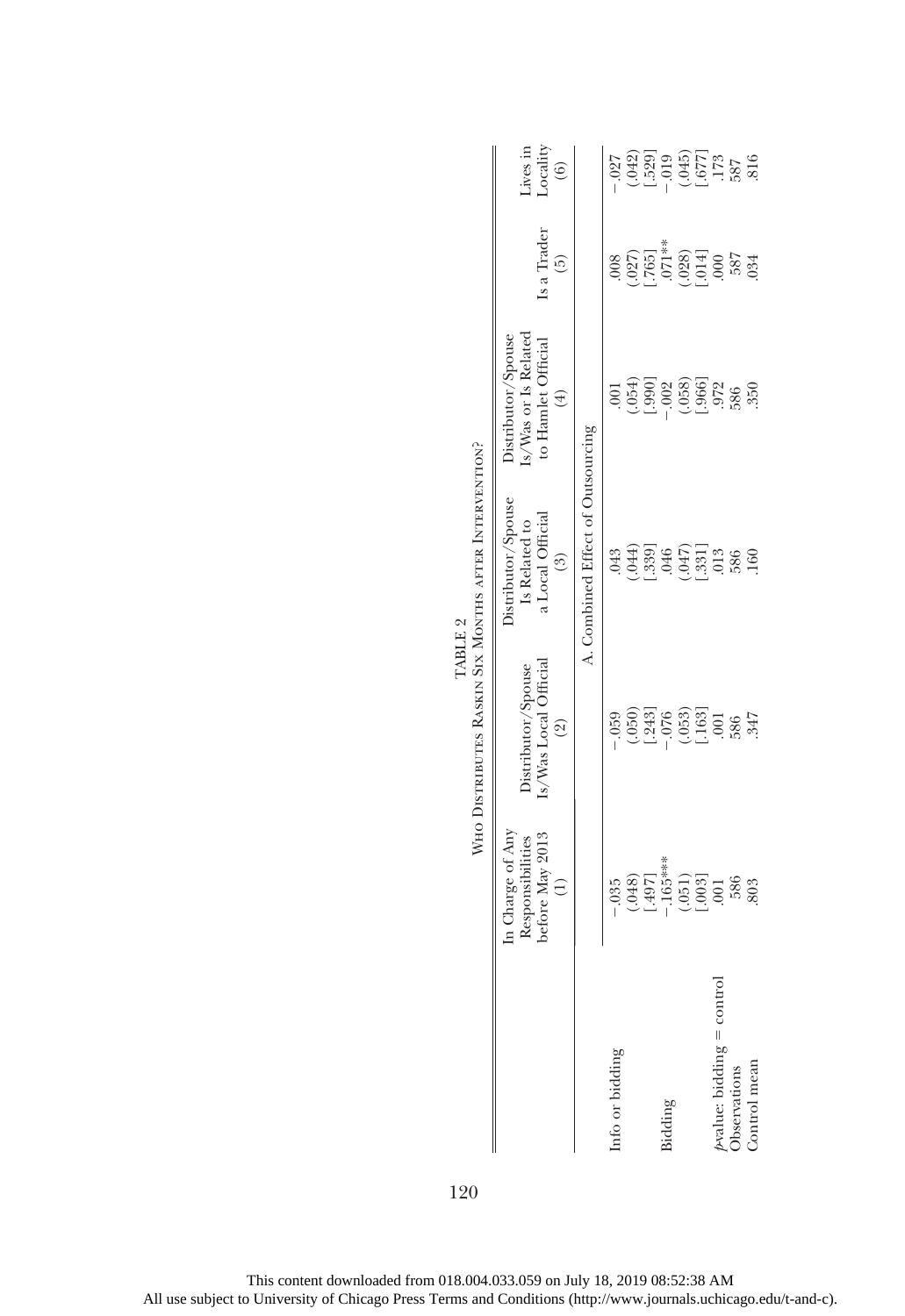|                                                                                                                                                                                                                                                                                                                                                                                                                                                                                                                                                                                                                                                                                                   |            |                     | B. Estimating Additional Effect of Competition                                                                          |                |                     |                   |
|---------------------------------------------------------------------------------------------------------------------------------------------------------------------------------------------------------------------------------------------------------------------------------------------------------------------------------------------------------------------------------------------------------------------------------------------------------------------------------------------------------------------------------------------------------------------------------------------------------------------------------------------------------------------------------------------------|------------|---------------------|-------------------------------------------------------------------------------------------------------------------------|----------------|---------------------|-------------------|
| Info or bidding                                                                                                                                                                                                                                                                                                                                                                                                                                                                                                                                                                                                                                                                                   | $-0.35$    | $-0.59$             | 043                                                                                                                     | $\overline{0}$ | 008                 | $-027$            |
|                                                                                                                                                                                                                                                                                                                                                                                                                                                                                                                                                                                                                                                                                                   |            |                     | .045                                                                                                                    | (654)          |                     | (.042)            |
|                                                                                                                                                                                                                                                                                                                                                                                                                                                                                                                                                                                                                                                                                                   | (048)      | $(050)$<br>$[.241]$ | .337                                                                                                                    | .987           | $.766$ ]            | .529              |
| Regular bidding                                                                                                                                                                                                                                                                                                                                                                                                                                                                                                                                                                                                                                                                                   | $-.135**$  | $-110*$             | 053                                                                                                                     | .036           | $.068**$            | $-.046$           |
|                                                                                                                                                                                                                                                                                                                                                                                                                                                                                                                                                                                                                                                                                                   | (.059)     |                     | (655)                                                                                                                   | (.067)         | .033)               |                   |
|                                                                                                                                                                                                                                                                                                                                                                                                                                                                                                                                                                                                                                                                                                   | [0.80]     | $(062)$<br>$[-079]$ | .3381                                                                                                                   | $-579$         | $[042]$<br>$074***$ | $(052)$<br>[.381] |
| Extended bidding                                                                                                                                                                                                                                                                                                                                                                                                                                                                                                                                                                                                                                                                                  | $.197***$  | $-.042$             | 038                                                                                                                     | $-.041$        |                     | 000               |
|                                                                                                                                                                                                                                                                                                                                                                                                                                                                                                                                                                                                                                                                                                   | (.059)     | (.062)              | .055)                                                                                                                   | (.067)         | (.033)              | .052)             |
|                                                                                                                                                                                                                                                                                                                                                                                                                                                                                                                                                                                                                                                                                                   | [100]      | .502                | $-495$                                                                                                                  | .529]          | .022                | .858]             |
| pvalue:                                                                                                                                                                                                                                                                                                                                                                                                                                                                                                                                                                                                                                                                                           |            |                     |                                                                                                                         |                |                     |                   |
| $Regular = extended$                                                                                                                                                                                                                                                                                                                                                                                                                                                                                                                                                                                                                                                                              | 308        | 267                 | 789                                                                                                                     | 235            | 839                 | .281              |
| $Regular = control$                                                                                                                                                                                                                                                                                                                                                                                                                                                                                                                                                                                                                                                                               | 001        | .001                | 035                                                                                                                     | 482            | .005                | .085              |
| $Existended = control$                                                                                                                                                                                                                                                                                                                                                                                                                                                                                                                                                                                                                                                                            | <b>COO</b> | .043                | .072                                                                                                                    | 444            | .002                | .681              |
| Observations                                                                                                                                                                                                                                                                                                                                                                                                                                                                                                                                                                                                                                                                                      | 586        | 586                 | 586                                                                                                                     | 586            | 587                 | 587               |
| Control mean                                                                                                                                                                                                                                                                                                                                                                                                                                                                                                                                                                                                                                                                                      | 803        | 347                 | 160                                                                                                                     | .350           | $^{034}$            | 816               |
| has 587 observations (cols. 1–4 have 586 observations as there is one piece of missing data in each column); note this is more than the 572 total villages as<br>14 villages had multiple people listed as current distributors. Standard errors clustered by village are in parentheses; randomization-inference p-values are<br>acteristic on indicator variables for the bidding and information treatments and strata fixed effects. In panel B, we disaggregate the bidding effect by<br>NOTE. - In this table, we explore the characteristics of bidders across the experimental groups, 6 months after the intervention. We regress each char-<br>whether the locality was<br>in brackets. |            |                     | randomized into the minimum number of bids requirement. All regressions are estimated by OLS. Each column in each panel |                |                     |                   |

This content downloaded from 018.004.033.059 on July 18, 2019 08:52:38 AM All use subject to University of Chicago Press Terms and Conditions (http://www.journals.uchicago.edu/t-and-c).

\*  $p < 1$ .<br>\*\*  $p < 0.5$ . \*\*\*  $p < 01$ .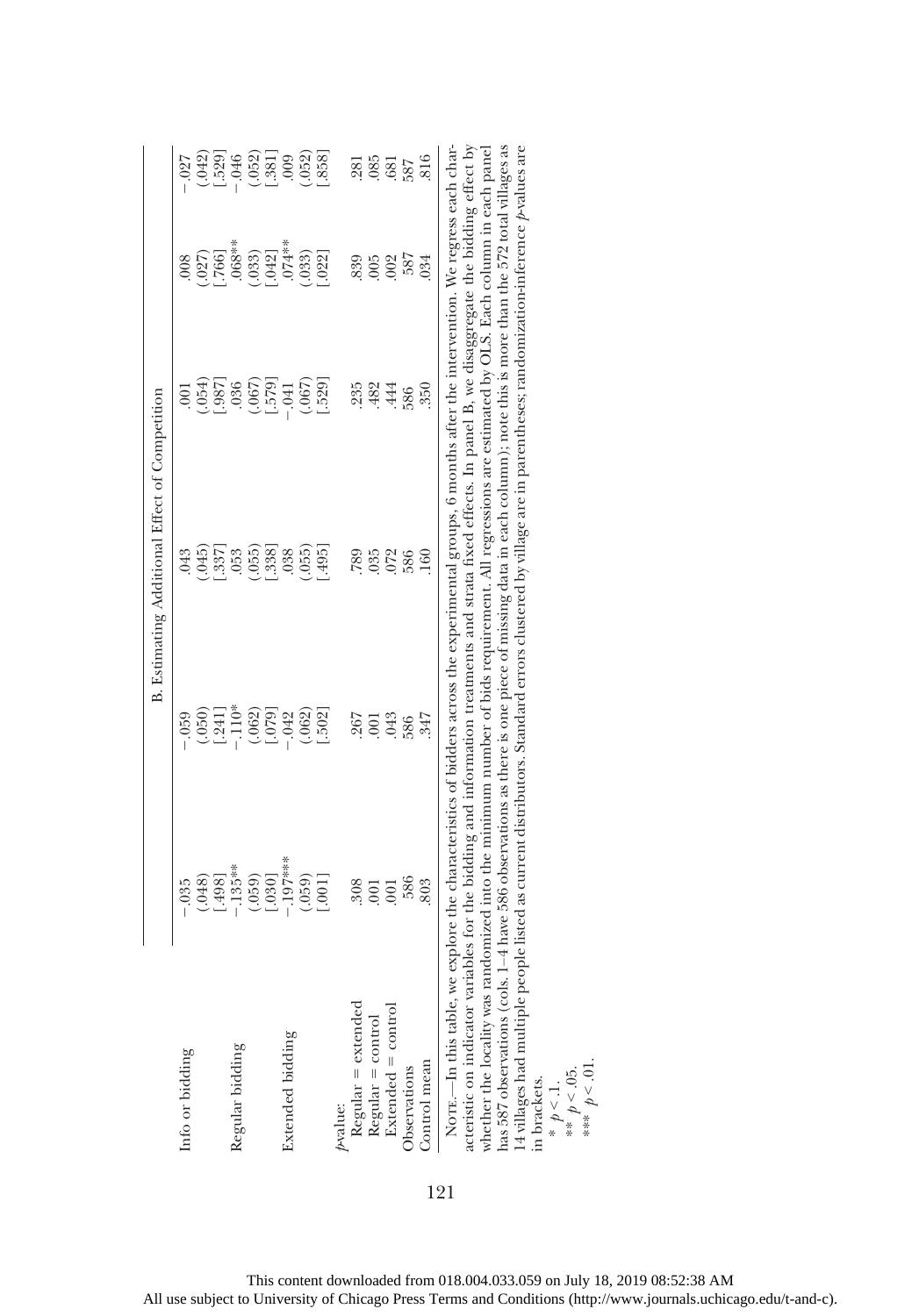### B. Impact on Program Outcomes

Did the bidding process change actual program outcomes and satisfaction? In table 3, we focus on outcomes from the household survey data. We estimate the same equations as in table 2 using ordinary least squares (OLS) but now cluster the standard errors to account for the fact that the randomization was conducted by locality. We also control for the baseline value of the outcome variable in all regressions except rice quality in column 4, for which we lack baseline data.<sup>13</sup>

Note two important aspects regarding the interpretation of the findings. First, we estimate the intent-to-treat effects rather than the instrumental variable impact on those locations where there was a new winner. The reason is that the very act of having to compete for the distribution rights may have changed the outcomes, even if the incumbent still won. Second, as neither the bidding nor information treatment had an effect on the relative propensity to buy Raskin rice across eligible and ineligible households, nor on the relative total quantities bought, we pool eligible and ineligible households. Thus, the regressions provide results for all citizens, regardless of eligibility status.14

As shown in table 3, panel A, overall, the bidding treatment led to a reduction in the Raskin copay price, which as we discuss below was the key dimension that bidders competed on. We observe a Rp. 49/kg reduction in price markup relative to the information-only treatment  $(p$ -value .052): this constitutes about a 7.3 percent reduction in the markup charged (col. 2).

In table 3, panel B, we separately identify the price effect for the regular bidding treatment and that with extended bidding. Here, we find quite stark results: we see substantially larger price reductions in localities with extended bidding. Specifically, households in extended bidding localities pay Rp. 74/kg less than in the information placebo, about an 11 percent reduction in markup; this reduction is also statistically different from that in the pure control group  $(p$ -value .02). Households in localities with regular bidding pay a statistically insignificant Rp. 23/kg less than the information placebo and only Rp. 5/kg less than the pure controls. This implies that extended bidding led to a further reduction in price of Rp.  $50/kg$  compared with regular bidding ( $p$ -value .09). We return to this finding in more detail below.

One worry is that to compensate for the lower price, more rice would go missing. This may particularly be the case because the central government had mandated that distributors were supposed to provide the correct

<sup>&</sup>lt;sup>13</sup> Appendix table 7 replicates table 3 omitting the baseline controls. The results are qualitatively similar.

<sup>&</sup>lt;sup>14</sup> In app. tables 8A and 8B, we disaggregate table 3 by eligibility status and show that findings are qualitatively similar, regardless of who bought the Raskin rice (but with greater precision in estimates for eligible households in terms of price changes).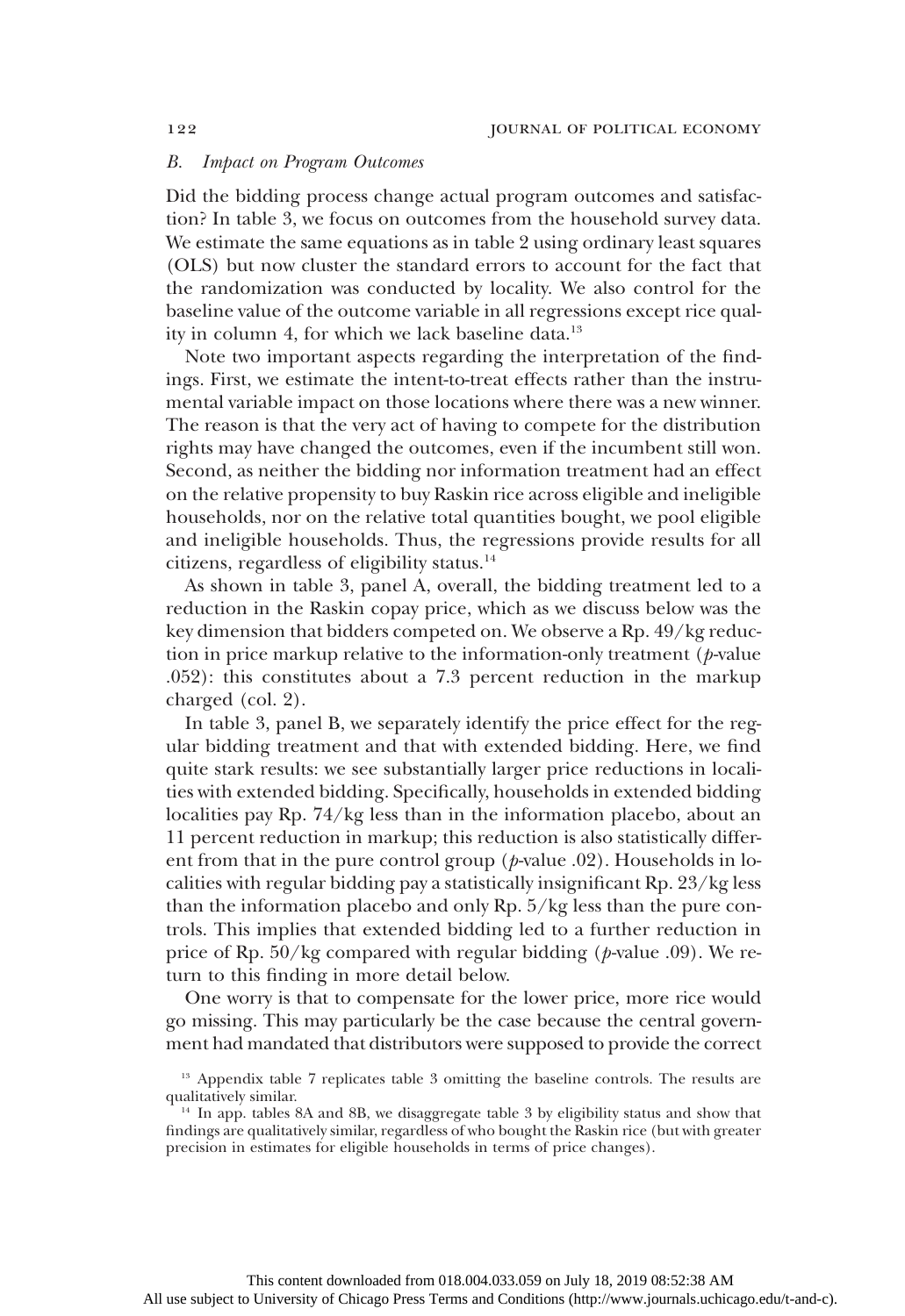quantity of rice, so this was not a category in the application form for the bid and therefore not a criterion on which bidders were evaluated. However, we find no evidence that the overall quantity of rice bought changed (col. 3). Because the quantity data are much noisier than the price data, on net we cannot reject the null of no effect on subsidy received.15

The key concern articulated by the Hart et al. (1997) theory is that, as a result of outsourcing, private distributors may shirk and reduce noncontractible dimensions of quality. In our case, a key dimension is rice quality. Distributors can increase quality by refusing to accept low-quality deliveries from the warehouse or by stopping a practice of selling highquality rice on the market and substituting lower-quality rice for Raskin. Quality is noncontractible in this context: measurement of quality is fairly subjective (i.e., does the rice smell bad?), and distributors can blame quality problems on the central government warehouse. Thus, we asked households to subjectively assess the rice quality (col. 4). We observe an increase in their assessments: about 3.7 percent higher compared to information-only ( $p$ -value .132) and about 4.9 percent higher than the pure control ( $p$ -value .01).<sup>16</sup> Interestingly, the quality improvements appear similar in both regular bidding and extended bidding (panel B), suggesting—against the Bajari, McMillan, and Tadelis (2009) hypothesis—that increased competition did not reduce quality.

Looking at other dimensions of quality, such as physical distance to purchase point, time needed to get there (which may differ from distance depending on road quality and other roadblocks), or whether the households paid for rice in advance (cols. 5–7), we do not find that these measures worsened to compensate for the price change. If anything, households report that the time to travel to pick up the rice falls (col. 6). Finally, we examine changes in overall satisfaction with the Raskin process across the treatments (col. 8). Overall satisfaction actually fell in the information treatment as citizens learned more about how the process should really look, with no additional difference for just the bidding process.

Overall, we observe a decrease in the price markup, but only in areas with extended bidding. We find no evidence of a decline in quality.

## C. Impact on Distribution Costs

As Hart et al. (1997) point out, even when contracting out leads to efficiency gains, without sufficient competition, these efficiency gains may

<sup>&</sup>lt;sup>15</sup> We find that the information treatment increases the subsidy received by Rp. 426 per household, and the bidding increases it by a further Rp. 524 per household; but these are quite noisily estimated, and confidence intervals range from  $-1,700$  to  $+2,600$  (see app. table 9).

 $16<sup>16</sup>$  In fact, in the bidding locations, households reported that the rice had fewer stones, an act of malfeasance by distributors to make the rice appear heavier than it really is.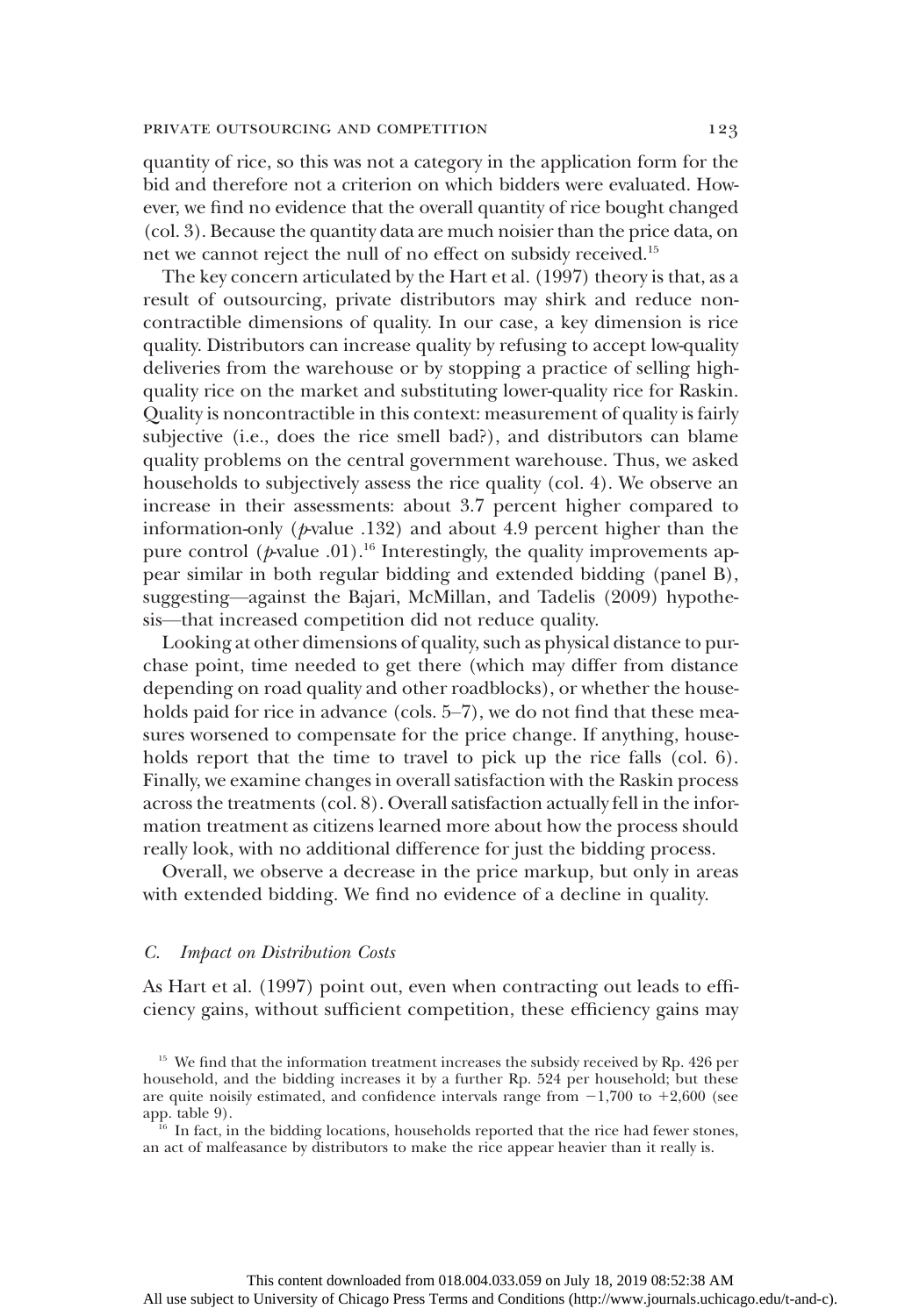|                                                         | Bought<br>Raskin<br>$\begin{array}{c} \square \end{array}$                        | rice Markup<br>$(\mathcal{Q})$                                                                                                 | Amount<br>Purchased<br>$\left( 3\right)$                                                    | satisfied with<br>Rice Quality<br>(4)                                                            | Purchase Point<br>Distance to<br>(Meters)<br>$\left(\begin{matrix} 5 \\ 0 \end{matrix}\right)$ | urchase Point<br>(Minutes)<br>Time to<br>(6)                                  | Paid for Rice<br>in Advance<br>(7)                                                                 | <b>Raskin Program</b><br>Satisfied with<br>$\circledS$                               |
|---------------------------------------------------------|-----------------------------------------------------------------------------------|--------------------------------------------------------------------------------------------------------------------------------|---------------------------------------------------------------------------------------------|--------------------------------------------------------------------------------------------------|------------------------------------------------------------------------------------------------|-------------------------------------------------------------------------------|----------------------------------------------------------------------------------------------------|--------------------------------------------------------------------------------------|
|                                                         |                                                                                   |                                                                                                                                |                                                                                             |                                                                                                  | A. Combined Effect of Outsourcing                                                              |                                                                               |                                                                                                    |                                                                                      |
| Info or bidding                                         |                                                                                   |                                                                                                                                | 151                                                                                         | .006                                                                                             |                                                                                                | $\pm141^\ast$                                                                 | .013                                                                                               | $-.020*$                                                                             |
|                                                         |                                                                                   |                                                                                                                                |                                                                                             |                                                                                                  |                                                                                                |                                                                               |                                                                                                    |                                                                                      |
|                                                         | $.009$<br>$(.024)$<br>$(.728]$<br>$(.03)$<br>$(.03)$<br>$(.03)$<br>$.76$<br>$.76$ | $\begin{array}{c} 18.770 \\ (24.07) \\ [-43.1] \\ (24.9) \\ (24.91) \\ (24.91) \\ (-652) \\ 1.1 \\ 5,886 \\ 5,886 \end{array}$ | $\begin{array}{c} (.23) \\ -.002 \\ -.002 \\ (.992] \\ -.002 \\ -.002 \\ -.003 \end{array}$ | $\begin{array}{c} (01) \\ (019) \\ (019) \\ (01) \\ (132) \\ (01) \\ (03) \\ (0,533 \end{array}$ | $-1.080$<br>$(14.37)$<br>$(1940)$<br>$7.754$<br>$(15.15)$<br>$(1608)$<br>$.56$                 | $(.27)$<br>$-.501*$<br>$(.079)$<br>$(.08)$<br>$(.066)$<br>$.7747$<br>$.6,247$ | $\begin{array}{c} (.02) \\ [.571] \\ [.09] \\ (.03) \\ (.715] \\ (.715] \\ .84 \\ .43 \end{array}$ | $\begin{array}{c} (.01) \\ [.053] \\ (.01) \\ (.01) \\ (.621] \\ .68 \\ \end{array}$ |
| Bidding                                                 |                                                                                   |                                                                                                                                |                                                                                             |                                                                                                  |                                                                                                |                                                                               |                                                                                                    |                                                                                      |
|                                                         |                                                                                   |                                                                                                                                |                                                                                             |                                                                                                  |                                                                                                |                                                                               |                                                                                                    |                                                                                      |
|                                                         |                                                                                   |                                                                                                                                |                                                                                             |                                                                                                  |                                                                                                |                                                                               |                                                                                                    |                                                                                      |
|                                                         |                                                                                   |                                                                                                                                |                                                                                             |                                                                                                  |                                                                                                |                                                                               |                                                                                                    |                                                                                      |
| ∱value: bidding = contr<br>Observations<br>Control mean |                                                                                   |                                                                                                                                |                                                                                             |                                                                                                  | $6,194$<br>190.96                                                                              |                                                                               |                                                                                                    |                                                                                      |
|                                                         |                                                                                   |                                                                                                                                |                                                                                             |                                                                                                  |                                                                                                |                                                                               |                                                                                                    | 59                                                                                   |
|                                                         |                                                                                   |                                                                                                                                |                                                                                             |                                                                                                  |                                                                                                |                                                                               |                                                                                                    |                                                                                      |

RASKIN DISTRIBUTION PROCESS Raskin Distribution Process TABLE  $3$ TABLE 3

124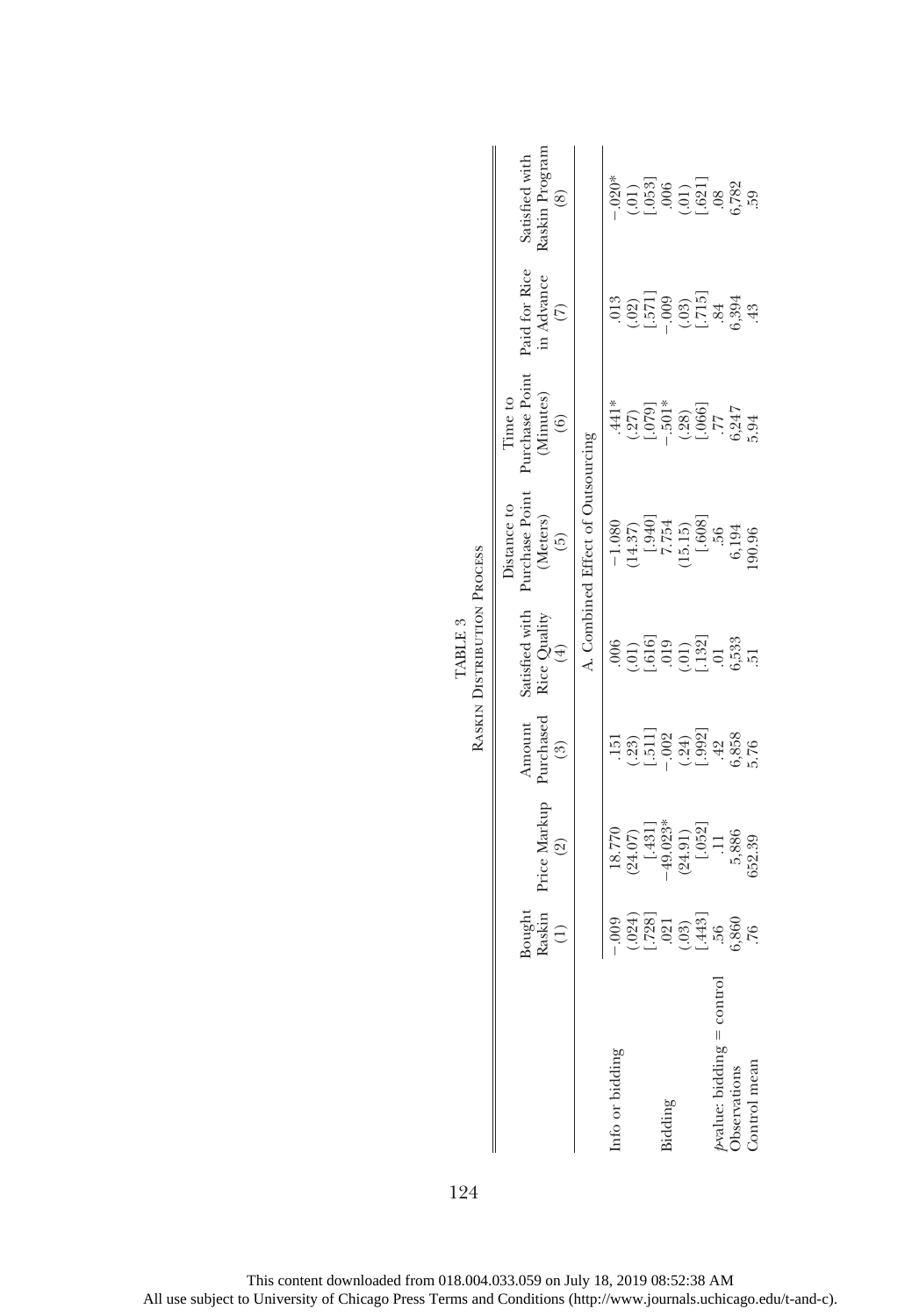|                                                                                                                                                                                                                                                                                                                       |                                               |            |                                                       |                                                  | B. Estimating Additional Effect of Competition |                      |                                              |                                                |
|-----------------------------------------------------------------------------------------------------------------------------------------------------------------------------------------------------------------------------------------------------------------------------------------------------------------------|-----------------------------------------------|------------|-------------------------------------------------------|--------------------------------------------------|------------------------------------------------|----------------------|----------------------------------------------|------------------------------------------------|
| Info or bidding                                                                                                                                                                                                                                                                                                       | $-0.009$                                      | 18.842     | 151                                                   | 006                                              | $-0.999$                                       | .441*                | 013                                          | $-020*$                                        |
|                                                                                                                                                                                                                                                                                                                       |                                               | 24.06)     |                                                       |                                                  | 14.38)                                         | $\frac{(.27)}{079}$  | $\cdot$ .02)                                 |                                                |
|                                                                                                                                                                                                                                                                                                                       | $\begin{array}{c} (.02) \\ -.014 \end{array}$ | [.429]     | $\begin{array}{c} (23) \\ (1510) \\ -016 \end{array}$ | $\begin{array}{c} 210 \\ 016 \\ 016 \end{array}$ | [.345]                                         |                      | $\begin{bmatrix} .571 \\ .011 \end{bmatrix}$ | $\begin{array}{c} (.01) \\ -.053 \end{array}$  |
| Regular bidding                                                                                                                                                                                                                                                                                                       |                                               | $-23.645$  |                                                       |                                                  | 25.315                                         | $-.430$              |                                              |                                                |
|                                                                                                                                                                                                                                                                                                                       |                                               | (29.94)    |                                                       | (10,                                             | (18.11)                                        |                      |                                              |                                                |
|                                                                                                                                                                                                                                                                                                                       | $(03)$<br>$[-658]$                            | [.420]     | $(.28)$<br>$.954$ ]                                   | .278]                                            | [.155]                                         | $\frac{(.33)}{1.71}$ | $\frac{(03)}{[-710]}$                        | $(01)$<br>$(05)$<br>$(01)$<br>$(01)$<br>$(05)$ |
| Extended bidding                                                                                                                                                                                                                                                                                                      | .027                                          | $73.551**$ | .012                                                  | .022                                             | $-9.368$                                       | $.569*$              | $-.028$                                      |                                                |
|                                                                                                                                                                                                                                                                                                                       |                                               | 26.51)     | (.27)                                                 |                                                  | 16.62)                                         | (.31)                |                                              |                                                |
|                                                                                                                                                                                                                                                                                                                       | $(.03)$<br>$.372$ ]                           | [.013]     | .963                                                  | $(.01)$<br>$.133$ ]                              | [.597]                                         | $.068$ <sup>7</sup>  | $(.03)$<br>[.324]                            |                                                |
| p-value:                                                                                                                                                                                                                                                                                                              |                                               |            |                                                       |                                                  |                                                |                      |                                              |                                                |
|                                                                                                                                                                                                                                                                                                                       | .67                                           |            |                                                       | .68                                              | 05                                             | .65                  |                                              |                                                |
| $\begin{aligned} \text{Regular} & = \text{extended} \\ \text{Regular} & = \text{control} \\ \text{Extended} & = \text{control} \\ \end{aligned}$                                                                                                                                                                      | 85                                            | .84        | 92<br>155                                             | 50                                               | $\overline{10}$                                | 60                   | $\frac{18}{31}$                              | 43<br>557<br>582<br>6,782                      |
|                                                                                                                                                                                                                                                                                                                       | 48                                            | .02        | 49                                                    | .02                                              | $47$                                           | .62                  | $53$                                         |                                                |
| Observations                                                                                                                                                                                                                                                                                                          | 6,860                                         | 5,886      | 6,858                                                 | 6,533                                            | 6,194                                          | 6,247                | 6,394                                        |                                                |
| Control mean                                                                                                                                                                                                                                                                                                          | .76                                           | 652.39     | 5.76                                                  | Ĕ                                                | 90.96                                          | 5.94                 | 43                                           | 59                                             |
| Norr.—This table explores the effect of the treatments on the actual program functioning. All data come from the household endline survey that we                                                                                                                                                                     |                                               |            |                                                       |                                                  |                                                |                      |                                              |                                                |
| conducted about 6 months after the intervention. We regress each outcome on indicator variables for the bidding and information treatments, the base-<br>line value of the outcome, and strata fixed effects. In panel B, we disaggregate the bidding effect by whether the locality was randomized into the extended |                                               |            |                                                       |                                                  |                                                |                      |                                              |                                                |
| bidding treatment. All regressions are estimated by OLS, and standard errors are clustered by the locality. In col. 4, we do not control for baseline quality                                                                                                                                                         |                                               |            |                                                       |                                                  |                                                |                      |                                              |                                                |
| because we do not have this variable in the baseline survey. Columns 4 and 8 are categorical variables with four options on a scale of 0-1. Standard errors                                                                                                                                                           |                                               |            |                                                       |                                                  |                                                |                      |                                              |                                                |

clustered by village are in parentheses; randomization-inference p-values are in brackets.

\*  $p < 1$ .<br>\*\*  $p < 0.5$ . \*\*\*  $p < 01$ .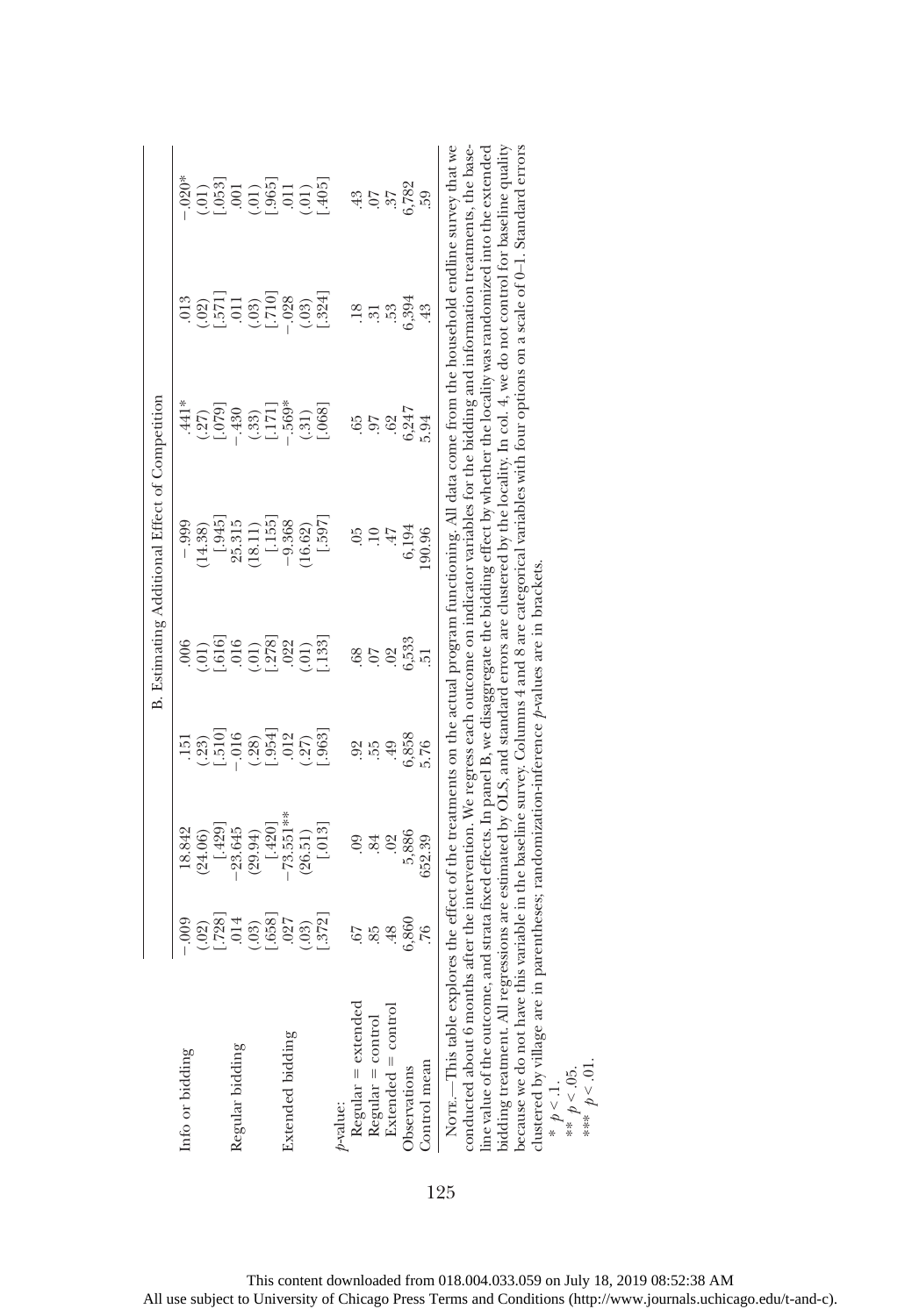be captured by vendors rather than enjoyed by citizens. To investigate these issues further, at the endline, we interviewed the current distributor and asked about his distribution costs. Note two aspects of the cost measures. First, they are self-reported; given the informal nature of the economy, one cannot track costs through credit card or bank transactions. Second, the reported costs often increase in the information treatment relative to the pure control. There are a number of possible reasons for this: perhaps it forces distributors to better compute their actual costs, perhaps because the greater scrutiny forces them to report their true costs so that they match the total markup they are charging, or perhaps because the information treatment encourages distributors to inflate their costs so as to make it look to the public that they are extracting fewer rents. Regardless of the reason, this effect stresses the importance of comparing bidding and information to information-only, rather than to pure control, to hold this transparency effect constant.

Table 4 shows that, indeed, we observe a decrease in transportation costs in the bidding treatment overall, relative to just pure information (col. 1). These reductions seem roughly similar in both regular bidding and extended bidding. This is consistent with the view suggested by Hart et al. (1997) that contracting out government services can lead to efficiency improvements and the overall view that privatization can improve performance (see Megginson and Netter [2001] for a review). To the extent that these transportation cost reductions represent an efficiency gain—perhaps because bidding tends to select traders, who are more experienced at moving rice around—it appears that the outsourcing treatment alone is enough to obtain these gains. Importantly, note that since these are intent-to-treat effects, these improvements could come from both those villages that outsource and those that were merely offered the choice to outsource but did not—which could occur if, for example, the threat of outsourcing induced incumbents to improve.

However, the extended bidding treatment also led to a reduction in compensation payments (col. 2), other costs (col. 3), and total costs (col. 4), whereas the regular bidding treatment without it did not. The differences between regular and extended bidding for both compensation to others and total costs are economically large and statistically significant (p-values of .018 and .023, respectively). The impact of extended bidding on reducing compensation mirrors the reduction in prices induced by extended bidding discussed above. One interpretation of these results is that either bidding treatment selected a more efficient supplier (i.e., one with lower actual transportation costs) and/or encouraged incumbents to become more efficient, but without the additional competitive pressure, the winning bidder was able to continue to pad his costs and avoid passing on the gains to the consumers. An alternative explanation, of course, is that the reduction in "payments to others" reflects fur-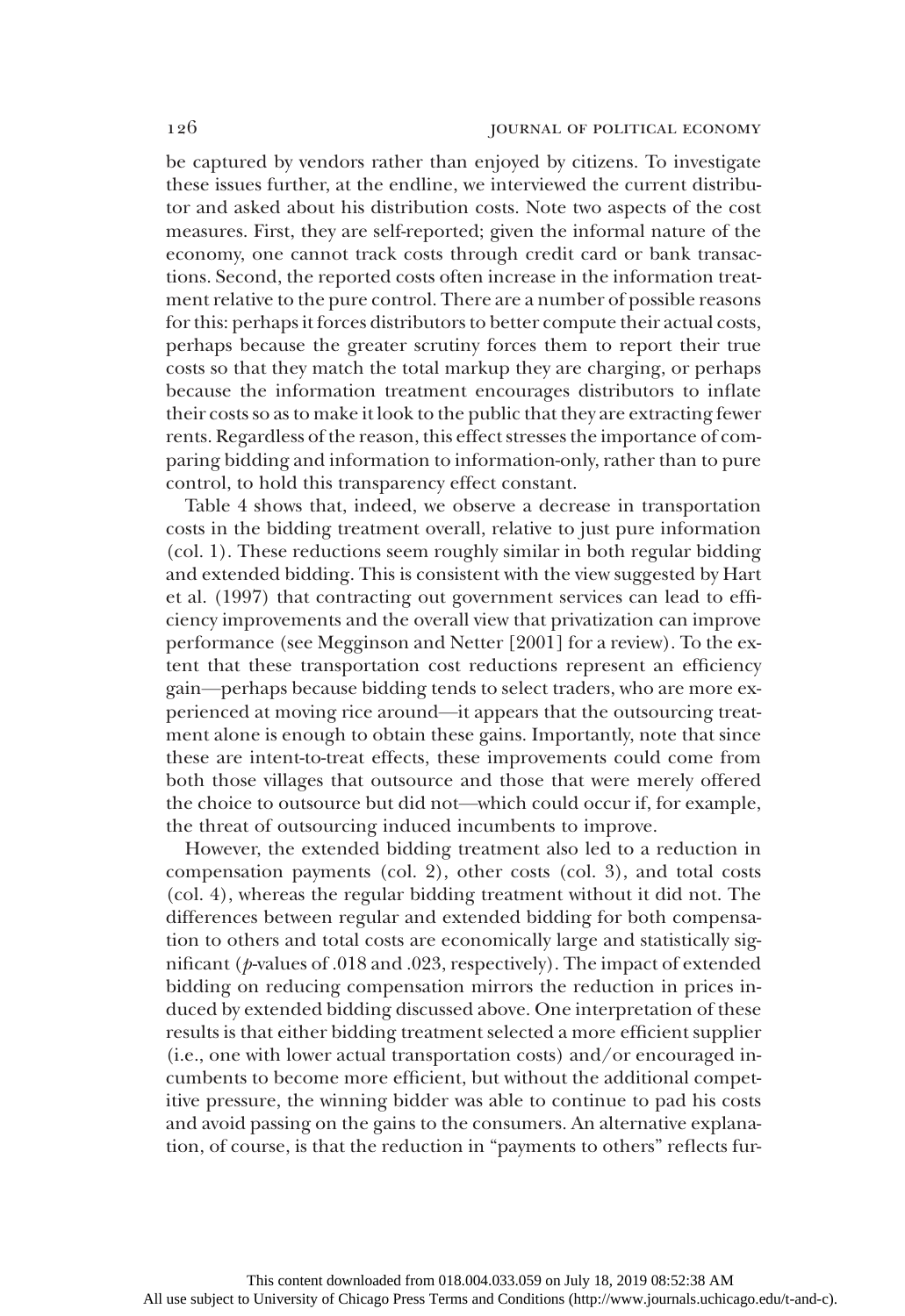|                               | Transportation<br>Costs | Compensation<br>to Others                      | <b>Other Costs</b> | <b>Total Costs</b>   |
|-------------------------------|-------------------------|------------------------------------------------|--------------------|----------------------|
|                               | (1)                     | (2)                                            | (3)                | (4)                  |
|                               |                         | A. Combined Effect of Outsourcing              |                    |                      |
| Info or bidding               | 88,038*                 | 121,875                                        | 40,716**           | 318,287              |
|                               | (52,052)                | (174, 163)                                     | (18, 745)          | (211, 403)           |
|                               | $[.053]$                | [.488]                                         | $[.014]$           | $[.104]$             |
| Bidding                       | $-101,616**$            | $-94,256$                                      | $-30,531$          | $-317,960$           |
|                               | (54, 924)               | (179,950)                                      | (19,678)           | (219, 985)           |
|                               | $\left[ .034\right]$    | [.606]                                         | $[.100]$           | [.122]               |
| $p$ -value: bidding = control | .720                    | .835                                           | .448               | .997                 |
| Observations                  | 574                     | 574                                            | 574                | 574                  |
| Control mean                  | 244,161                 | 961,974                                        | 84,166             | 1,315,030            |
|                               |                         | B. Estimating Additional Effect of Competition |                    |                      |
| Info or bidding               | 87,943*                 | 123,544                                        | 40,726**           | 320,069              |
|                               | (52,102)                | (174, 286)                                     | (18,740)           | (211, 657)           |
|                               | [.054]                  | [.481]                                         | $[.014]$           | $[.101]$             |
| Regular bidding               | $-124,126**$            | 154,902                                        | $-13,578$          | $-51,869$            |
|                               | (59,089)                | (222, 663)                                     | (22, 454)          | (263, 152)           |
|                               | [.026]                  | [.463]                                         | $[.526]$           | [.824]               |
| Extended bidding              | $-79,174$               | $-349,228$                                     | $-47,098**$        | $-590,262**$         |
|                               | (62, 837)               | (180, 668)                                     | (21,563)           | (223, 414)           |
|                               | $[.160]$                | $[.102]$                                       | $[.024]$           | $\left[ .013\right]$ |
| $p$ -value:                   |                         |                                                |                    |                      |
| $Regular = extended$          | .426                    | .018                                           | .110               | .023                 |
| $Regular = control$           | .435                    | .104                                           | .108               | .164                 |
| $Extended = control$          | .858                    | .194                                           | .717               | .164                 |
| <b>Observations</b>           | 574                     | 574                                            | 574                | 574                  |
| Control mean                  | 244,161                 | 961,974                                        | 84,166             | 1,315,030            |

|  | TABLE 4 |                                      |
|--|---------|--------------------------------------|
|  |         | ENDLINE COSTS TO CURRENT DISTRIBUTOR |

NOTE.—This table explores the effect of the treatments on the program costs (in rupiah). All data come from the endline distributor survey that we conducted about 6 months after the intervention. We regress each outcome on indicator variables for the bidding and information treatments and strata fixed effects. In panel B, we disaggregate the bidding effect by whether the locality was randomized into the extended bidding treatment. All regressions are estimated by OLS with robust standard errors in parentheses; randomization-inference  $p$ -values are in brackets. If we have data for at least one cost variable, we replace missing data with zeros for other cost categories. "Total costs" is the sum of cols. 1–3. The top 1 percent of values for each cost are dropped.

\*  $p < 1$ .<br>\*\*  $p < 0$ \*\*  $p < .05$ . \*\*\*  $p < .01$ .

ther efficiency gains induced by the extended bidding treatment. Either way, the net result is that the further reductions in distributor-reported costs from extended bidding mirror what we see happening in prices from the household perspective.

Interestingly, we find no evidence that the difference in prices from extended bidding comes from more aggressive bidding: the point esti-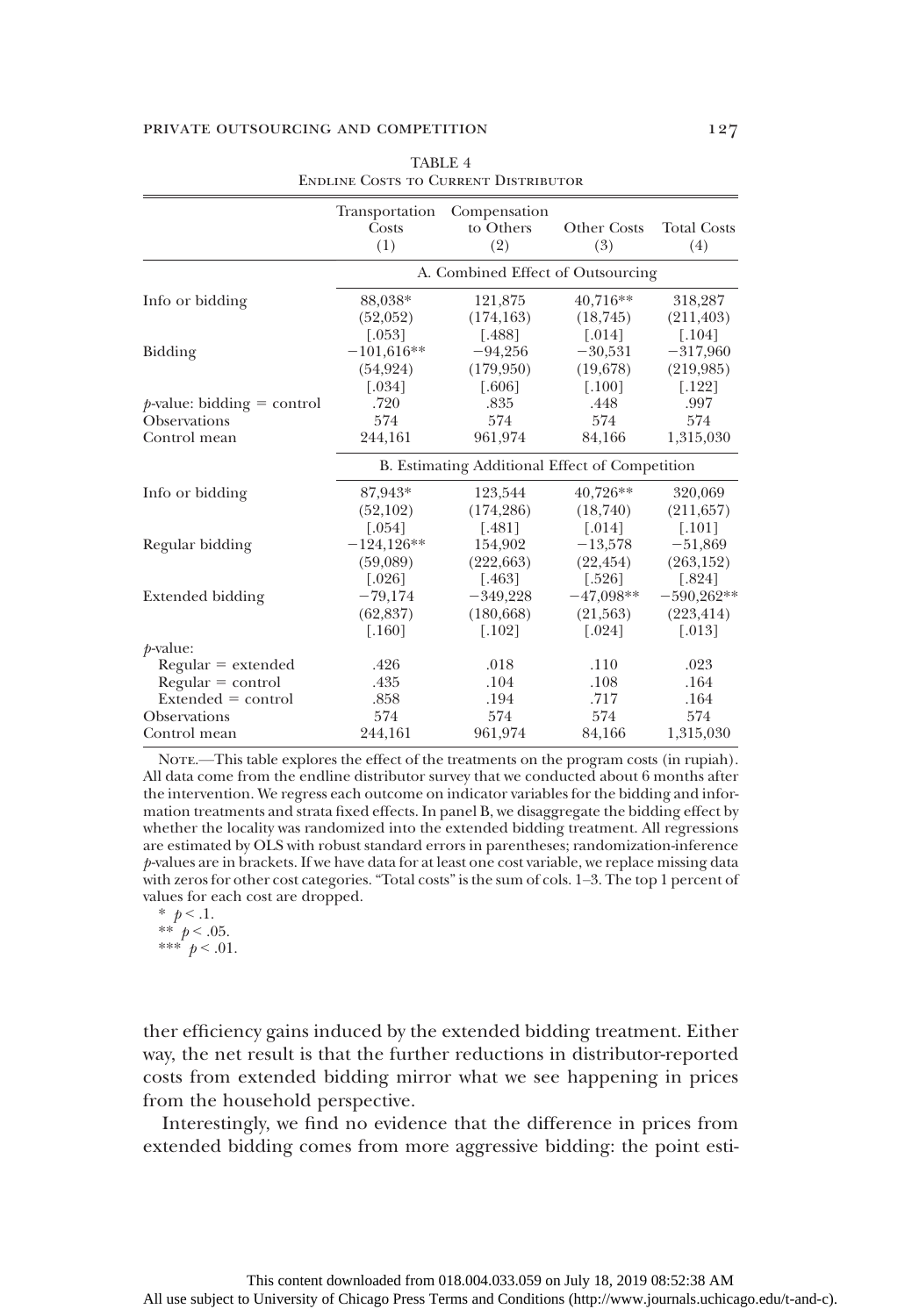mate on the effect of extended bidding on the realized minimum bid is almost exactly zero, though the standard errors are too large to rule a substantial negative effect (app. table 10). On the other hand, the effect on the gap between the actual endline price and the bid price is of the right magnitude and is closer to being statistically significant: in the regular bidding villages the endline price was Rp. 211 higher than the bid price, suggesting that ex post renegotiation is a major issue, but this gap shrunk by between Rp. 55 and Rp. 81 in the extended bidding treatment villages ( $p$ -values .184 and .112, respectively).

There are good theoretical reasons why in a setting like ours adding to the number of bidders may not make bidding more aggressive (see the discussion in n. 3 above). In addition, our setting was not strictly a firstprice closed-bid auction: the committee had discretion to pick whomever they liked, so it may be that the bidders focused on dimensions other than the price. Indeed, we do find that bid committees choose differently among bidders when they have more choice. Specifically, with more choice, bidding committees appear to place more weight on factors such as living in the locality or experience as a trader relative to price (see the appendix for more details). This might explain the fact mentioned above, that the actual price paid is substantially closer to the promised price in the extended bidding treatment than in the regular bidding treatment (though the difference is not significant at conventional levels), if we think that the increased number of bidders allowed the committee to select more reliable candidates. Alternatively, the extended bidding treatment may have allowed the village to discover more potential suppliers, leading to greater pressure on the chosen supplier to stick to his promise.

On net, the results in this subsection confirm the results from the household survey: the extended bidding treatment led to a substantial lowering of reported costs above and beyond that which occurred in regular outsourcing, which were in turn passed on to consumers in the form of lower prices.

## IV. The Role of Existing Rents: The Race between Vested Interests and Entry

### A. Cross-Sectional Evidence on Blocking and Entry

An important concern about outsourcing is that it can be often be blocked by political or vested interests seeking to protect their rents. This is not just an issue in developing countries: Levin and Tadelis (2010) hypothesize, for example, that blocking by public-sector unions in developed countries may be one reason why they find that there is less privatization in older cities, which may have a larger union presence. On the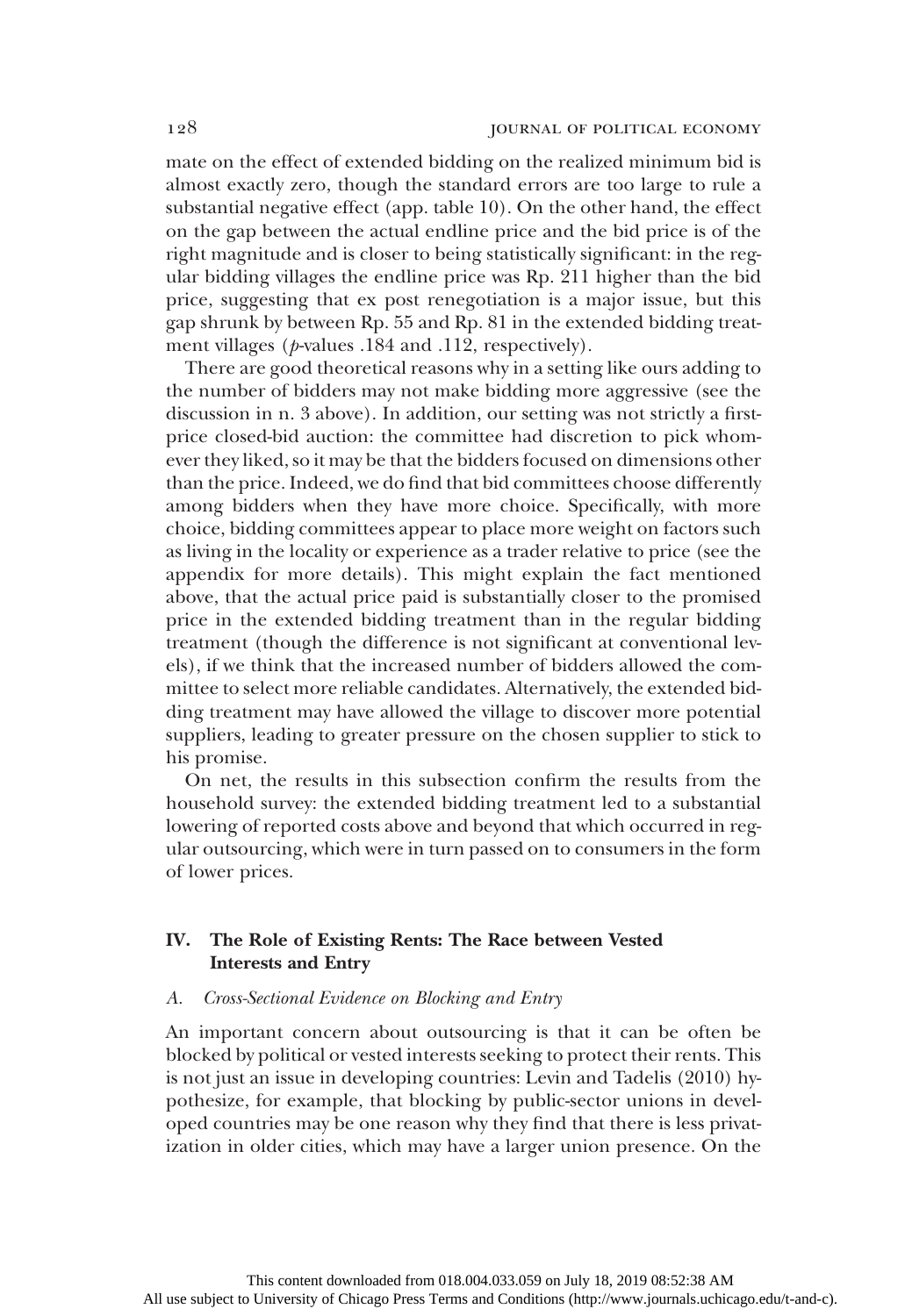other hand, the very presence of these rents may also encourage entry from the private sector. As shown in the previous section, outsourcing is more effective when there is more competition, so the additional entry spurred on by these rents improves the effectiveness of outsourcing.

To study these questions, we focus on the Raskin copay price at baseline as a measure of rents in the system. Although the price of Raskin includes real transportation costs, it also is a likely proxy to some extent for rents being obtained from the system, particularly once we control for other, observable determinants of distribution costs. Indeed, we find that if we regress the Raskin copay price on a subjective measure of the local leader's corruption level, we find a strong association—both alone and when we control for local characteristics that proxy for these actual distribution costs (e.g., distance to the subdistrict, log population, number of hamlets, and distance to the distribution point where the local distributor receives the rice from the BULOG; see app. table 11).<sup>17</sup> This suggests that the baseline price may indeed capture not just operating costs but also the amount of rents in the system.

Table 5 then examines whether failure of the process ex ante or ex post appears correlated with baseline prices. We focus on failure of the outsourcing process at various steps: whether no meeting was actually held, whether the incumbent won the bid, or whether the incumbent was still distributing despite the fact that someone else won the bid. To the extent that failure of the process is positively correlated with baseline prices, this suggests blocking by elites seeking to protect vested interests; to the extent that it is negatively correlated with baseline prices, this suggests the system is responding appropriately, with villagers not bothering to outsource when the system is working well.

Table 5 begins by investigating whether privatization occurs or not; that is, of the 191 locations randomized to bidding, in which types of areas did bidding actually occur? We regress a dummy variable that equals one if there was no bidding meeting or no bids at the meeting on local characteristics. Each cell in column 1 comes from a separate regression; column 2 reports the results from a single regression. In addition to the variables shown, we control in all regressions for the proxies for distribution costs discussed above (app. table 12 shows the analogous version without these controls).

We find that higher prices substantially predict the occurrence of a meeting with at least one bidder: a one standard deviation increase in

<sup>&</sup>lt;sup>17</sup> Following Fischbacher and Föllmi-Heusi (2013) and Hanna and Wang (2017), we also elicited an experimental measure of dishonesty from the distributors: we gave each of them a die, asked them to privately roll it 42 times and then report the outcomes in order to receive a payment that was a multiple of the points rolled. In areas where the baseline markup was higher, baseline distributors reported higher than median dice points, which is indicative of cheating on the task. See app. table 11.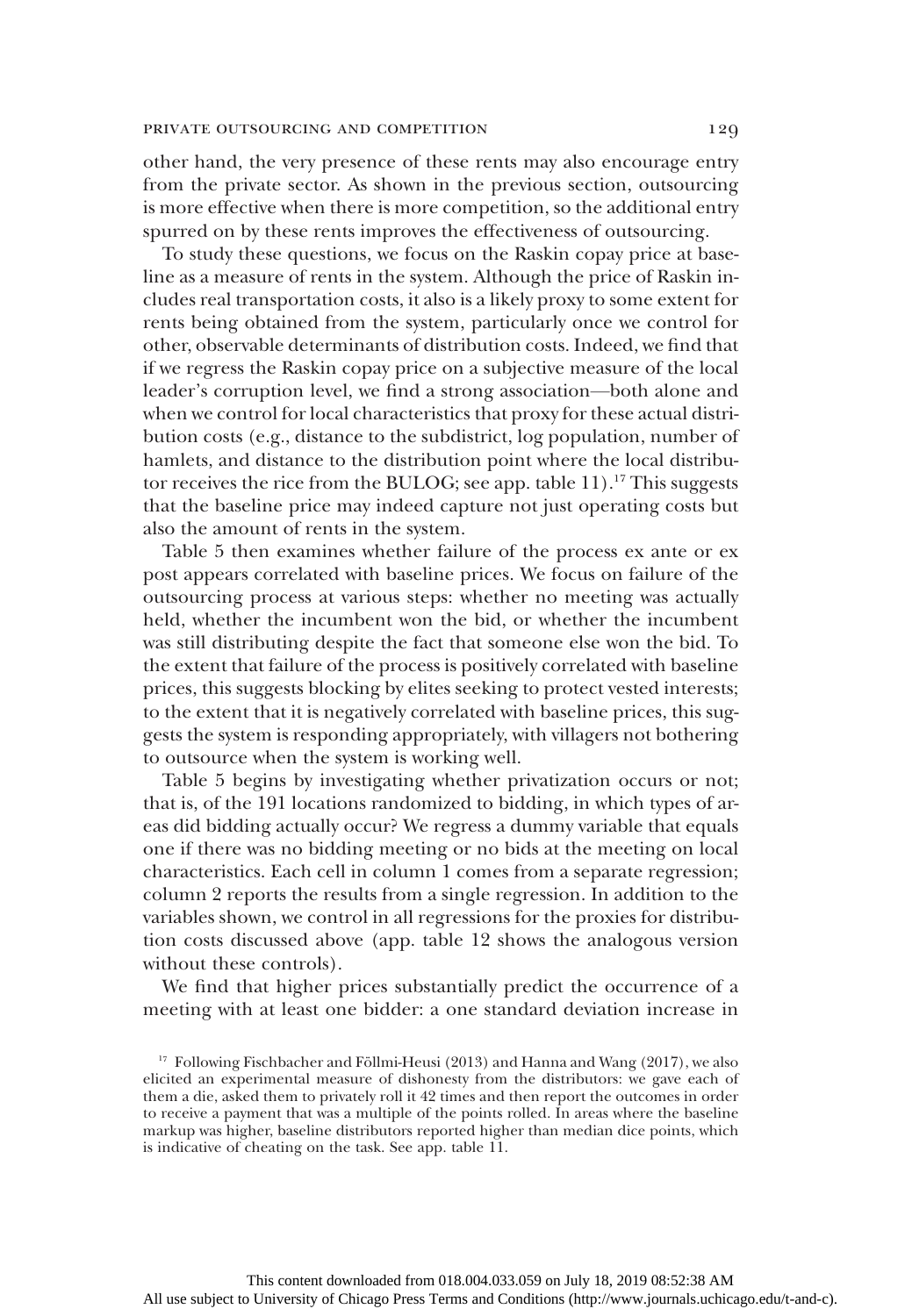|                                                                 | When Did Original Distributor Win and Continue Distributing?  |                      |                                                               |                  |                                                     |            |
|-----------------------------------------------------------------|---------------------------------------------------------------|----------------------|---------------------------------------------------------------|------------------|-----------------------------------------------------|------------|
|                                                                 |                                                               |                      | WHERE DID ORIGINAL                                            |                  | WHERE IS ORIGINAL DISTRIBUTOR                       |            |
|                                                                 | WHERE WAS NO BIDDING MEETING<br>HELD, OR MEETING HAD NO BIDS? |                      | DISTRIBUTOR WIN? (Conditional<br>on Bidding Held with 1+ Bid) |                  | (Conditional on Not Winning)<br>STILL DISTRIBUTING? |            |
|                                                                 | $1$ -by- $1$<br>Ξ                                             | Joint<br>$\circledS$ | $1-bv-1$<br>ි)                                                | Joint<br>$(\pm)$ | $1-bv-1$<br>ί5)                                     | Joint<br>ව |
| $(Rp./kg)$<br>Average price markup                              | .00299***                                                     | .00354****           | $.00115**$                                                    | $.00129*$        | 00017                                               | 00056      |
|                                                                 | .00089                                                        | (.00123)             | (.00056)                                                      | (.06217)         | (62000)                                             | .00109     |
| ikin in last 2 months<br>Household bought Ras                   | 369                                                           | .358                 | .598**                                                        | .98783           | .206                                                | 537        |
|                                                                 | (.894)                                                        | 1.297)               | (.651)                                                        | (0.799)          | (.868)                                              | 1.173)     |
| Average amount of Raskin purchased (kg)                         | .02395                                                        | $-0.04059$           | .06064                                                        | 75700.           | $-.08141$                                           | $-0.3390$  |
|                                                                 | (.06829)                                                      | (.09653)             | .07064                                                        | (.06217)         | (.07088)                                            | (0.66979)  |
|                                                                 |                                                               |                      |                                                               |                  |                                                     |            |
| Average satisfaction with program quality $(0-1 \text{ scale})$ | 3.887*                                                        | .599                 | 4.082**                                                       | $4.272***$       | 524                                                 | $-786$     |
|                                                                 | (2.245)                                                       | (2.978)              | 1.766)                                                        | 1.972)           | (2.274)                                             | (2.843)    |
| Average distance to purchase point (meters)                     | .00078                                                        | $-.00093$            | $-.00181*$                                                    | $.002*$          | .00163                                              | 00196      |
|                                                                 | .00133                                                        | $-147$               | (.00009)                                                      | (.001)           | (.00131)                                            | (.00143)   |
| Household purchased Raskin in advance                           | $.470***$                                                     | $.160**$             | .803**                                                        | 264              | $1.101*$                                            | .955       |
|                                                                 | (.488)                                                        | (.546)               | (.377)                                                        | (.428)           | (.625)                                              | (.815)     |
| Old distributor provides credit if recipient                    |                                                               |                      |                                                               |                  |                                                     |            |
| cannot afford Raskin                                            | .688                                                          | 125                  | .255                                                          | .161             | .341                                                | 221        |
|                                                                 | (.645)                                                        | (.744)               | (.387)                                                        | (.429)           | (.561)                                              | (.650)     |

È Ċ  $\begin{tabular}{ll} \bf{TABLE\ 5} \\ \hline \end{tabular}$ TABLE 5 Ė Č É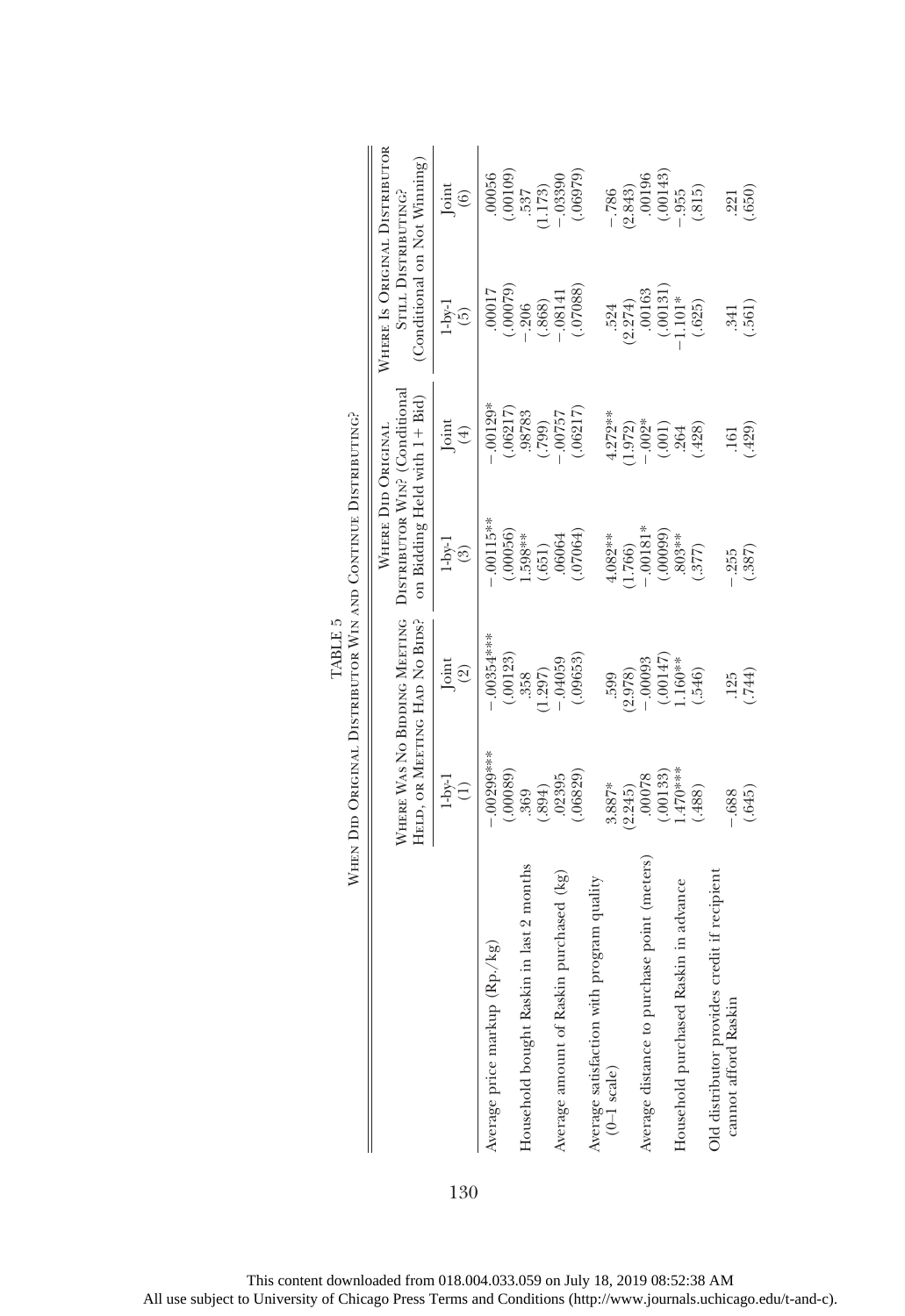| Costs of rental vehicle and/or fuel to old                                                                                                                                                                                                                                                                                                                                                                                                                                                                                                                                                                                                                                                                                                                                                                                                                                                                                                                                                                                                                                                                                                                               |           |             |           |         |            |                       |
|--------------------------------------------------------------------------------------------------------------------------------------------------------------------------------------------------------------------------------------------------------------------------------------------------------------------------------------------------------------------------------------------------------------------------------------------------------------------------------------------------------------------------------------------------------------------------------------------------------------------------------------------------------------------------------------------------------------------------------------------------------------------------------------------------------------------------------------------------------------------------------------------------------------------------------------------------------------------------------------------------------------------------------------------------------------------------------------------------------------------------------------------------------------------------|-----------|-------------|-----------|---------|------------|-----------------------|
| distributor                                                                                                                                                                                                                                                                                                                                                                                                                                                                                                                                                                                                                                                                                                                                                                                                                                                                                                                                                                                                                                                                                                                                                              | $-.00620$ | $-.01191$   | $-.00203$ | 00059   | $-0.00246$ | .00018                |
|                                                                                                                                                                                                                                                                                                                                                                                                                                                                                                                                                                                                                                                                                                                                                                                                                                                                                                                                                                                                                                                                                                                                                                          | (.00874)  | .00762      | (.00255)  | .00305  | (.00729)   | (87700)               |
| Nontransportation costs to old distributor                                                                                                                                                                                                                                                                                                                                                                                                                                                                                                                                                                                                                                                                                                                                                                                                                                                                                                                                                                                                                                                                                                                               | $-.00031$ | .00280      | $-.00076$ | .00051  | $-.00214$  | $-.00292$             |
|                                                                                                                                                                                                                                                                                                                                                                                                                                                                                                                                                                                                                                                                                                                                                                                                                                                                                                                                                                                                                                                                                                                                                                          | (0.0174)  | (.00172)    | (.00106)  | .00115) | (58100.    |                       |
| Joint pvalue                                                                                                                                                                                                                                                                                                                                                                                                                                                                                                                                                                                                                                                                                                                                                                                                                                                                                                                                                                                                                                                                                                                                                             |           | 264         |           | 397     |            | $(0.00259)$<br>$.785$ |
| Observations                                                                                                                                                                                                                                                                                                                                                                                                                                                                                                                                                                                                                                                                                                                                                                                                                                                                                                                                                                                                                                                                                                                                                             |           | 184         |           | 159     |            |                       |
| Mean                                                                                                                                                                                                                                                                                                                                                                                                                                                                                                                                                                                                                                                                                                                                                                                                                                                                                                                                                                                                                                                                                                                                                                     |           | $\ddot{14}$ |           |         |            | 32                    |
| oredict the continuation of the existing distributor's distribution. We regress a dummy for relevant outcome listed in each column on baseline charac-<br>ceristics from the household survey and/or from the baseline information forms on the process. We include controls for baseline characteristics: $\log$ lo-<br>existing distributor will win (or that the committee will immediately throw out all the bids and return to the existing process), and what characteristics<br>Norr.—In this table, we explore what characteristics predict that the locality will have bidders present at a meeting, what characteristics predict that the<br>cality population, number of hamlets in locality, distance from purchase point to BULOG's distribution point, and distance to subdistrict. The cell in cols.<br>1, 3, and 5 present coefficients from separate regressions; the c<br>estimated as a logit; coefficients are interpreted as the impact of the independent variable on the log-odds ratio. The top 1 percent of transportation and<br>other costs are dropped; costs are reported in Rp. 10,000.<br>*** $p < 01$ .<br>** $p < .05$ .<br>* $p < 1$ . |           |             |           |         |            |                       |

131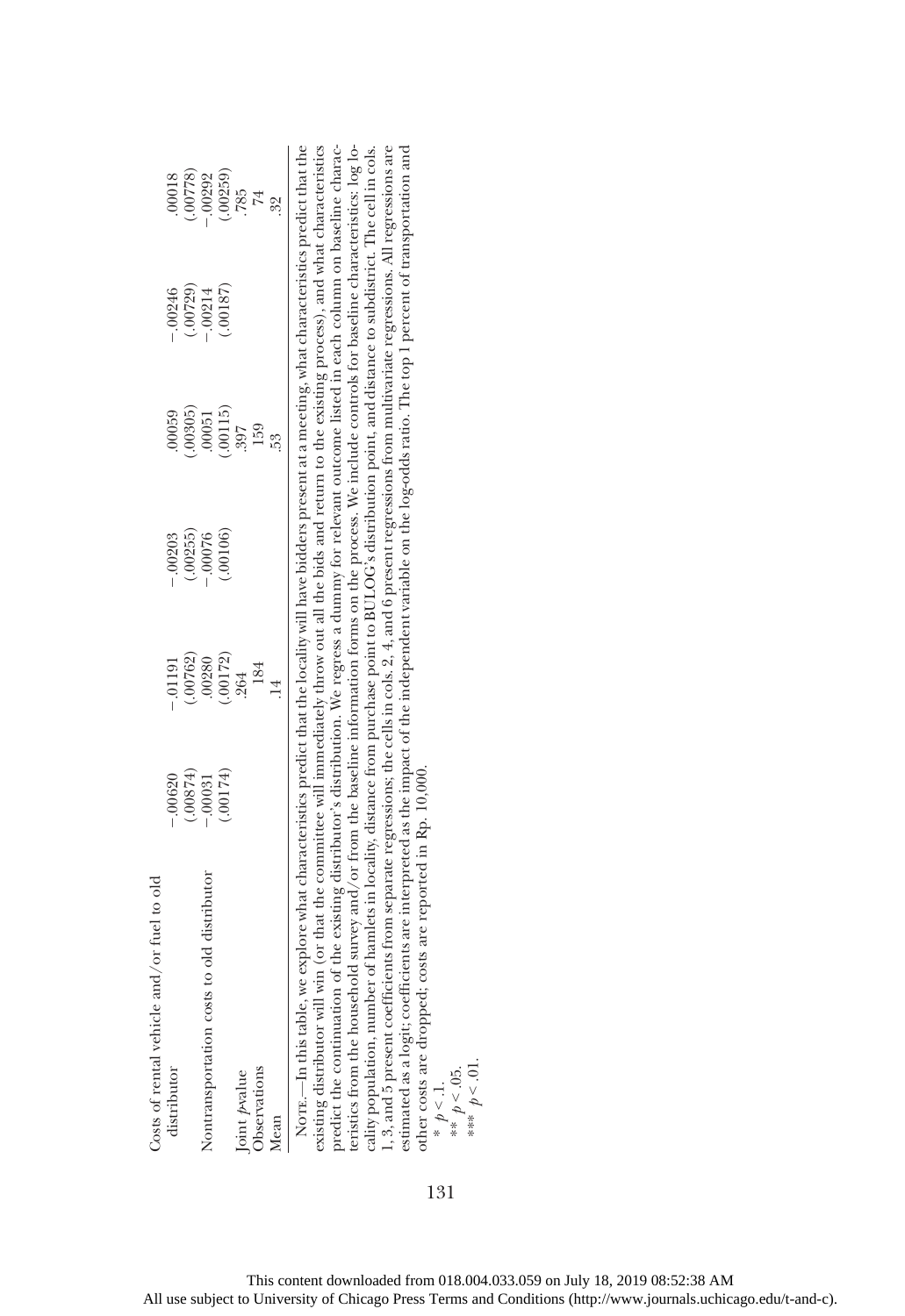baseline markup (Rp. 390) would increase the log odds by 1.31, that is, increasing the odds of having the meeting with at least one bidder by over 300 percent. Table 5 shows that locations with low baseline satisfaction are also more likely to hold a contested meeting, even conditional on price.

Part of the reason the bidding process was successfully held is that higher baseline rents attract more entrants. To examine this, table 6 shows the relationship between the number of bids received and the baseline markup. The results show that a one standard deviation increase in baseline markup increases the number of bidders by about 0.5. On net, the results suggest that high baseline rents may encourage new entrants and increase demand for outsourcing.

The remaining columns of table 5 examine other points in the bidding process where vested interests might exercise some control. Columns 3 and 4 investigate the selection stage by examining the probability that the incumbent distributor was chosen as the winner, conditional on the bidding process occurring (i.e., conditional on its not being blocked in the first stage). We find similar results at the selection stage as well. The incumbent is less likely to be chosen when baseline prices were high, though the results are about a third of the magnitude as in

|                                |                          | <b>NUMBER OF BIDS</b>            |
|--------------------------------|--------------------------|----------------------------------|
|                                | (1)                      | (2)                              |
| Baseline price markup          | $.000895**$<br>(.000367) | $.00109**$<br>(.000444)          |
| Extended bidding               | $.624**$<br>(.243)       | $.623**$<br>(.246)               |
| Number of hamlets              |                          | $-.000767$                       |
| Log number of households       |                          | (.000586)<br>$-.0528$            |
| Distance to subdistrict        |                          | (.2064)<br>$-.0247**$<br>(.0119) |
| Distance to distribution point |                          | $-.00738$                        |
| <b>Observations</b>            | 182                      | (.0127)<br>182                   |

TABLE 6 Baseline Markup and Number of Bids

NOTE.—In this table, we explore the relationship between the number of bids submitted and assignment to extended bidding in treatment localities. In col. 1 we control for baseline price markup, and in col. 2 we add baseline locality characteristics (number of hamlets, log number of households, distance to subdistrict, distance from purchase point to BULOG's distribution point) as controls. All regressions are estimated by OLS, using villages as the unit of observation, with robust standard errors in parentheses.

\*  $p < 1$ . \*\*  $p < .05$ . \*\*\*  $p < .01$ .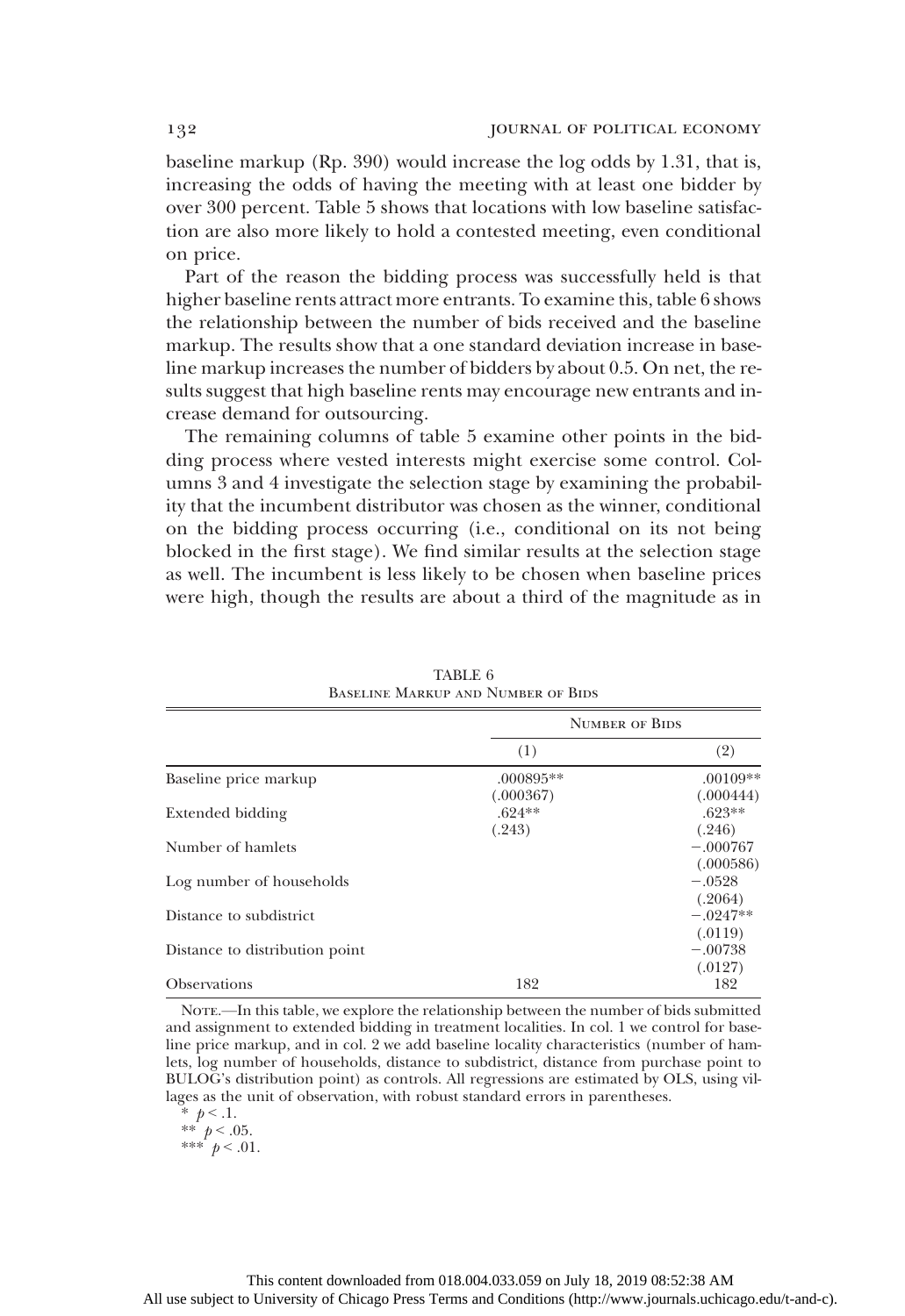the previous columns. The incumbent is also more likely to be chosen when baseline household satisfaction is high.

The final set of results in table 5 examines whether the incumbent distributor is still distributing 6 months later, conditional on his not having won the bidding. This variable captures ex post capture. It is not strongly statistically related to any of the predictors we examine.

On net, the results from tables 5 and 6 show that high baseline rents appear to lead to more entry. While there is some evidence that blocking did occur—figure 1 showed that the places where the winning bidder was blocked from distributing had much higher baseline prices than others—in general, the increase in entry due to the high rents seems to have been the dominant force. In turn, the experimental estimates from Section III suggest that the additional entry induced by the high baseline rents should lead to more substantial price reductions. For example, the estimates from table 6 imply that moving from the 10th to the 90th percentile in baseline price markup (i.e., from Rp. 129 to Rp. 1,359) would lead to an additional 1.37 bidders, which is more than twice as large as the effect of the extended bidding treatment. If one were to assume that the entire effect of extended bidding came from its increase in the number of bidders, then applying the experimental estimates from table 3 suggests that this additional entry would lead to an additional reduction in prices of about Rp 100/kg.

## B. Quantile Treatment Effects of Contracting Out

To explore the net effects more directly, we examine whether, on net, the program was more effective at eliminating the very high markups. To examine this, table 7 reestimates the price effects in table 3 as quantile treatment effects, for the 10th, 25th, 50th, 75th, and 90th quantiles. Figure 2 displays this information graphically by plotting the cumulative distribution functions of price for the extended bidding treatment, the regular bidding treatment, and the control group (we combined the pure control and information treatment in the graph for ease of presentation, though they are separated in the table).

The key result is that the price reductions indeed occur by eliminating the very high markups. Table 7 shows almost no effects at quantiles up to about the median and clear negative effects—about Rp. 90 overall and Rp. 119 for the extended bidding treatment—at the 90th percentile of the distribution.

The difference we estimate using the quantile treatment effects between the 10th and 90th percentiles—about Rp. 80/kg overall and about Rp. 110/kg for the extended bidding treatment—is almost precisely what one would predict on the basis of the additional entry induced by the difference in baseline prices. This suggests that the additional entry in-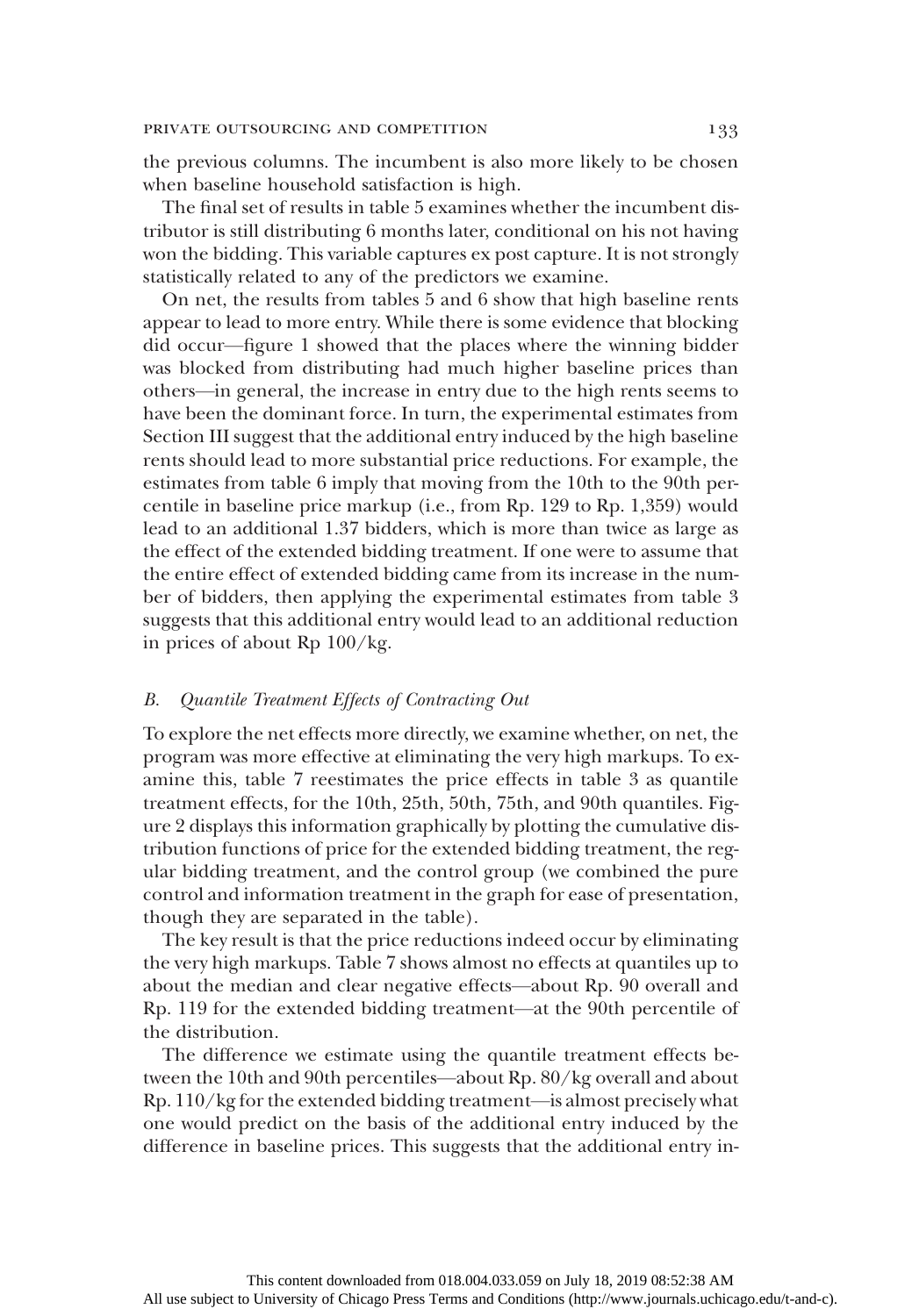|                                                               |                      |                      | <b>OUANTILE</b>      |                                                |                          |
|---------------------------------------------------------------|----------------------|----------------------|----------------------|------------------------------------------------|--------------------------|
|                                                               | $\cdot$<br>(1)       | .25<br>(2)           | .5<br>(3)            | .75<br>(4)                                     | .9<br>(5)                |
|                                                               |                      |                      |                      | A. Combined Effect of Outsourcing              |                          |
| Info or bidding                                               | .000<br>(15.52)      | 7.705<br>(15.84)     | .000<br>(11.94)      | 53.333<br>(33.70)                              | 39.394<br>(41.26)        |
| Bidding                                                       | $-.000$<br>(16.71)   | $-7.705$<br>(15.84)  | $-.000$<br>(12.53)   | $-53.333$<br>(34.06)                           | $-90.505**$<br>(35.33)   |
| $p$ -value: bidding = control<br>Observations<br>Control mean | 1.00<br>5,886<br>150 | 1.00<br>5,886<br>400 | 1.00<br>5,886<br>600 | 1.00<br>5,886<br>900                           | .13<br>5,886<br>1,114.29 |
|                                                               |                      |                      |                      | B. Estimating Additional Effect of Competition |                          |
| Info or bidding                                               | .000<br>(15.62)      | 7.705<br>(15.85)     | .000<br>(11.73)      | 52.954*<br>(30.73)                             | 45.722<br>(42.89)        |
| Regular bidding                                               | $-7.843$<br>(17.56)  | $-7.705$<br>(18.09)  | .000<br>(15.72)      | $-47.709$<br>(34.07)                           | $-81.355*$<br>(42.48)    |
| Extended bidding                                              | $-.000$<br>(18.77)   | $-7.705$<br>(19.63)  | $-.000$<br>(13.40)   | $-56.751*$<br>(30.75)                          | $-118.645***$<br>(41.28) |
| $p$ -value:                                                   |                      |                      |                      |                                                |                          |
| $Regular = extended$                                          | .65                  | 1.00                 | 1.00                 | .59                                            | .27                      |
| $Regular = control$                                           | .54                  | 1.00                 | 1.00                 | .69                                            | .25                      |
| $Extended = control$                                          | 1.00                 | 1.00                 | 1.00                 | .76                                            | .05                      |
| Observations                                                  | 5,886                | 5,886                | 5,886                | 5,886                                          | 5,886                    |
| Control mean                                                  | 150                  | 400                  | 600                  | 900                                            | 1,114.29                 |

TABLE 7 Quantile Treatment Effects on Price Markup

NOTE.—This table explores the effect of the treatments on the actual program functioning. All data come from the household endline survey that we conducted about 6 months after the intervention. We regress each outcome on indicator variables for the bidding and information treatments, the baseline value of the outcome, and strata fixed effects. In panel B, we disaggregate the bidding effect by whether the locality was randomized into the minimum number of bids requirement. All regressions are quantile treatment effects with standard errors clustered by locality.

\*  $p < 0.1$ . \*\*  $p < .05$ . \*\*\*  $p < .01$ .

duced by the high prices was important to the heterogeneous treatment effects we observe.

## V. Conclusion

In this paper, we examine whether allowing local governments to outsource delivery to the private sector improves distribution. Focusing on a subsidized food distribution program, we show that giving localities the option to outsource last-mile delivery of subsidized food reduced its price, without sacrificing other aspects of quality. The price declines appear to come in part from greater efficiency in the form of lower transport costs and in part from payments that may reflect rents. These re-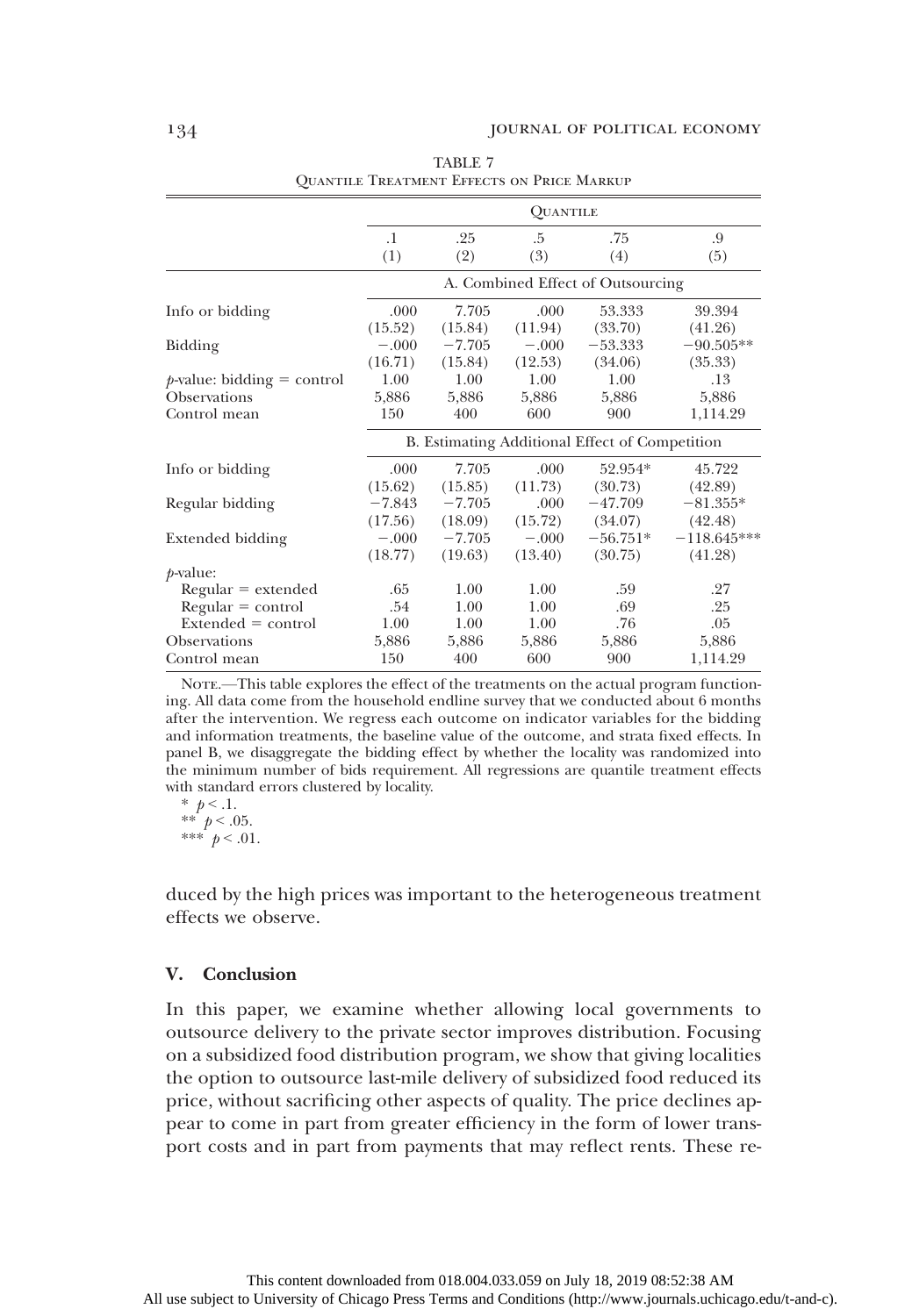

FIG. 2.—This graph plots the cumulative distribution function of the mean endline Raskin markup (in rupiah) in each village from the household survey, by treatment group. Control and "info-only" treatment groups are pooled for greater statistical power.  $N = 568$ villages. Color version available as an online enhancement.

sults, of course, come from a single bidding cycle and are based only on data from 6 months, so it is possible that consistent use of bidding over the long term might have different effects. Nevertheless, they do show the potential for outsourcing to improve outcomes, even in a village society.

We find that the option to outsource itself was insufficient: outsourcing with limited competition resulted in some efficiency reductions, but no cost savings passed on to the public at large. Only when outsourcing was combined with extended bidding provisions that resulted in more bidders did we see substantial reductions in markups charged to the public, even though the change in the number of bidders between regular and extended bidding was modest—from 2.14 to 2.74. There are, however, other instances in the oligopoly literature showing that moving from two to three competitors can result in substantial changes in prices (e.g., Bresnahan and Reiss 1991), though these are cases in which the competition is purely ex post whereas in our setting it is primarily ex ante (though as pointed out before, greater ex ante competition could also enhance ex post competition).

We also investigate the tension created by the presence of rents at baseline. When rents are high, incumbents may fight to block the out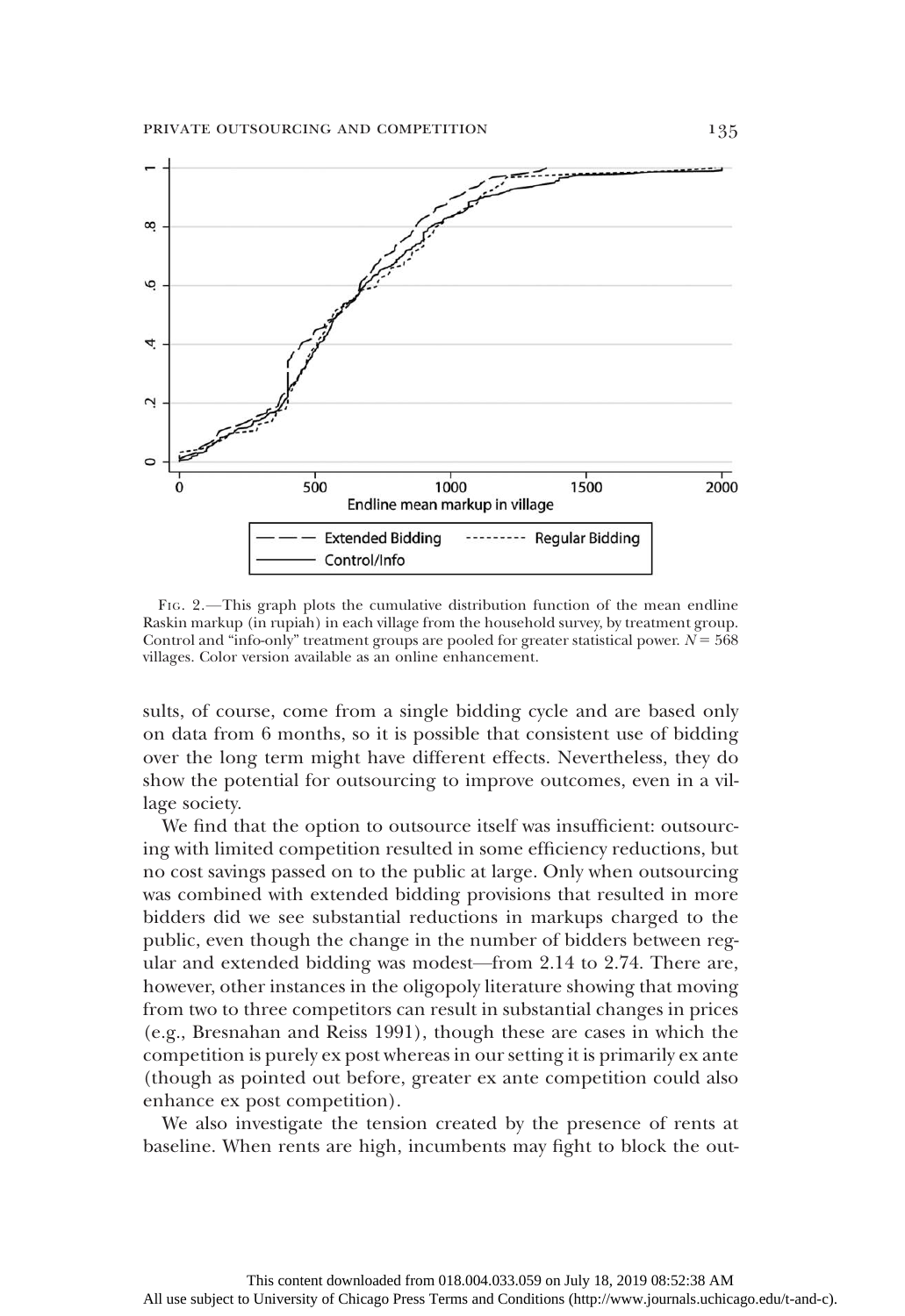sourcing process. On the other hand, the high rents also attract entrants, so that when the process occurs, the results are more substantial. While in our setting the entry effect dominated, so that on net we found the largest effects of being offered the opportunity to outsource in the areas with high baseline rents, it is possible that the power of vested interests to block may have muted the effect of outsourcing to some extent.

### References

- Acemoglu, Daron, and James A. Robinson. 2000. "Political Losers as a Barrier to Economic Development." A.E.R. 90 (2): 126–30.
- Alatas, Vivi, Abhijit Banerjee, Rema Hanna, Benjamin A. Olken, Ririn Purnamasari, and Matthew Wai-poi. 2016. "Self-Targeting: Evidence from a Field Experiment in Indonesia."  $I.P.E. 124 (2): 371-427$ .
- Alatas, Vivi, Abhijit Banerjee, Rema Hanna, Benjamin A. Olken, and Julia Tobias. 2012. "Targeting the Poor: Evidence from a Field Experiment in Indonesia." A.E.R. 102 (4): 1206–40.
- Bajari, Patrick, Stephanie Houghton, and Steven Tadelis. 2014. "Bidding for Incomplete Contracts: An Empirical Analysis of Adaptation Costs." A.E.R. 104 (4): 1288–1319.
- Bajari, Patrick, Robert McMillan, and Steven Tadelis. 2009. "Auctions versus Negotiations in Procurement: An Empirical Analysis." *[J. Law, Econ., and Org](https://www.journals.uchicago.edu/action/showLinks?doi=10.1086%2F700734&crossref=10.1093%2Fjleo%2Fewn002&citationId=p_23).* 25 (2): 372–99.
- Bajari, Patrick, and Steven Tadelis. 2001. "Incentives versus Transaction Costs: A Theory of Procurement Contracts." RAND *I. Econ*. 32 (3): 387-407.
- Banerjee, Abhijit, Rema Hanna, Jordan C. Kyle, Benjamin A. Olken, and Sudarno Sumarto. 2018. "Tangible Information and Citizen Empowerment: Identification Cards and Food Subsidy Programs in Indonesia." *I.P.E.* 126 (2): 451–91.
- Bresnahan, Timothy F., and Peter C. Reiss. 1991. "Entry and Competition in Concentrated Markets." *I.P.E.* 99 (5): 977-1009.
- Bulow, Jeremy, and Paul Klemperer. 1996. "Auctions versus Negotiations." A.E.R. 86 (1): 180–94.
- -. 2002. "Prices and the Winner's Curse." RAND *I. Econ*. 33 (1): 1-21.
- Busso, Marias, and Sebastian Galiani. 2014. "The Causal Effect of Competition on Prices and Quality: Evidence from a Field Experiment." Working Paper no. 20054 (April), NBER, Cambridge, MA.
- Compte, Olivier, and Philippe Jehiel. 2002. "On the Value of Competition in Pro-curement Auctions." [Econometrica](https://www.journals.uchicago.edu/action/showLinks?doi=10.1086%2F700734&crossref=10.1111%2F1468-0262.00278&citationId=p_30) 70 (1): 343-55.
- Dearden, Lorraine, and Martin Ravallion. 1988. "Social Security in a 'Moral Economy': An Empirical Analysis for Java." [Rev. Econ. and Statis.](https://www.journals.uchicago.edu/action/showLinks?doi=10.1086%2F700734&crossref=10.2307%2F1928148&citationId=p_31) 70 (1): 36-44.
- Fischbacher, Urs, and Franziska Föllmi-Heusi. 2013. "Lies in Disguise: An Experimental Study on Cheating." *[J. European Econ. Assoc.](https://www.journals.uchicago.edu/action/showLinks?doi=10.1086%2F700734&crossref=10.1111%2Fjeea.12014&citationId=p_32)* 11 (3): 525–47.
- Government of Indonesia. 2012. "Nota Keuangan dan Rancangan Anggaran Pendapatan dan Belanja Negara Perubahan tahun anggaran 2012" [Financial note and revised budget 2012]. http://www.perpustakaan.depkeu.go .id/FOLDERDOKUMEN/Th.%202012%20perubahan.pdf.
- Gustafsson, Bjorn A., and Deng Quheng. 2011. "Di Bao Receipt and Its Impor-tance for Combating Poverty in Urban China." [Poverty and Public Policy](https://www.journals.uchicago.edu/action/showLinks?doi=10.1086%2F700734&crossref=10.2202%2F1944-2858.1127&citationId=p_34) 3 (1): 1–32.